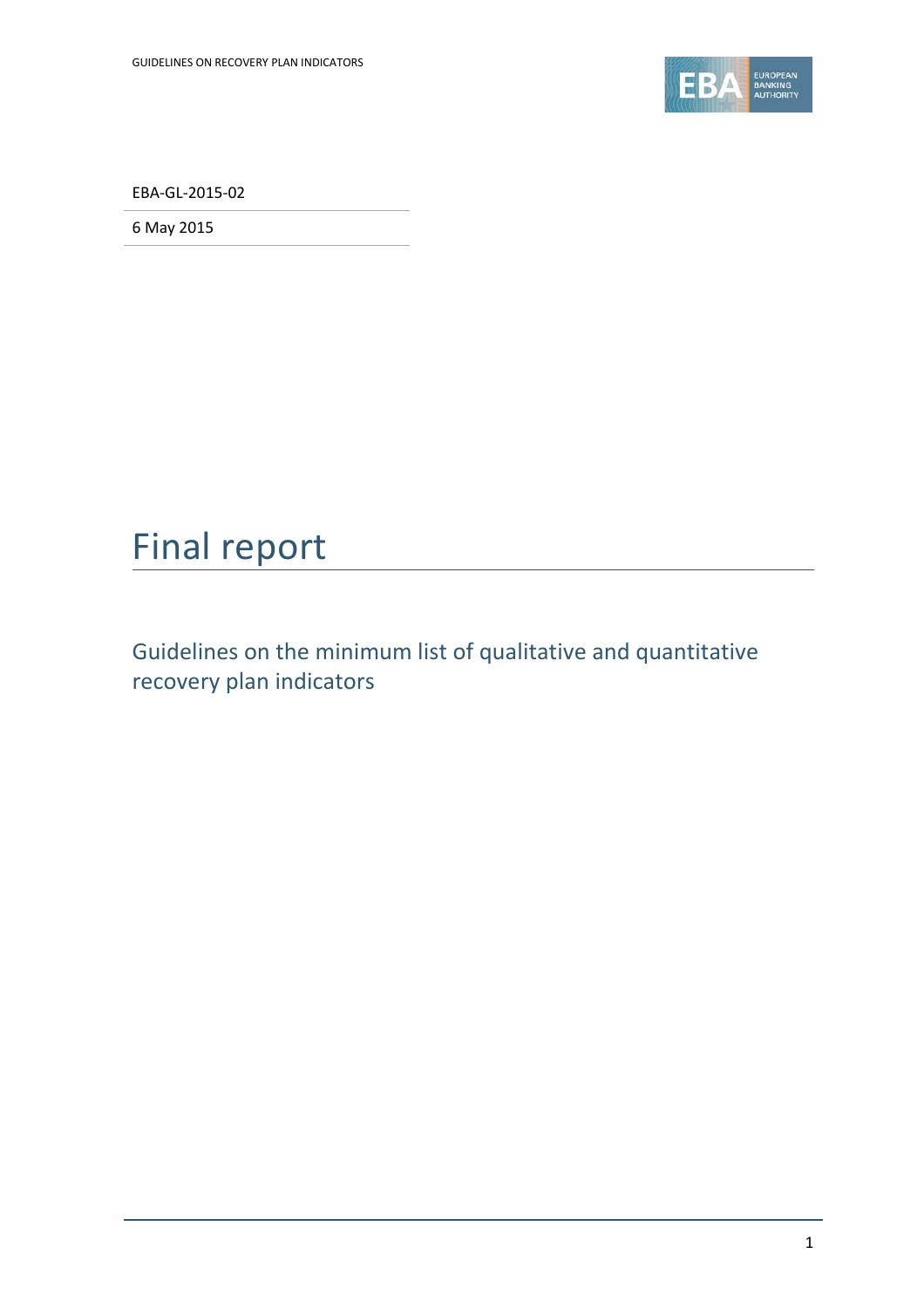

# **Contents**

| 1. Executive Summary                                                                           | 3  |  |
|------------------------------------------------------------------------------------------------|----|--|
| 2. Background and rationale                                                                    | 5  |  |
| 3. EBA Guidelines on the minimum list of qualitative and quantitative recovery plan indicators | 7  |  |
| Title I - Subject matter, scope and definitions                                                | 8  |  |
| Title II – Framework of recovery plan indicators                                               | 9  |  |
| Title III - Capital indicators                                                                 | 11 |  |
| Title IV - Liquidity indicators                                                                | 12 |  |
| Title V - Profitability indicators                                                             | 12 |  |
| Title VI - Asset quality indicators                                                            | 13 |  |
| Title VII - Market-based indicators                                                            | 13 |  |
| Title VIII - Macroeconomic indicators                                                          | 13 |  |
| Title IX - Final provisions and implementation                                                 | 14 |  |
| 4. Accompanying documents                                                                      | 18 |  |
| 4.1 Impact Assessment                                                                          | 18 |  |
| 4.2 Views of the Banking Stakeholder Group (BSG)                                               | 23 |  |
| 4.3 Feedback on the public consultation                                                        | 23 |  |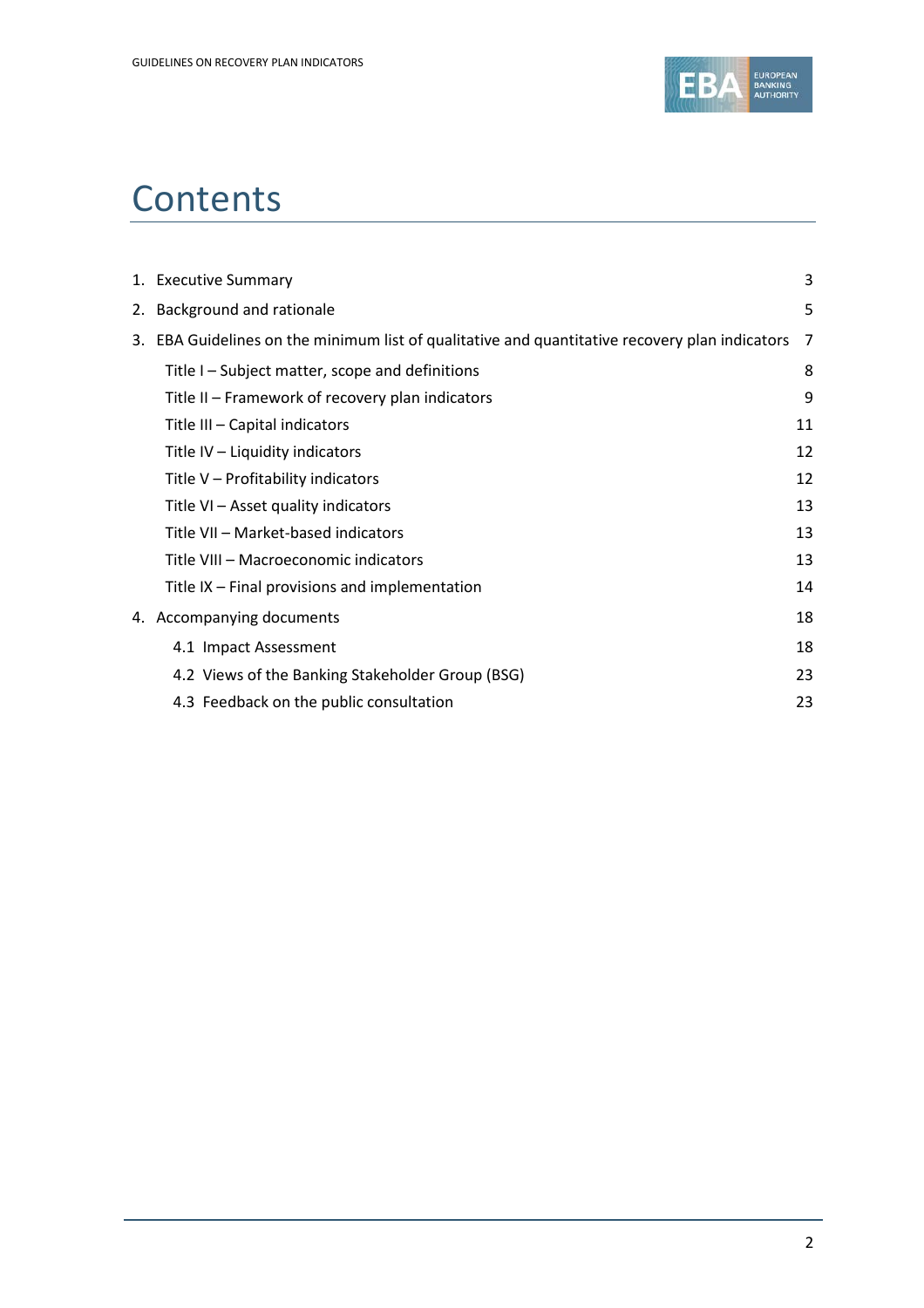

# 1. Executive Summary

Directive 2014/59/EU establishing a framework for the recovery and resolution of credit institutions and investment firms sets out a Union-wide framework for crisis prevention, management, and resolution of these entities. Directive 2014/59/EU sets obligations for institutions to develop and maintain recovery plans providing for measures to be taken by the institution to restore its financial position. The competent authorities shall evaluate such plans pursuant to the rules specified in the EBA Regulatory Technical Standards (RTS) on the assessment of recovery plans. In line with the EBA RTS on the content of recovery plans, the institutions should include in their recovery plans, among other things, a set of recovery plan indicators and a range of scenarios to test recovery options. These Guidelines were developed by the EBA, pursuant to Article 9(2) of Directive 2014/59/EU and specify the minimum list of quantitative and qualitative indicators for the purposes of recovery planning. They are complemented by the EBA Guidelines on the range of scenarios for recovery plans which provide guidance on how to select the appropriate range of scenarios.

The recovery plan indicators shall be established by each institution with the aim of identifying the points at which the escalation process should be activated to assess which appropriate actions referred to in the recovery plan may be taken. Such indicators shall be agreed by the competent authorities when making the assessment of the recovery plans. In this regard, the competent authorities shall ensure that institutions put in place appropriate arrangements for the regular monitoring of the indicators.

These Guidelines recognise that the risks faced by each institution vary significantly depending on its business and funding model, its activities and structure, its size or its interconnectedness to other institutions or to the financial system in general. The Guidelines also recognise that each institution should include both qualitative and quantitative indicators which are the most relevant when developing its recovery plan. Moving from this premise, the Guidelines provide the requirements that institutions should meet when developing the framework for recovery plan indicators, and specify the minimum list of categories that should be included in all recovery plans: capital, liquidity, profitability and asset quality.

Additionally, the Guidelines identify two other categories of recovery plan indicators (marketbased indicators and macroeconomic indicators) that should be included in the recovery plan unless the institution justifies to the competent authorities that they are not relevant to its legal structure, risk profile, size and/or complexity (i.e. a rebuttable presumption).

For each category of recovery plan indicators, the Guidelines spell out specific indicators that should be included unless the institution justifies to the competent authorities that they are not relevant to its legal structure, risk profile, size and/or complexity (i.e. a rebuttable presumption). Finally, the Guidelines recognise that institutions should not limit their set of indicators to the minimum list. Within this context, the Guidelines provide a list with additional recovery plan indicators for illustration purposes only.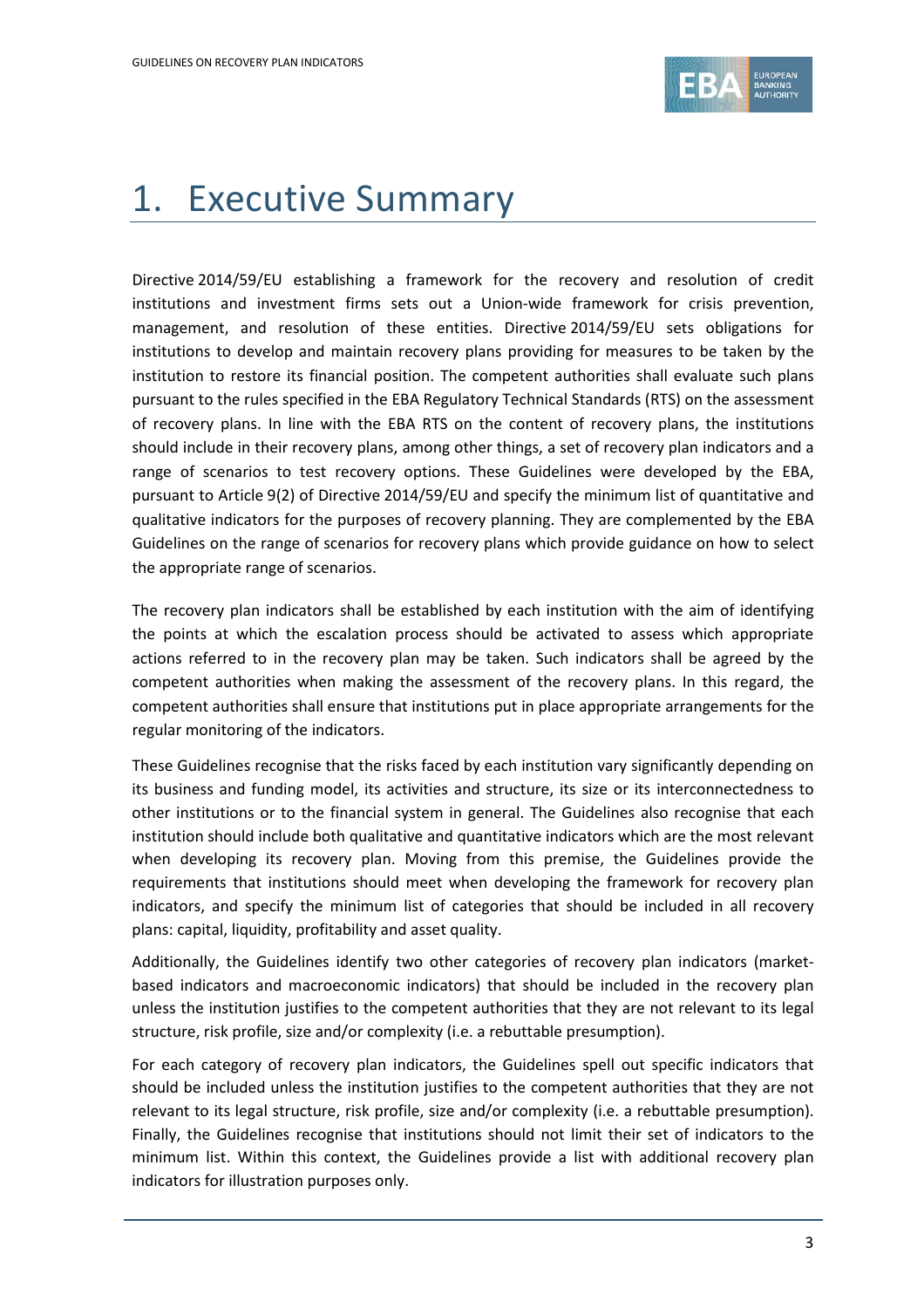

The Guidelines are structured into nine titles. Title I establishes the subject matter and scope of the Guidelines. Title II provides the framework of recovery plan indicators. Titles III to VIII are dedicated to each category of recovery plan indicators. Finally, Title IX determines final provisions and implementation.

The Guidelines also include three annexes. Annex I includes a list of categories of recovery plan indicators. Annex II specifies the minimum list of recovery plan indicators that should be included under the rebuttable presumption. While Annex III includes an additional, non-exhaustive list of recovery plan indicators provided for illustration purposes only.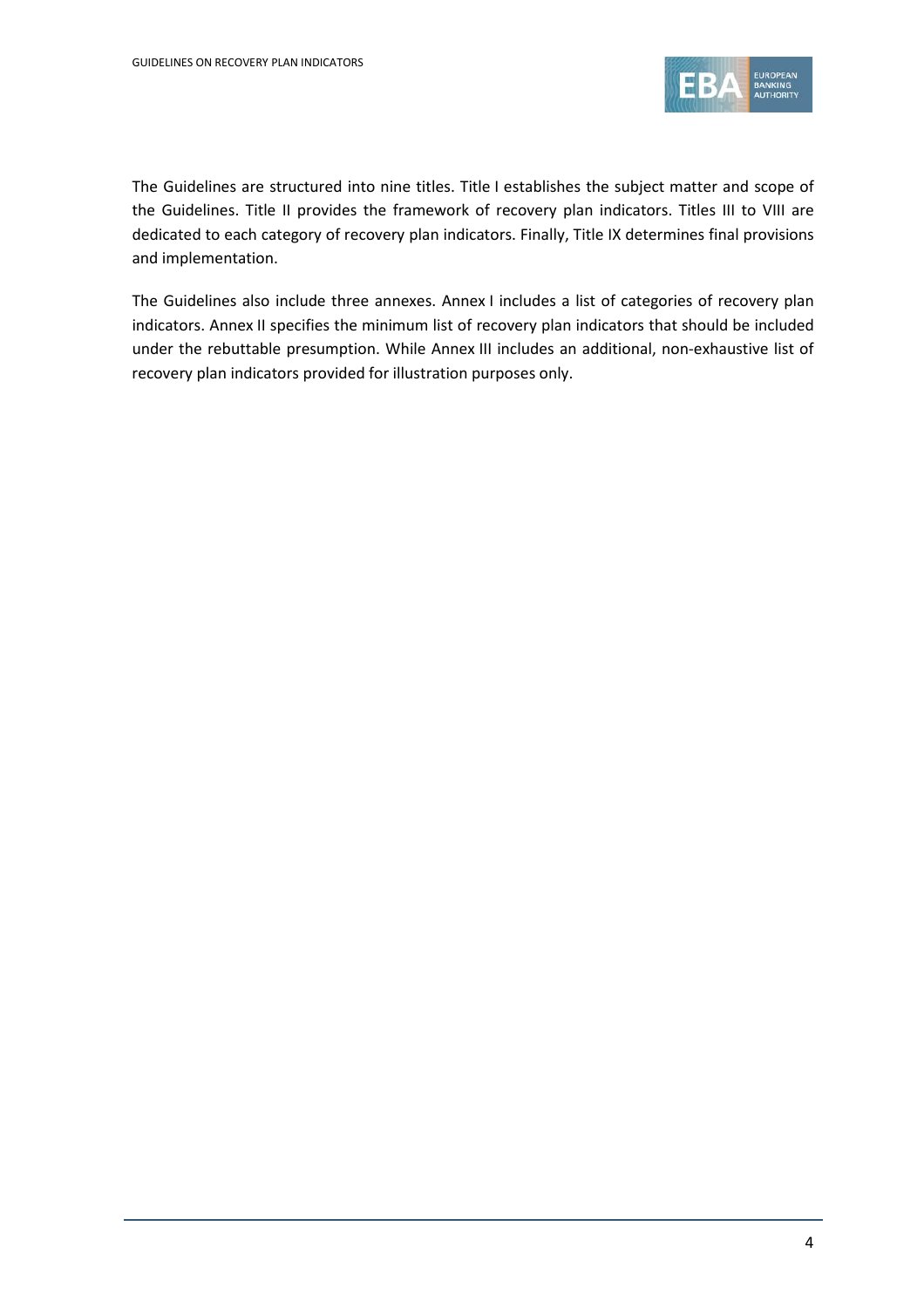

## 2. Background and rationale

At international level, the initiatives on recovery and resolution planning are carried out under the auspices of the Financial Stability Board which in its 'Key Attributes of Effective Resolution Regimes for Financial Institutions<sup>'[1](#page-4-0)</sup> identifies the essential elements of recovery and resolution plans, and recommends recovery and resolution plans to be in place at least for any financial institution that could be systemically significant or critical if it fails.

At EU level, the co-legislators have adopted Directive 2014/59/EU, establishing a recovery and resolution framework in the European Union. The EBA has developed these Guidelines in accordance with Article 9(2) of Directive 2014/59/EU, which mandates the EBA to issue guidelines to specify the minimum list of quantitative and qualitative indicators for the purposes of recovery planning. These Guidelines should be read in conjunction with other regulatory products developed by the EBA in the area of recovery planning, in particular: (i) the EBA regulatory technical standards specifying the information to be contained in the recovery plan (developed pursuant to Article 5(10) of Directive 2014/59/EU); (ii) the EBA regulatory technical standards specifying the minimum criteria that the competent authority is to assess for the purposes of the assessment of recovery plans (developed pursuant to Article 6(8) of Directive 2014/59/EU); (iii) the EBA guidelines further specifying the range of scenarios to be used for recovery plans<sup>[2](#page-4-1)</sup> (developed pursuant to Article 5(7) of Directive 2014/59/EU).

#### **Rationale and regulatory approach followed in the Guidelines**

Directive 2014/59/EU stipulates in Article 9(1) that the competent authorities shall ensure that each recovery plan includes a framework of indicators established by the institution which identifies the points at which appropriate actions referred to in the plan may be taken. Such indicators shall be agreed by the competent authorities when making the assessment of recovery plans and the competent authorities shall ensure that institutions put in place appropriate arrangements for the regular monitoring of the indicators.

Following this mandate, these Guidelines are prepared taking into account the FSB 'Key Attributes of Effective Resolution Regimes for Financial Institutions and the 'FSB Guidance on Recovery Triggers and Stress Scenarios<sup>,[3](#page-4-2)</sup>. The Guidelines also benefit from the knowledge developed during the comparison exercise performed by the EBA in relation to the group recovery plans received following the EBA Recommendation on the development of recovery plans launched in January 2013.

The Guidelines cover the framework specifying the key elements and essential issues that should be addressed by institutions when developing their recovery plan indicators as well as a minimum

<span id="page-4-0"></span> $1$  Key Attributes of Effective Resolution Regimes for Financial Institutions, FSB, October 2011.

<span id="page-4-1"></span><sup>2</sup> EBA/GL/2014/06 of 18 July 2014.

<span id="page-4-2"></span> $3$  FSB Guidance on Recovery Triggers and Stress Scenarios, July 2013.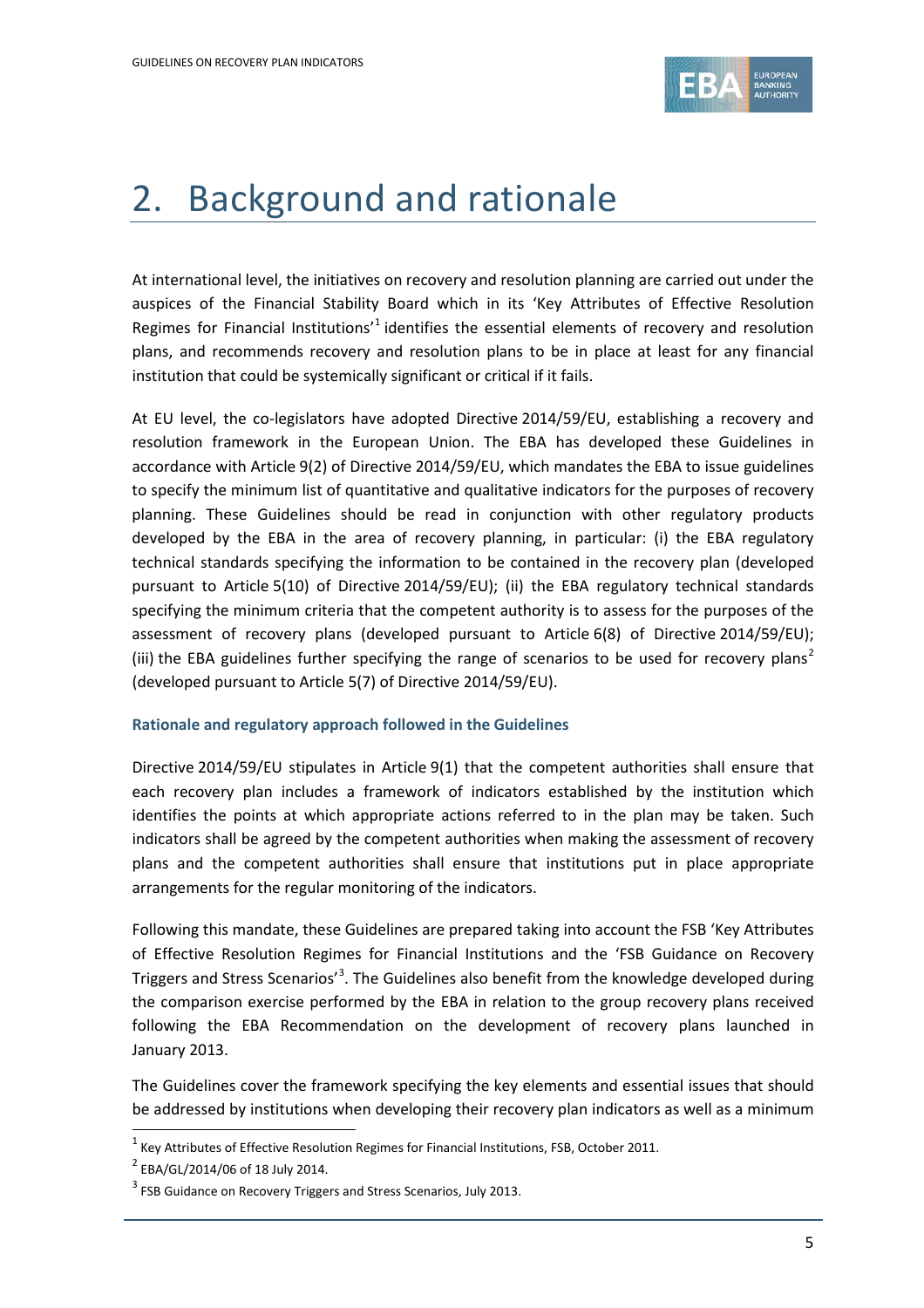

list of categories that should be covered (capital, liquidity, profitability and asset quality indicators) plus two other categories (market-based and macroeconomic indicators) to be included unless the institution justifies to the competent authorities that they are not relevant to its legal structure, its risk profile, size and/or complexity (i.e. a rebuttable presumption).

For each category, the Guidelines provide a list of specific recovery plan indicators to be included unless the institution can justify to the competent authorities that it is not relevant to its legal structure, risk profile, size and/or complexity (i.e. a rebuttable presumption). Institutions should not limit their set of indicators to the minimum list, and for this reason the Guidelines also include a list with additional recovery plan indicators broken down by categories.

Drafting a recovery plan is a duty of institutions undertaken prior to a crisis in order to assess the potential options that an institution or a group could itself implement to restore financial strength and viability should the institution or group come under severe stress. A key assumption is that recovery plans shall not assume that extraordinary public financial support would be provided. The recovery plan is drafted and owned by the institution, and assessed by the relevant competent authority or authorities.

The objective of preparing a set of recovery plan indicators is to define a set of indicators that can be used by each institution to define the points at which it has to decide whether to take action under its recovery plan or refrain from taking such action.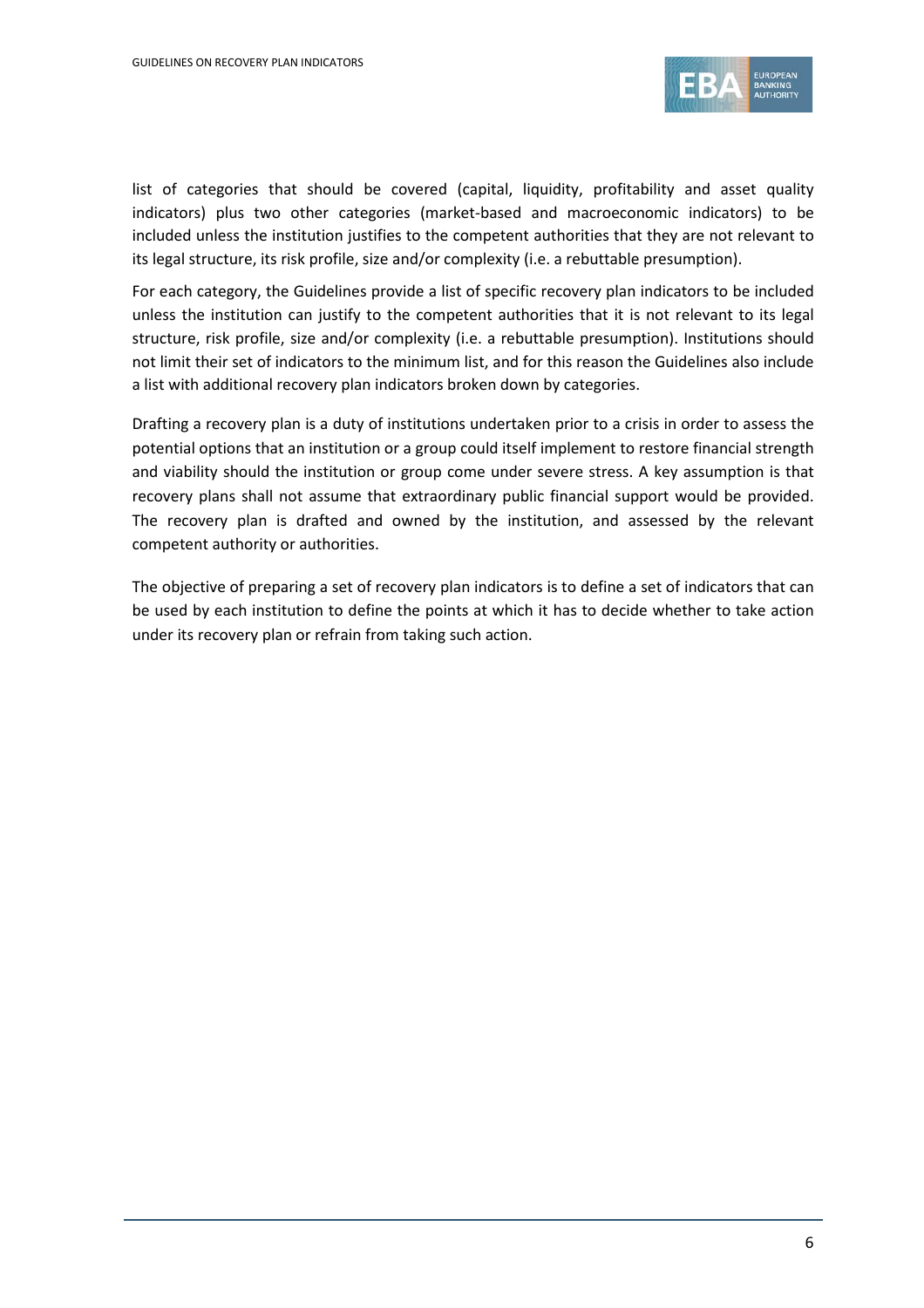

## 3. EBA Guidelines on the minimum list of qualitative and quantitative recovery plan indicators

## Status of these Guidelines

This document contains guidelines issued pursuant to Article 16 of Regulation (EU) No 1093/2010 of the European Parliament and of the Council of 24 November 2010 establishing a European Supervisory Authority (European Banking Authority), amending Decision No 716/2009/EC and repealing Commission Decision 2009/78/EC ('the EBA Regulation'). In accordance with Article 16(3) of the EBA Regulation, the competent authorities and financial institutions must make every effort to comply with the guidelines.

These Guidelines set out the EBA's view of appropriate supervisory practices within the European System of Financial Supervision or of how Union law should be applied in a particular area. The EBA therefore expects all competent authorities and financial institutions to which the Guidelines are addressed to comply with them. Competent authorities to whom the Guidelines apply should comply by incorporating them into their supervisory practices as appropriate (e.g. by amending their legal framework or their supervisory processes), including where the Guidelines are directed primarily at institutions.

## Reporting requirements

According to Article 16(3) of the EBA Regulation, the competent authorities must notify the EBA as to whether they comply or intend to comply with these guidelines, or otherwise state their reasons for non-compliance, by 23.09.2015. In the absence of any notification by this deadline, the competent authorities will be considered by the EBA to be non-compliant. Notifications should be sent by submitting the relevant form t[o compliance@eba.europa.eu](mailto:compliance@eba.europa.eu) with the reference 'EBA/GL/2015/02'. Notifications should be submitted by persons with appropriate authority to report compliance on behalf of their competent authorities.

Notifications will be published on the EBA website, in line with Article 16(3).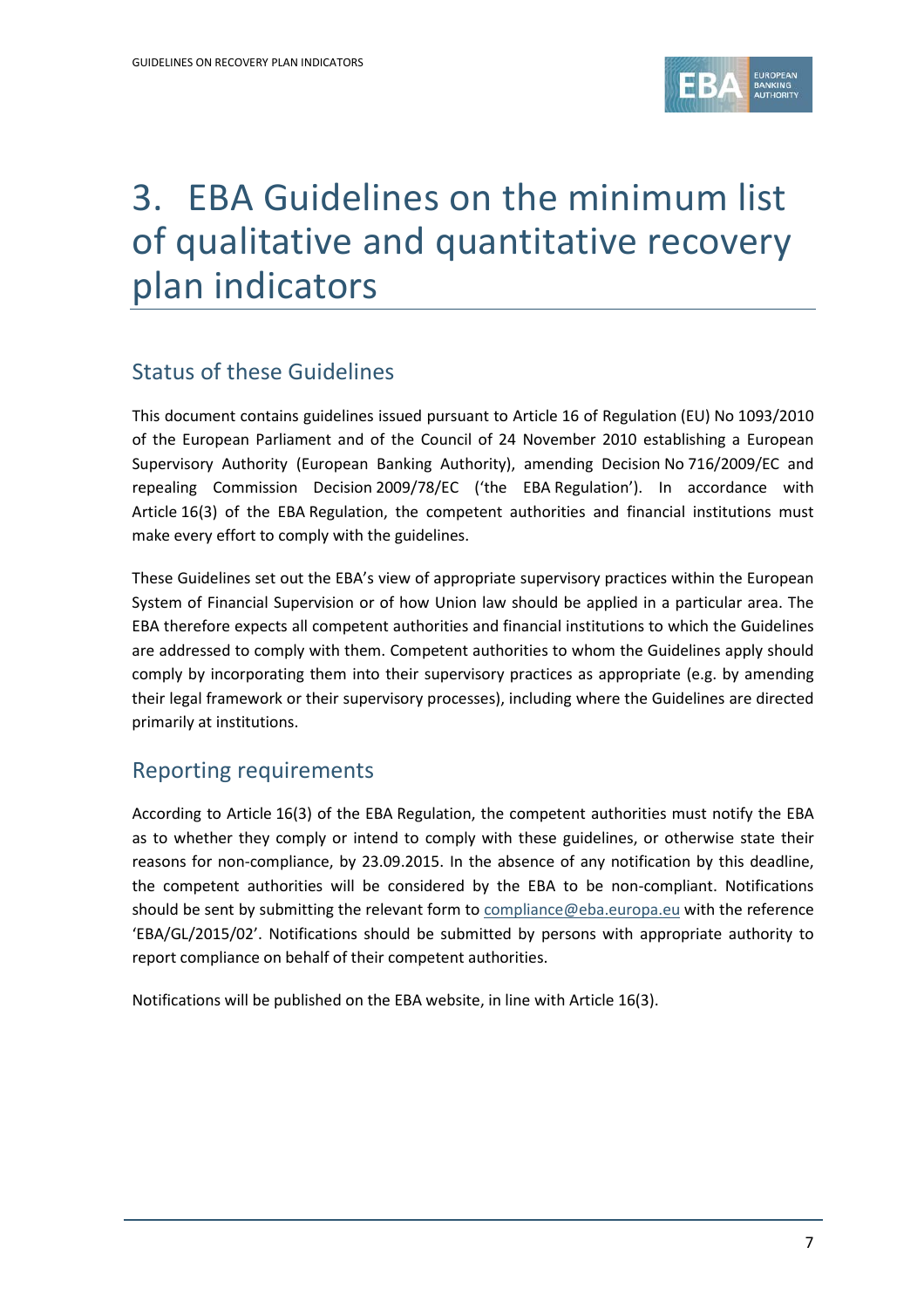

### Title I – Subject matter, scope and definitions

#### **Subject matter**

- 1. These Guidelines have been developed pursuant to Article 9(2) of Directive 2014/59/EU of 15 May 2014, establishing a framework for the recovery and resolution of credit institutions and investment firms and amending Council Directive 82/891/EEC, and Directives 2001/24/EC, 2002/47/EC, 2004/25/EC, 2005/56/EC, 2007/36/EC, 2011/35/EU, 2012/30/EU and 2013/36/EU, and Regulations (EU) No 1093/2010 and (EU) No 648/2012 of the European Parliament and of the Council ('Directive 2014/59/EU'), which mandates the EBA to develop guidelines, aimed at specifying the minimum list of quantitative and qualitative recovery plan indicators.
- 2. According to Article 9(1) of Directive 2014/59/EU, the competent authorities shall require that each recovery plan includes a framework of indicators established by the institution which identifies the points at which appropriate actions referred to in the plan may be taken. The framework of indicators should be included in the recovery plans developed pursuant to the regulatory technical standard on the content of recovery plans developed pursuant to Article 5(10) of Directive 2014/59/EU.
- 3. Such indicators shall be agreed by the competent authorities when making the assessment of recovery plans in accordance with Articles 6 and 8 of Directive 2014/59/EU, as further specified in the EBA regulatory technical standard on the assessment of recovery plans developed pursuant to Article 6(8) of Directive 2014/59/EU. The indicators may be of a qualitative or quantitative nature relating to the institution's financial position and shall be capable of being monitored easily. The competent authorities shall ensure that institutions put in place appropriate arrangements for the regular monitoring of the indicators.
- 4. In view of the relevance for the assessment of the feasibility of the recovery options, the recovery plan should contain detailed information on the decision-making process with regard to the activation of the recovery plan as an essential element of the governance structure, based on an escalation process using indicators in accordance with Article 9(1) of Directive 2014/59/EU.
- 5. For the purposes of these Guidelines 'recovery plan indicators' mean qualitative and quantitative indicators established by each institution on the basis of the framework laid down in these Guidelines to identify the points at which appropriate actions referred to in the recovery plan may be taken.

#### **Scope and level of application**

6. The Guidelines are addressed to the competent authorities and to those institutions which are obliged to develop recovery plans according to Directive 2014/59/EU.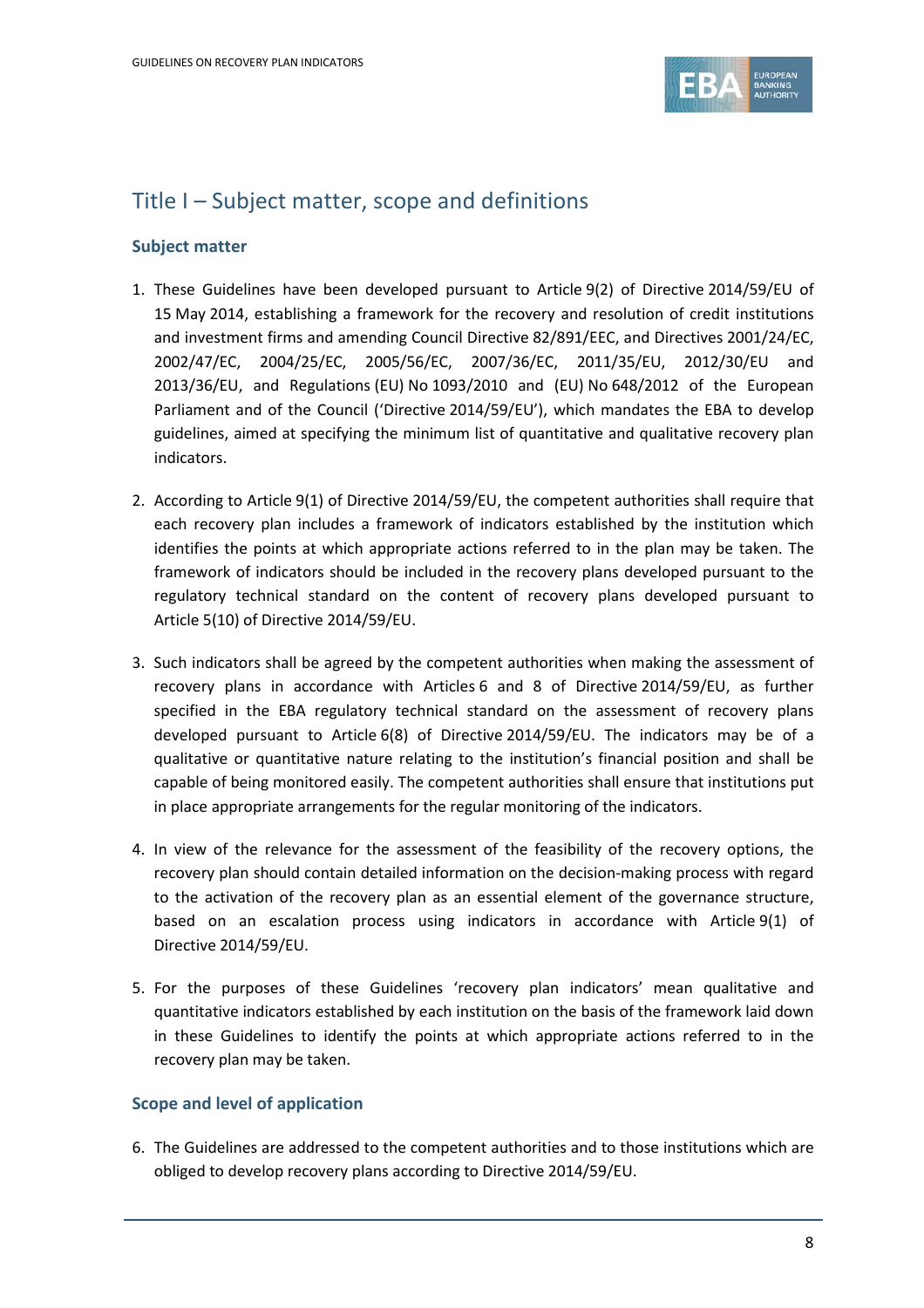

- 7. Institutions and the competent authorities should apply these Guidelines consistently with provisions on simplified obligations for certain institutions specified in Article 4 of Directive 2014/59/EU.
- 8. Without prejudice to the paragraph above, the competent authority may partially exclude the application of the mandatory categories of recovery plan indicators set out in paragraph 11 of Title II of these Guidelines if it deems certain categories of recovery plan indicators irrelevant having regard to the business model of investment firms.

Similarly, the competent authority should exclude in its supervisory practices the application of certain categories and indicators that are subject to rebuttable presumption set out in paragraphs 12 and 13 respectively, if it deems that such categories and indicators cannot apply to certain types of investment firms.

## Title II – Framework of recovery plan indicators

- 9. The framework of recovery plan indicators should be established by institutions and assessed by the competent authority taking into consideration the criteria laid down in the following paragraphs.
- 10.Institutions should include recovery plan indicators of both a quantitative and qualitative nature.
- 11.Institutions should include in the recovery plan at least the following mandatory categories of recovery plan indicators which are explained in Titles III to VI of these Guidelines:
	- capital indicators;
	- liquidity indicators;
	- profitability indicators;
	- asset quality indicators.
- 12.Additionally, institutions should include in the recovery plan the two following categories of recovery plan indicators which are explained in Titles VII and VIII of these Guidelines, unless they provide satisfactory justifications to the competent authorities that such categories are not relevant to the legal structure, risk profile, size and/or complexity of the institution (i.e. a rebuttable presumption):
	- market-based indicators;
	- macroeconomic indicators.
- 13.Institutions should include specific recovery plan indicators included in the list per category provided in Annex II to these Guidelines, unless they provide satisfactory justifications to the competent authorities that such specific indicators are not relevant to the legal structure, risk profile, size and/or complexity of the institution (i.e. a rebuttable presumption). In any case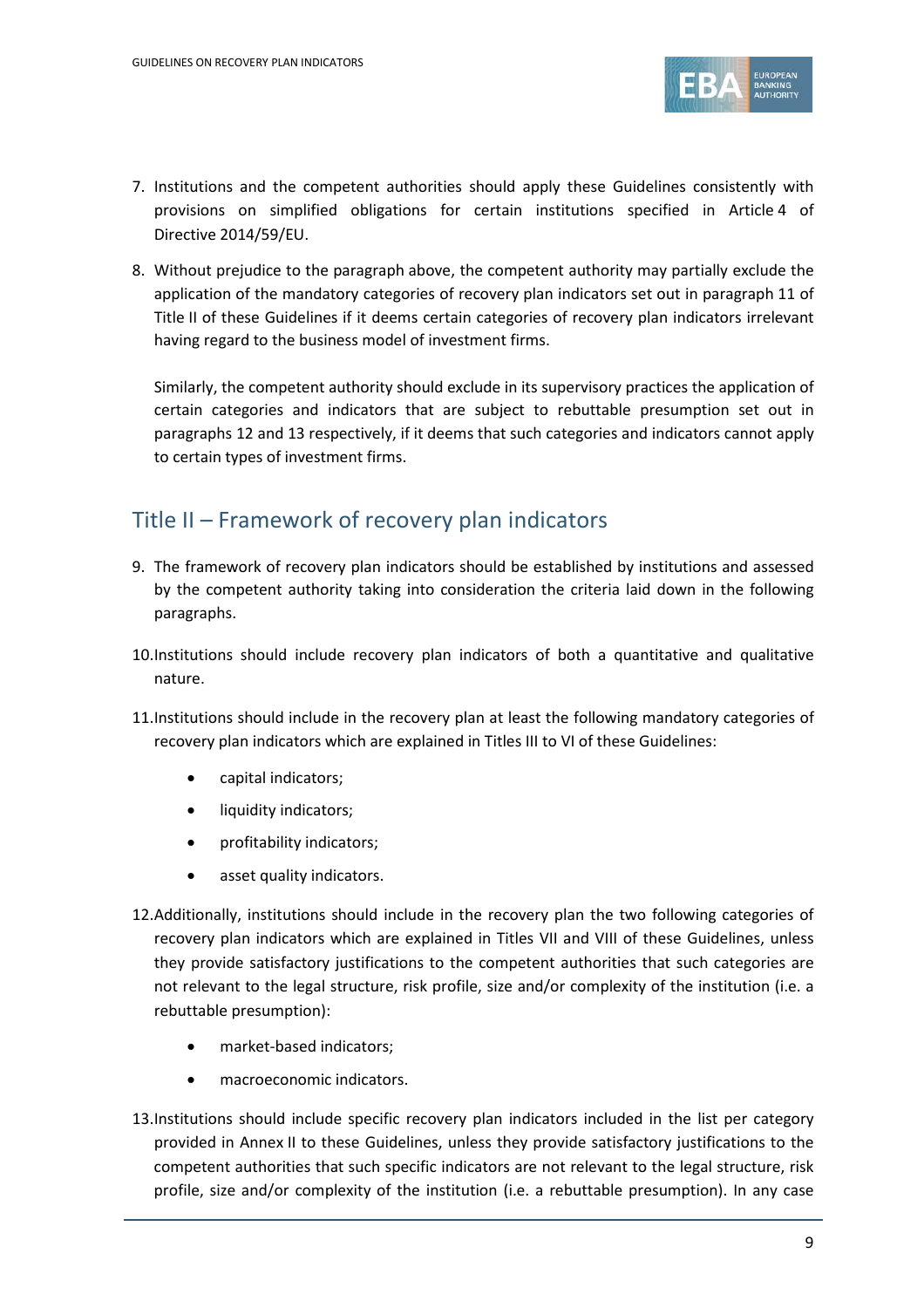

the institutions should include in their recovery plans at least one indicator from each of the mandatory categories which are specified in paragraph 11.

- 14.Institutions should not limit their set of indicators to the minimum list set out in Annex II, and should give consideration to the inclusion of other indicators following the principles laid down in Title II and in line with the description of the categories laid down in the following titles of these Guidelines. With this aim, Annex III includes a non-exhaustive list with examples of additional recovery plan indicators broken down by categories.
- 15.The framework of recovery plan indicators should:
	- a) be adapted to the business model and strategy of an institution and be adequate to its risk profile. It should identify the key vulnerabilities most likely to impact the institution's financial situation and lead to the point at which it has to decide whether to activate the recovery plan;
	- b) be adequate to the size and complexity of each institution. In particular, the number of indicators should be sufficient to alert the institution of deteriorating conditions in a variety of areas. At the same time, this number of indicators should be adequately targeted and manageable by institutions;
	- c) be capable of defining the point at which an institution has to decide whether to take an action referred to in the recovery plan or to refrain from taking such an action;
	- d) be aligned with the overall risk management framework and with the existing liquidity or capital contingency plan indicators, and business continuity plan indicators;
	- e) be integrated into the institution's governance and within the escalation and decisionmaking procedures;
	- f) include forward-looking indicators.
- 16.While setting the quantitative recovery plan indicators, an institution should consider using progressive metrics ('traffic light approach') in order to inform the institution's management that such indicators could potentially be reached.
- 17.An institution should recalibrate the recovery plan indicators when necessary and at least annually.
- 18.An institution should be able to provide the competent authority with an explanation of how the calibrations of the recovery plan indicators have been determined and to demonstrate that the thresholds would be breached early enough to be effective. In this context, the magnitude and speed of the breach of the threshold should be taken into account.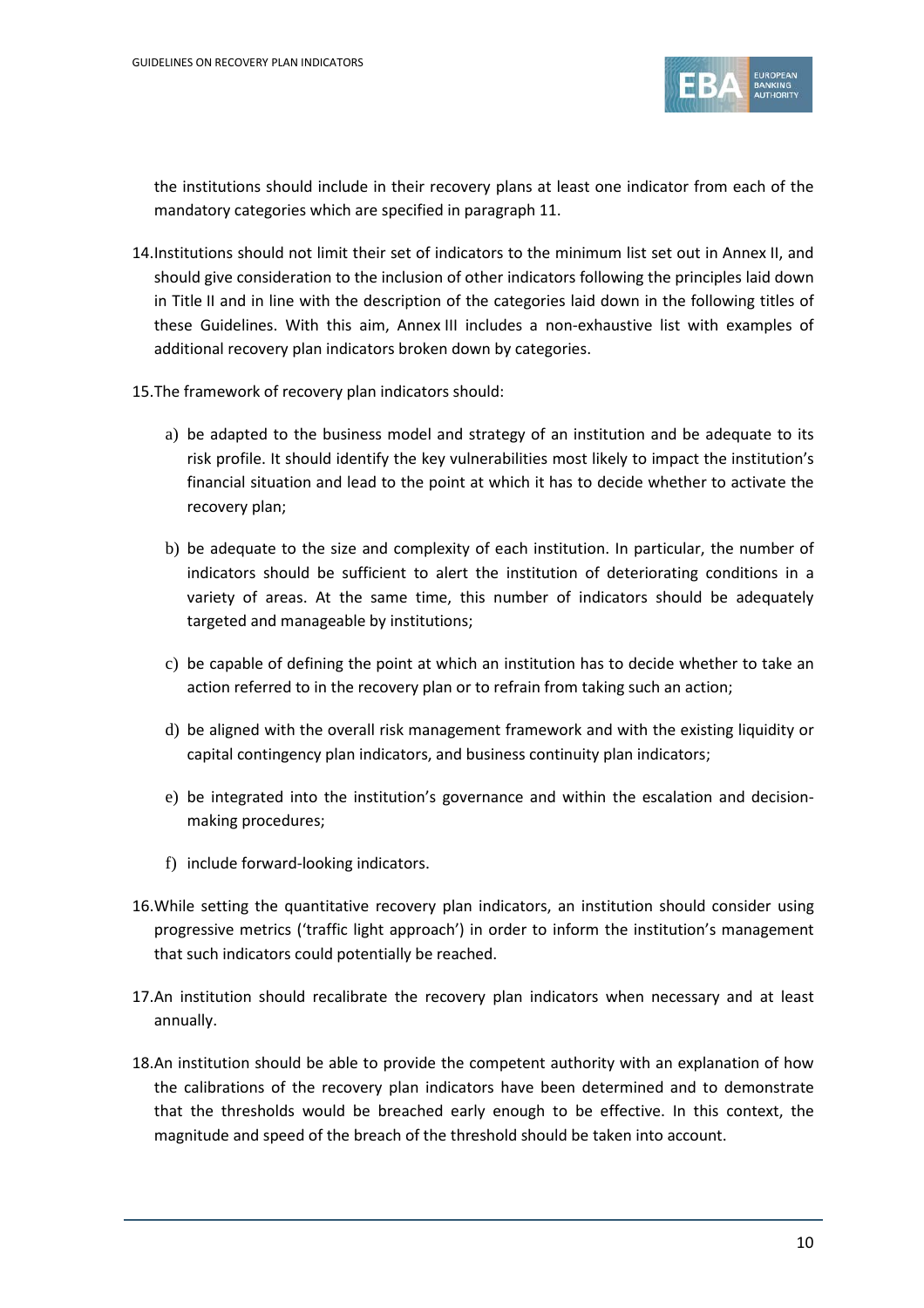

- 19.The management information systems of the institution should ensure an easy and frequent monitoring of the indicators by the institution and allow for the timely submission of the indicators to the competent authorities upon request.
- 20.The monitoring of recovery plan indicators should be undertaken on a continuous basis to ensure the institution can take appropriate measures in a timely manner to restore its financial position following a significant deterioration.

## Title III – Capital indicators

- 21.Capital indicators should identify any significant actual and likely future deterioration in the quantity and quality of capital in a going concern, including increasing level of leverage.
- 22.While selecting capital indicators, institutions should consider ways to address the issues stemming from the fact that the capacity of such indicators to allow for a timely reaction can be lower than for other types of indicators, and certain measures to restore an institution's capital position can be subject to longer execution periods or greater sensitivity to market and other conditions. In particular this can be achieved by means of establishing forward-looking projections, which should consider material contractual maturities relating to capital instruments.
- 23.The capital indicators should also be integrated into the institution's Internal Capital Adequacy Assessment Process (ICAAP) pursuant to Article 73 of Directive 2013/36/EU of the European Parliament and of the Council of 26 June 2013 on access to the activity of credit institutions and the prudential supervision of credit institutions and investment firms, amending Directive 2002/87/EC and repealing Directives 2006/48/EC and 2006/49/EC ('Directive 2013/36/EU'), and its existing risk management framework.
- 24.The thresholds should be calibrated based on the institution's risk profile and on the time needed to activate the recovery measures; should consider the recovery capacity resulting from those measures; and take into account how quickly the capital situation may change, given the institution's individual circumstances.
- 25.The thresholds for indicators based on regulatory capital requirements should be calibrated by the institution at adequate levels in order to ensure a sufficient distance from a breach of the capital requirements applicable to the institution (including minimum own funds requirements as specified in Article 92 of regulation (EU) 575/2013 and additional own funds requirements applied pursuant to Article 104(1)(a) of Directive 2013/36/EU but without taking into account any buffer requirements set out in Chapter 4 of Title VII of Directive 2013/36/EU).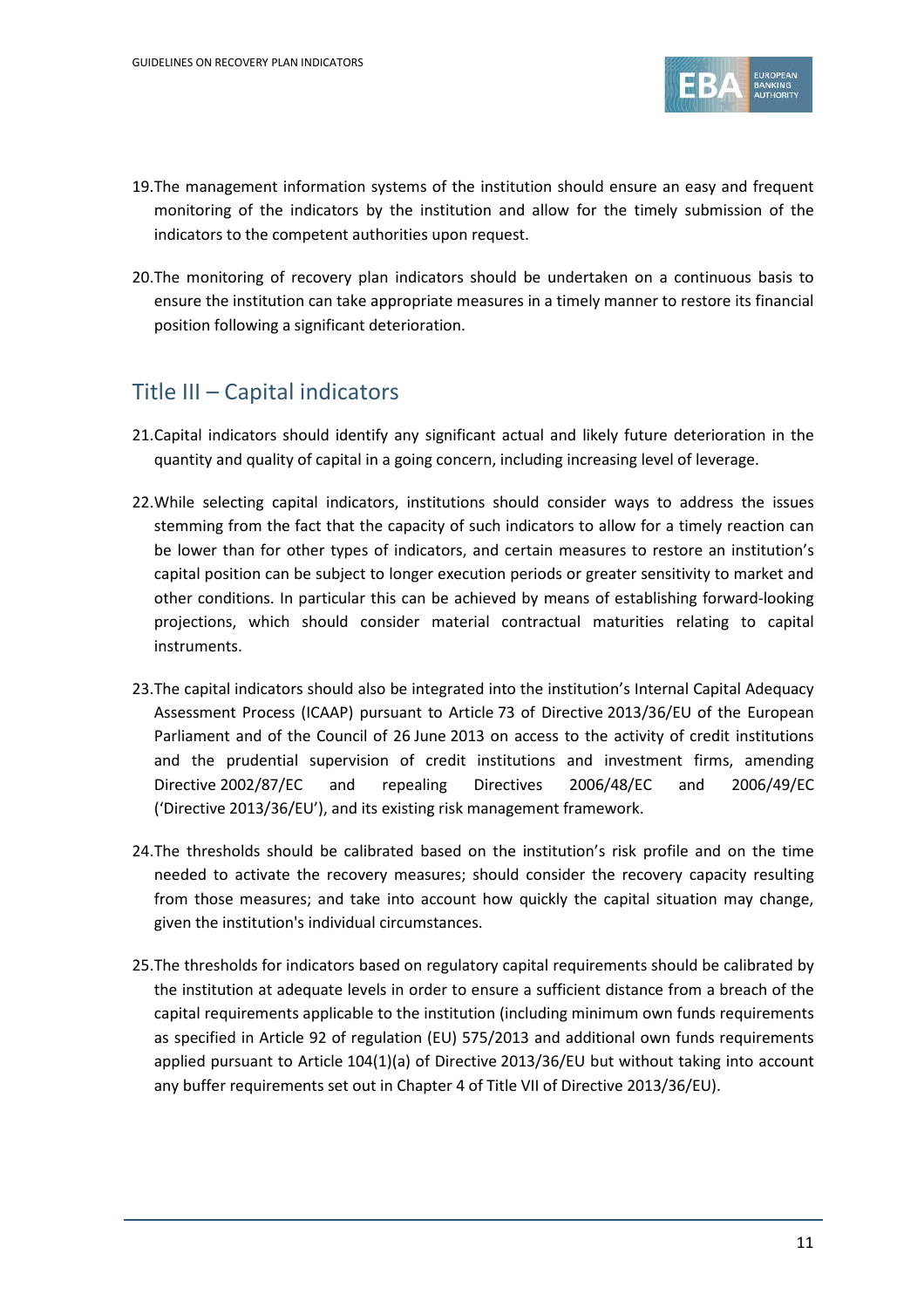

## Title IV – Liquidity indicators

- 26.Liquidity indicators should be able to inform an institution of the potential for, or an actual deterioration of the capacity of the institution to meet its current and foreseen liquidity and funding needs.
- 27.The institution's liquidity indicators should refer to both the short-term and long-term liquidity and funding needs of the institution and capture the institution's dependence on wholesale markets and retail deposits, distinguishing among key currencies where relevant.
- 28.The liquidity indicators should be integrated with the strategies, policies, processes and systems developed by each institution pursuant to Article 86 of Directive 2013/36/EU and its existing risk management framework.
- 29.The liquidity indicators should also cover other potential liquidity and funding needs, such as the intra-group funding exposures and those stemming from off-balance structures.
- 30.The thresholds identified by the institution should be calibrated on the basis of the institution's risk profile and should take into account how quickly the liquidity situation may change, given the institution's individual circumstances.
- 31.The thresholds should be calibrated on the basis of the institution's risk profile and on the time needed to activate the recovery measures and consider the recovery capacity resulting from those measures. When referring to minimum regulatory requirements applicable to the institution (including additional liquidity requirements pursuant to Article 105 of Directive 2013/36/EU, if applicable) – the indicators should be calibrated by the institution at adequate levels in order to be able to inform the institution of potential and/or actual risks of not complying with those minimum requirements.

## Title V – Profitability indicators

- 32.Profitability indicators should capture any institution's income-related aspect that could lead to a rapid deterioration in the institution's financial position through lowered retained earnings (or losses) impacting on the own funds of the institution.
- 33.This category should include recovery plan indicators referring to operational risk-related losses which may have a significant impact on the profit and loss statement, including but not limited to, conduct-related issues, external and internal fraud and/or other events.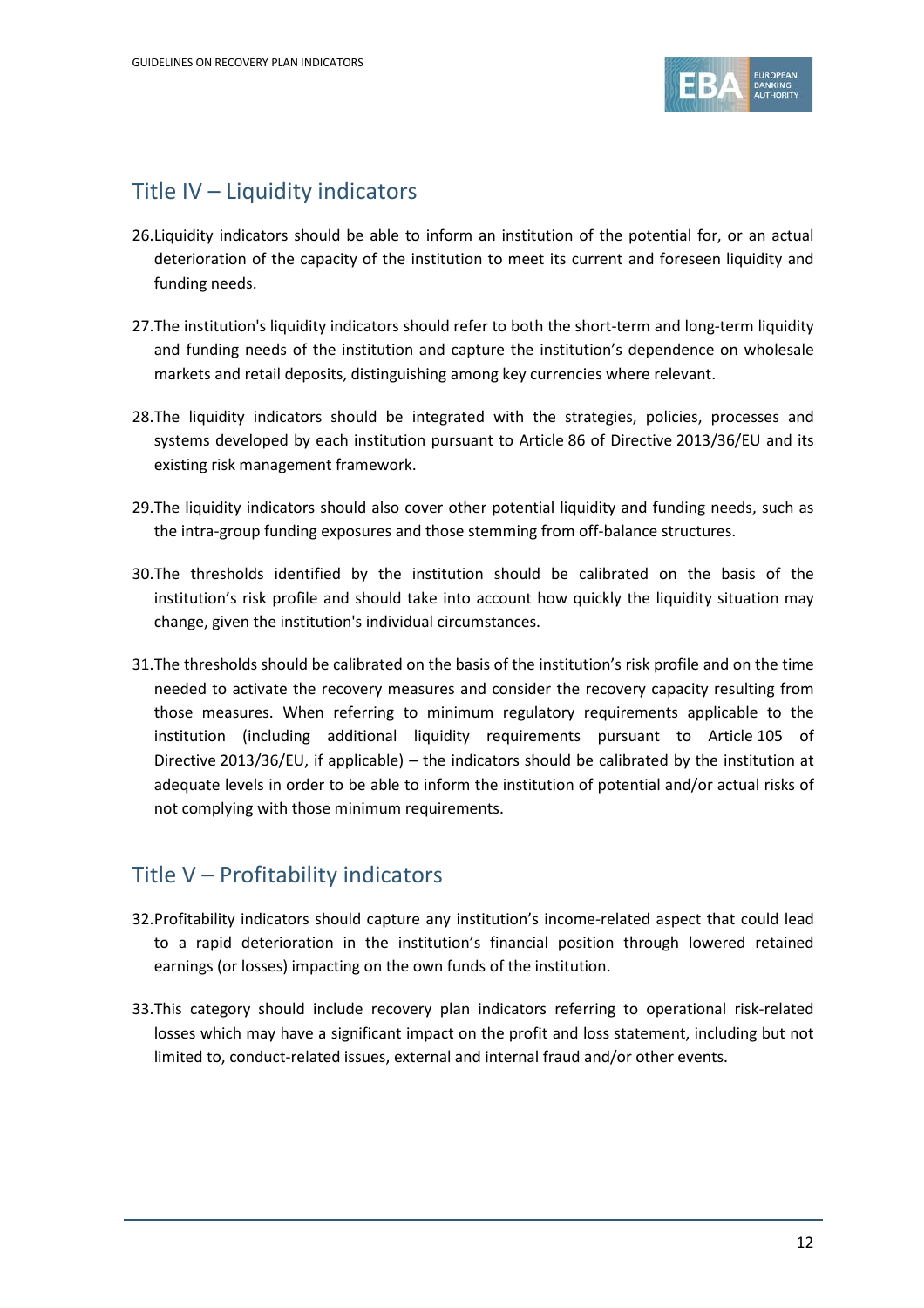

## Title VI – Asset quality indicators

- 34.Asset quality indicators should measure and monitor the asset quality evolution of the institution. More specifically, they should indicate when asset quality deterioration could lead to the point at which the institution should consider taking an action described in the recovery plan.
- 35.The asset quality indicators may include both a stock and a flow ratio of non-performing exposures in order to capture their level and dynamics.
- 36.The asset quality indicators should cover aspects such as off-balance sheet exposures and the impact of non-performing loans on the asset quality.

## Title VII – Market-based indicators

- 37.Market-based indicators aim to capture the expectations from market participants of a rapidly deteriorating financial condition of the institution that could potentially lead to disruptions in access to funding and capital markets. In accordance with this objective, the framework of qualitative and quantitative indicators should refer to the following types of indicators:
	- a) equity-based indicators which capture variations in the share price of listed companies, or ratios that measure the relationship between the book and market value of equity;
	- b) debt-based indicators, capturing expectations from wholesale funding providers such as credit default swaps or debt spreads;
	- c) portfolio-related indicators, capturing expectations in relation to specific asset classes relevant to each institution (e.g. real estate);
	- d) rating downgrades (long term and/or short term) as they reflect expectations of the rating agencies that can lead to rapid changes in the expectations from market participants of the institution's financial position.

### Title VIII – Macroeconomic indicators

- 38.Macroeconomic indicators aim to capture signals of deterioration in the economic conditions where the institution operates, or of concentrations of exposures or funding.
- 39.The macroeconomic indicators should be based on metrics that influence the performance of the institution in specific geographical areas or business sectors that are relevant for the institution.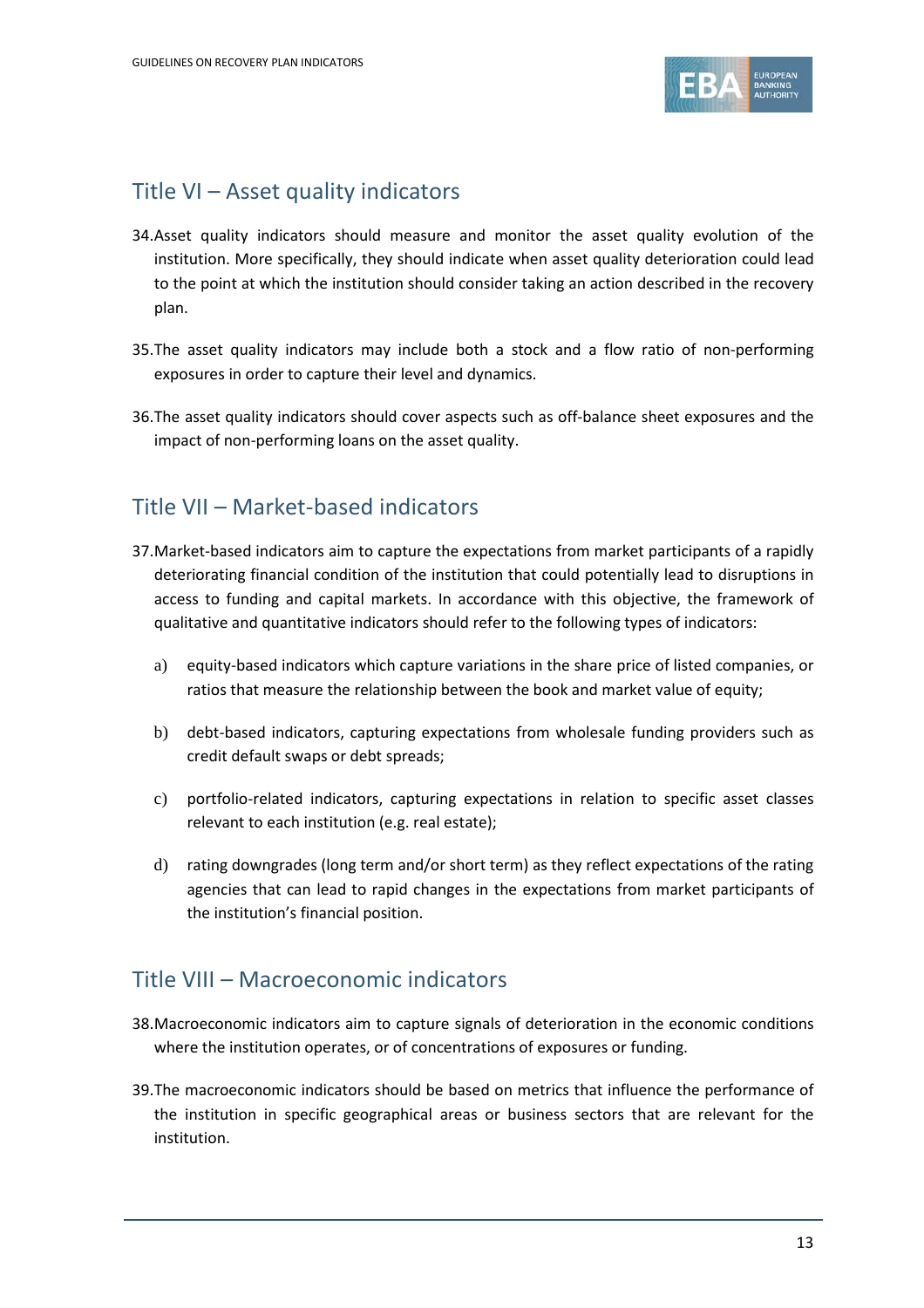

40.The macroeconomic indicators should include the following typologies:

- a) geographical macroeconomic indicators, relating to various jurisdictions to which the institution is exposed, giving also consideration to risks stemming from potential legal barriers;
- b) sectoral macroeconomic indicators, relating to major specific sectors of economic activity to which the institution is exposed (e.g. shipping, real estate).

## Title IX – Final provisions and implementation

41.These Guidelines apply from 31 July 2015.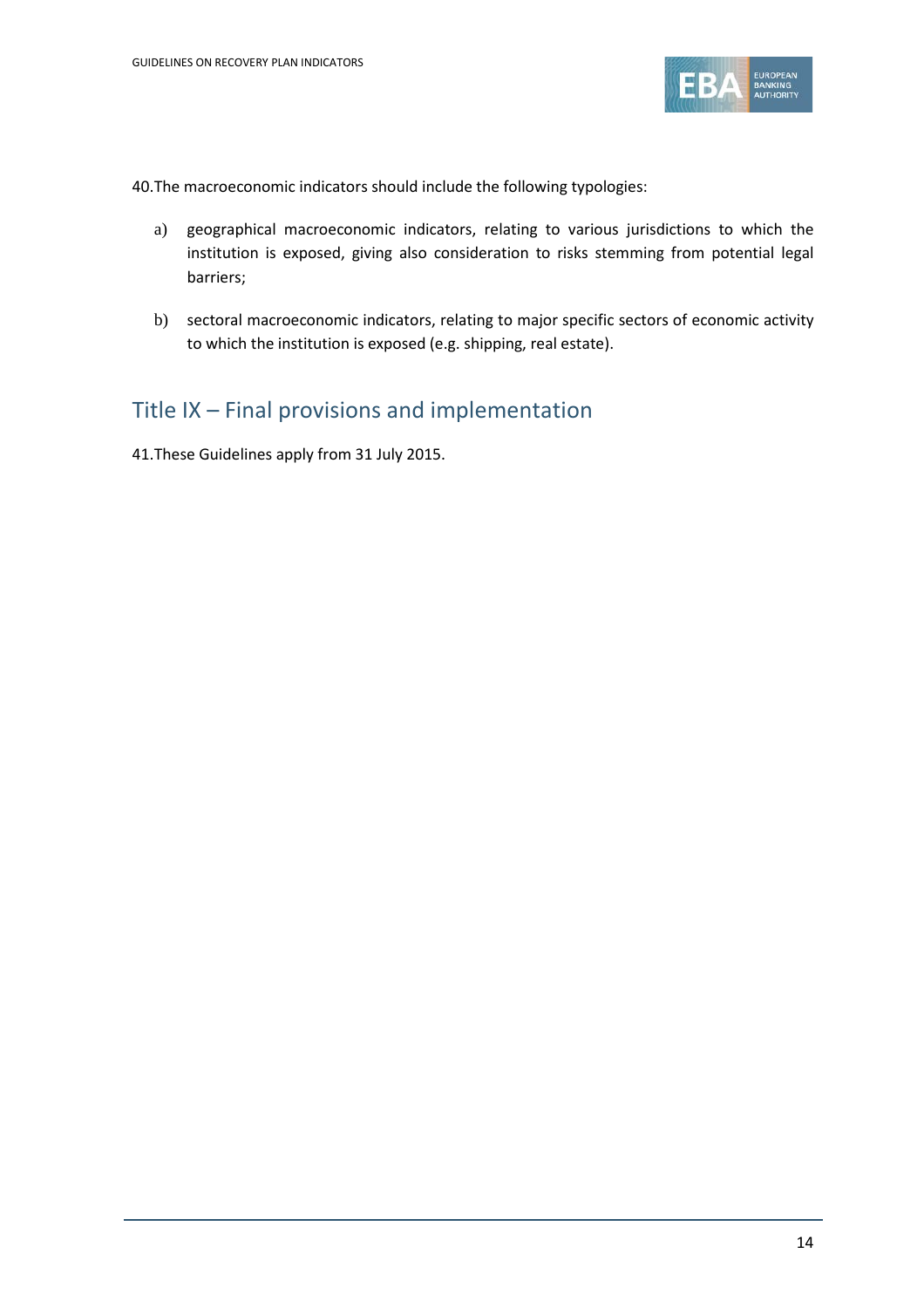

### **Annex I – Categories of recovery plan indicators**

| <b>Categories of recovery plan indicators</b><br>(the first four categories are mandatory, while the last two categories may be excluded if<br>an institution justifies that they are not relevant for it) |  |  |  |  |
|------------------------------------------------------------------------------------------------------------------------------------------------------------------------------------------------------------|--|--|--|--|
| Mandatory categories                                                                                                                                                                                       |  |  |  |  |
| 1. Capital indicators                                                                                                                                                                                      |  |  |  |  |
| 2. Liquidity indicators                                                                                                                                                                                    |  |  |  |  |
| 3. Profitability indicators                                                                                                                                                                                |  |  |  |  |
| 4. Asset quality indicators                                                                                                                                                                                |  |  |  |  |
| Categories subject to rebuttable presumption                                                                                                                                                               |  |  |  |  |
| 5. Market-based indicators                                                                                                                                                                                 |  |  |  |  |
| 6. Macroeconomic indicators                                                                                                                                                                                |  |  |  |  |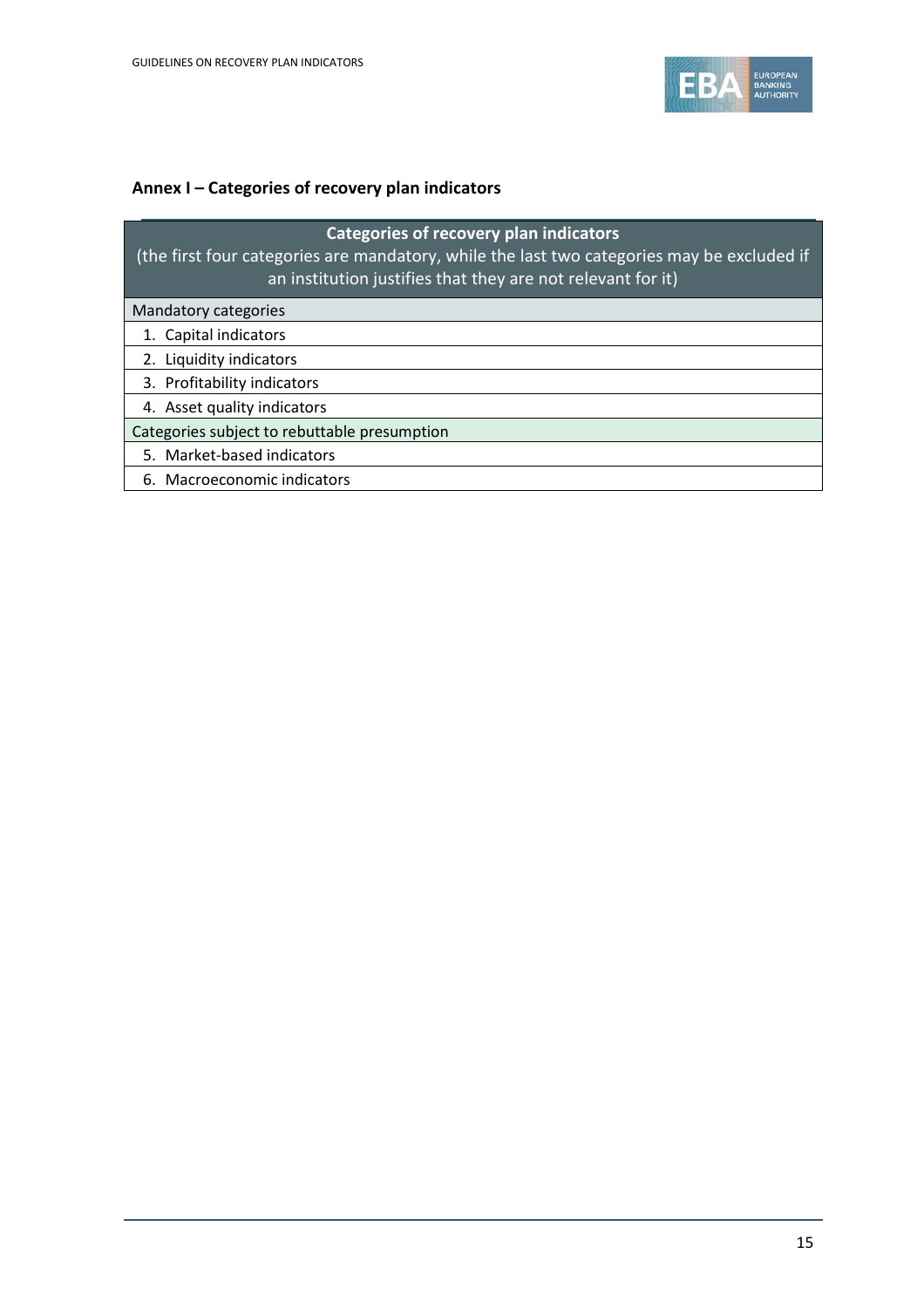

### **Annex II – Minimum list of recovery plan indicators**

| Minimum list of recovery plan indicators<br>(each indicator is subject to the possibility for an institution to justify that it is not<br>relevant for it, however in such a case it should be substituted with another indicator<br>which is more relevant for this institution) |
|-----------------------------------------------------------------------------------------------------------------------------------------------------------------------------------------------------------------------------------------------------------------------------------|
| 1. Capital indicators                                                                                                                                                                                                                                                             |
| a) Common Equity Tier 1 ratio                                                                                                                                                                                                                                                     |
| b) Total Capital ratio                                                                                                                                                                                                                                                            |
| c) Leverage ratio                                                                                                                                                                                                                                                                 |
| 2. Liquidity indicators                                                                                                                                                                                                                                                           |
| a) Liquidity Coverage Ratio                                                                                                                                                                                                                                                       |
| b) Net Stable Funding Ratio                                                                                                                                                                                                                                                       |
| c) Cost of wholesale funding                                                                                                                                                                                                                                                      |
| 3. Profitability indicators                                                                                                                                                                                                                                                       |
| (Return on Assets) or (Return on Equity)<br>a)                                                                                                                                                                                                                                    |
| b) Significant operational losses                                                                                                                                                                                                                                                 |
| Asset quality indicators<br>4.                                                                                                                                                                                                                                                    |
| Growth rate of gross non-performing loans<br>a)                                                                                                                                                                                                                                   |
| Coverage ratio [Provisions / (Total non-performing loans)]<br>b)                                                                                                                                                                                                                  |
| 5. Market-based indicators                                                                                                                                                                                                                                                        |
| Rating under negative review or rating downgrade<br>a)                                                                                                                                                                                                                            |
| CDS spread<br>b)                                                                                                                                                                                                                                                                  |
| Stock price variation<br>c)                                                                                                                                                                                                                                                       |
| 6. Macroeconomic indicators                                                                                                                                                                                                                                                       |
| <b>GDP</b> variations<br>a)                                                                                                                                                                                                                                                       |
| CDS of sovereigns<br>b)                                                                                                                                                                                                                                                           |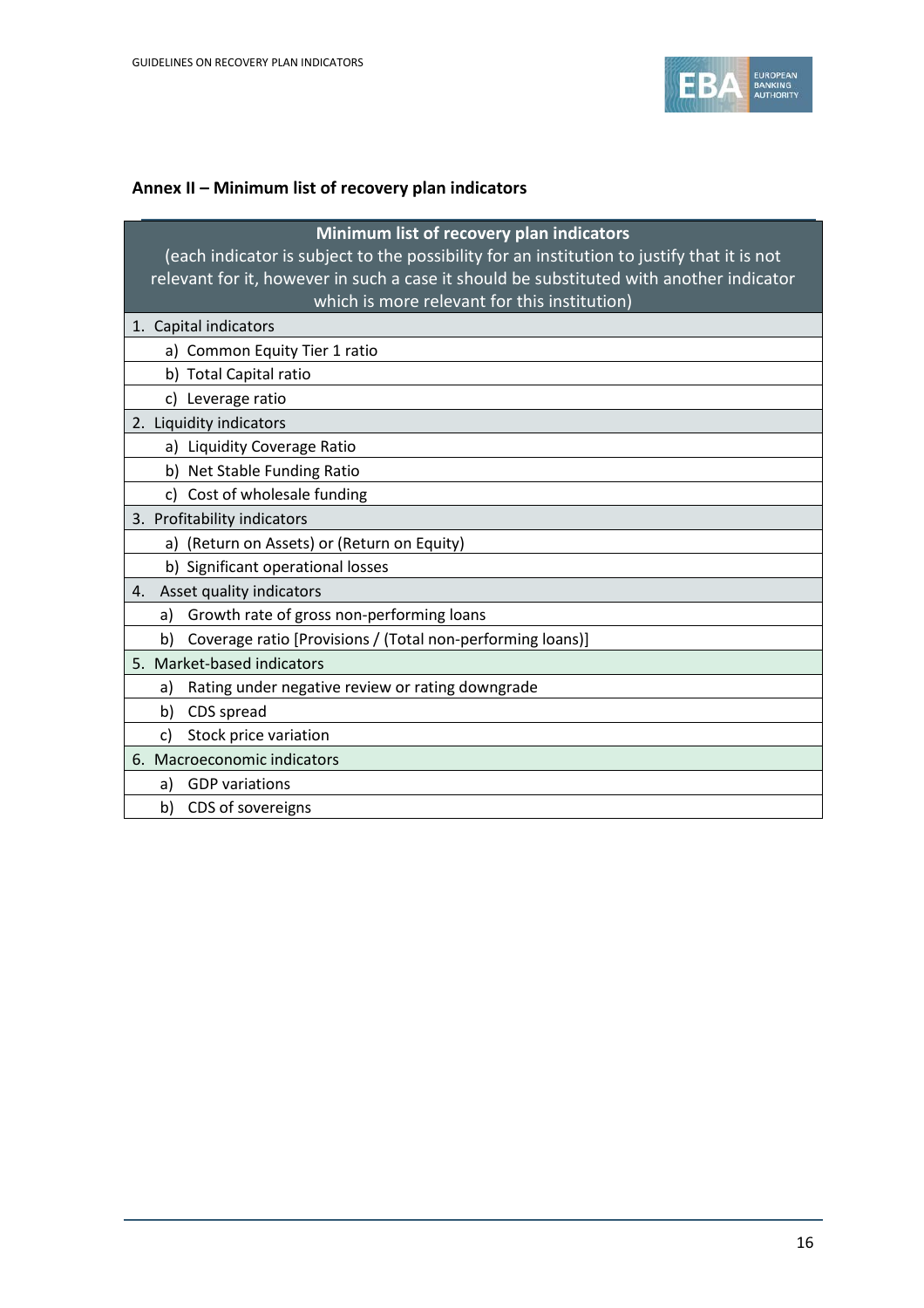$\overline{a}$ 



#### **Annex III – Illustrative list of additional recovery plan indicators**

| Additional recovery plan indicators<br>(non-exhaustive list provided for illustration purposes only) |  |  |  |  |
|------------------------------------------------------------------------------------------------------|--|--|--|--|
| 1. Capital indicators                                                                                |  |  |  |  |
| (Retained earnings and Reserves) / Total Equity<br>a)                                                |  |  |  |  |
| Adverse information on the financial position of significant counterparties<br>b)                    |  |  |  |  |
| 2. Liquidity indicators                                                                              |  |  |  |  |
| Concentration of liquidity and funding sources<br>a)                                                 |  |  |  |  |
| Cost of total funding (retail and wholesale funding)<br>b)                                           |  |  |  |  |
| Average tenure of wholesale funding<br>c)                                                            |  |  |  |  |
| Contractual maturity mismatch<br>d)                                                                  |  |  |  |  |
| Available unencumbered assets<br>e)                                                                  |  |  |  |  |
| 3. Profitability indicators                                                                          |  |  |  |  |
| Cost-income ratio (Operating costs / Operating income)<br>a)                                         |  |  |  |  |
| Net interest margin<br>b)                                                                            |  |  |  |  |
| 4. Asset quality indicators                                                                          |  |  |  |  |
| Net non-performing loans / Equity<br>a)                                                              |  |  |  |  |
| (Gross non-performing loans) / Total loans<br>b)                                                     |  |  |  |  |
| Growth rate of impairments on financial assets<br>C)                                                 |  |  |  |  |
| Non-performing loans by significant geographic or sector concentration<br>d)                         |  |  |  |  |
| Forborne exposures <sup>4</sup> / Total exposures<br>e)                                              |  |  |  |  |
| 5. Market-based indicators                                                                           |  |  |  |  |
| Price to book ratio<br>a)                                                                            |  |  |  |  |
| Reputational threat to the institution or significant reputational damage<br>b)                      |  |  |  |  |
| 6. Macroeconomic indicators                                                                          |  |  |  |  |
| Rating under negative review or rating downgrade of sovereigns<br>a)                                 |  |  |  |  |
| Unemployment rate<br>b)                                                                              |  |  |  |  |

<span id="page-16-0"></span><sup>4</sup> 'Forborne exposures' as defined in Articles 163-183 of the Commission Implementing Regulation (EU) No 680/2014 of 16 April 2014 laying down implementing technical standards with regard to supervisory reporting of institutions according to Regulation (EU) No 575/2013 of the European Parliament and of the Council.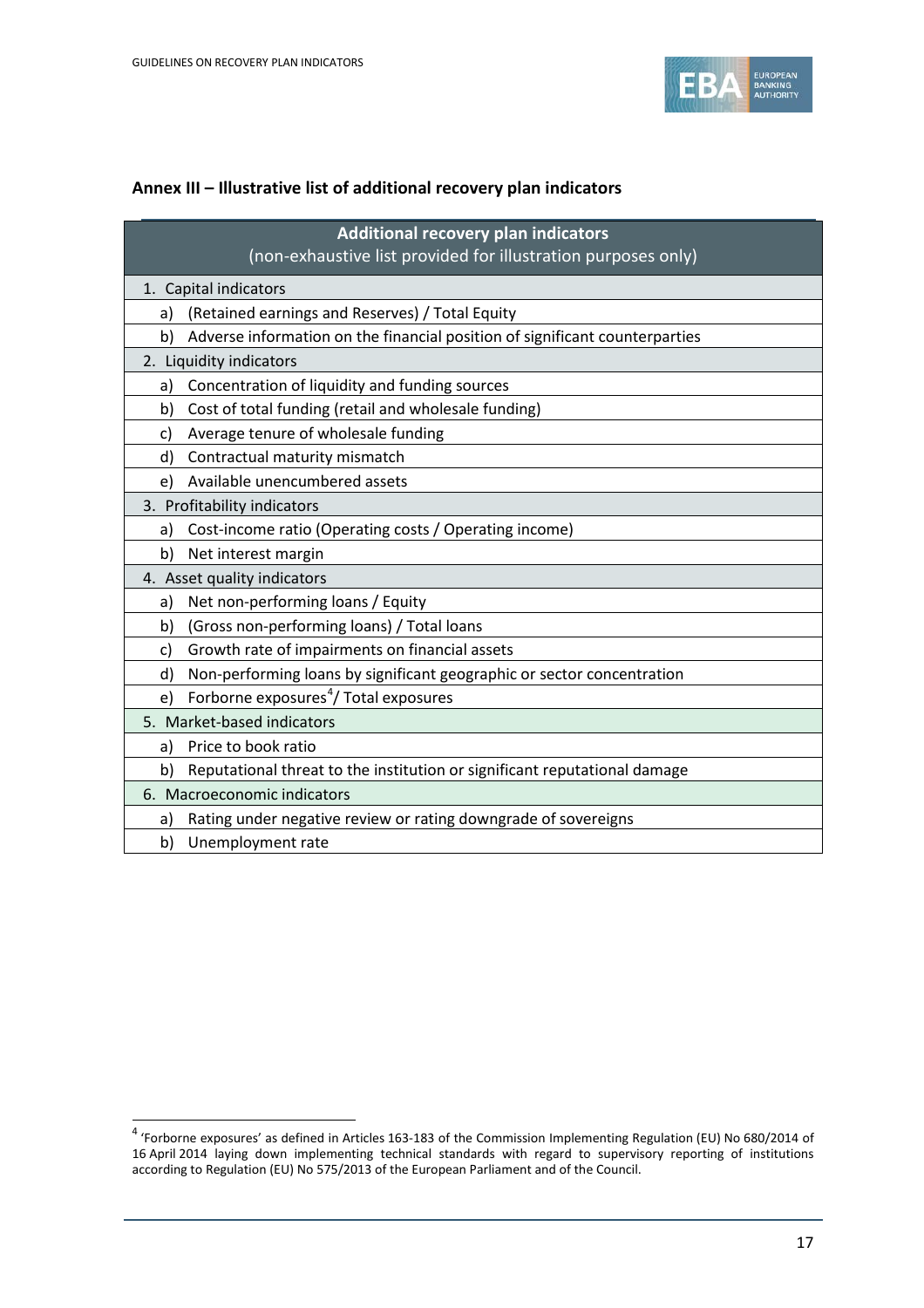

## 4. Accompanying documents

## 4.1 Impact Assessment

#### Introduction

Directive 2014/59/EU stipulates in Article 9(1) that the competent authorities shall ensure that each recovery plan includes a framework of indicators established by an institution which identifies the points at which appropriate actions referred to in the recovery plan may be taken. Following this mandate, the Guidelines cover the framework specifying the key elements and essential issues that should be addressed by the institutions when developing their recovery plan indicators, lay down a list of recovery plan indicators to be included subject to a rebuttable presumption, and specify the categories that should be covered by such indicators.

As per Article 16(2) of the EBA Regulation (Regulation (EU) No 1093/2010 of the European Parliament and of the Council), any guidelines developed by the EBA shall be accompanied by a cost-benefit analysis. Such section shall provide the reader with an overview of the findings as regards the problem identification, the options identified to resolve the problem and their potential impacts. This section presents the impact assessment of the policy options considered in the Guidelines. Given the nature of the study, the Impact Assessment is high level and qualitative in nature.

#### Problem definition

These Guidelines try to address institutions' problems in selecting indicators for their recovery plans which will be relevant to their risk profile and cover the key areas of their activities. In most Member States only the largest institutions and banking groups have developed a framework of recovery plan indicators, whereas the smaller ones have no experience in this area.

The recovery plans developed by the largest banking groups show deficiencies in the set of indicators used to identify the points at which appropriate actions referred to in the recovery plan may be taken. Additionally, it has been identified that recovery plans should include a sufficient number of recovery plan indicators which are relevant to the risk profile of each institution and should cover a minimum set of categories.

Moreover, there is a lack of harmonisation in current practices among institutions across the EU in developing recovery plan indicators. This lack of a homogeneous framework within the EU to identify the circumstances which can lead to a significant deterioration in the financial situation of each institution makes the management of recovery planning very complex for cross-border banking groups. This situation also makes the assessment of the recovery plans very challenging for the competent authorities.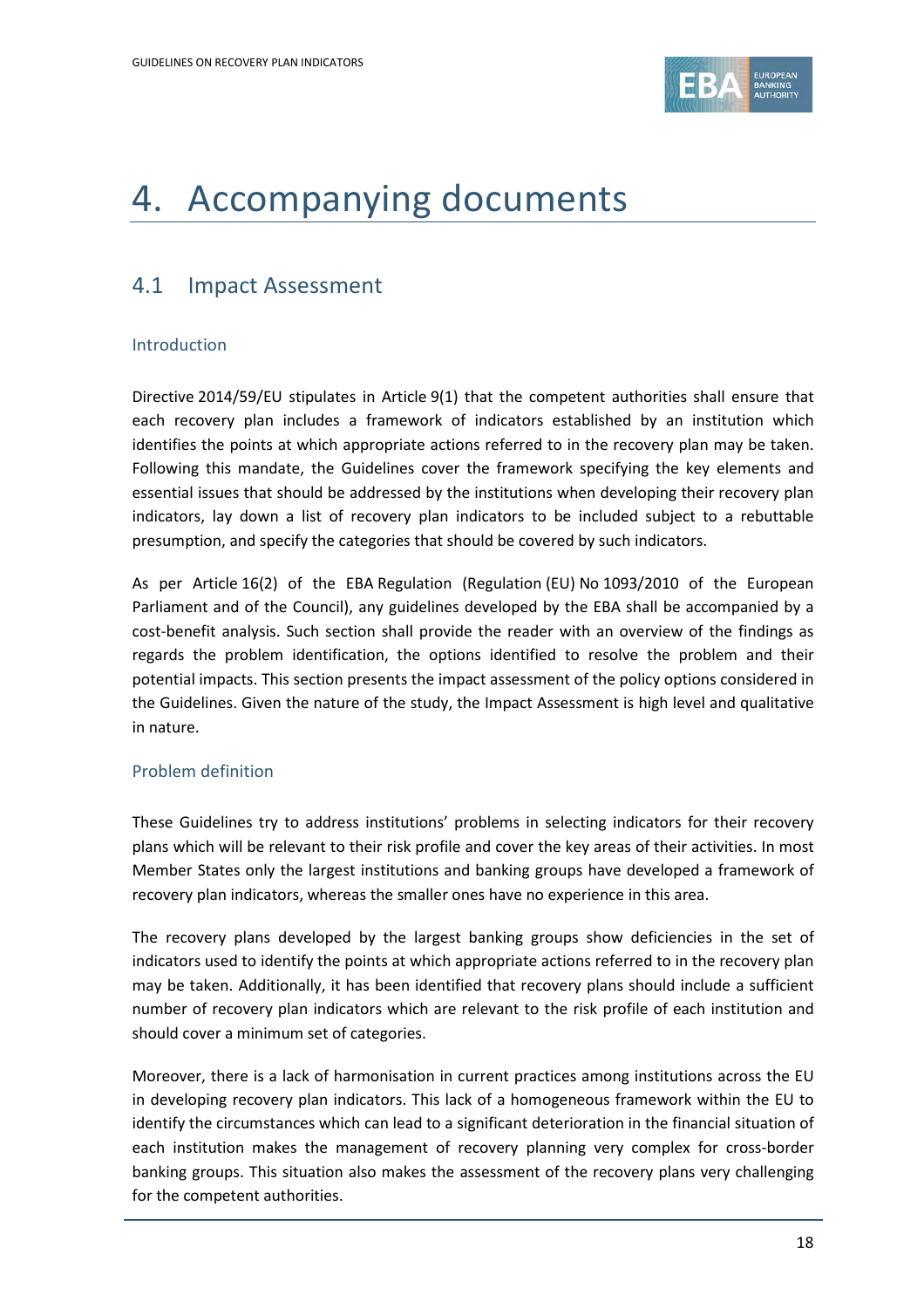

#### Objectives of the Guidelines

The Guidelines provide institutions with a set of indicators to identify circumstances which may lead to a significant deterioration in their financial position.

The objective of the Guidelines is to ensure that recovery plans developed by the institutions include a minimum common framework of indicators to identify the points at which appropriate actions referred to in the plan may be taken. With this aim, the Guidelines specify the criteria that should be fulfilled by institutions when developing the list of quantitative and qualitative recovery plan indicators.

#### Technical options

When developing the Guidelines, the EBA has considered alternative options under each of the four main areas:

#### A. Categories of recovery plan indicators

**Option A1:** The Guidelines would establish the minimum categories of recovery plan indicators that should be included by institutions.

**Option A2:** The Guidelines would establish the minimum categories of recovery plan indicators that should be included by institutions subject to a rebuttable presumption.

**Option A3:** The Guidelines would establish a list of categories of recovery plan indicators that should be included in all recovery plans plus other categories that should be included subject to a rebuttable presumption.

#### B. Minimum list of recovery plan indicators

**Option B1:** The Guidelines would establish a minimum list of specific recovery plan indicators that should be included by institutions.

**Option B2:** The Guidelines would establish a minimum list of specific recovery plan indicators that should be included by institutions subject to a rebuttable presumption.

#### C. Nature of the recovery plan indicators

**Option C1:** The recovery plan indicators would contain quantitative metrics only.

**Option C2:** The recovery plan indicators would contain quantitative and qualitative metrics.

#### D. Thresholds for the quantitative recovery plan indicators

**Option D1:** The Guidelines would require institutions to set a unique threshold for each quantitative indicator.

**Option D2:** The Guidelines would allow for gradual awareness of the point at which the institution may need to take recovery measures to restore its financial position with progressive metrics (i.e. 'traffic light approach') in order to inform the institution's management that such indicators could potentially be reached.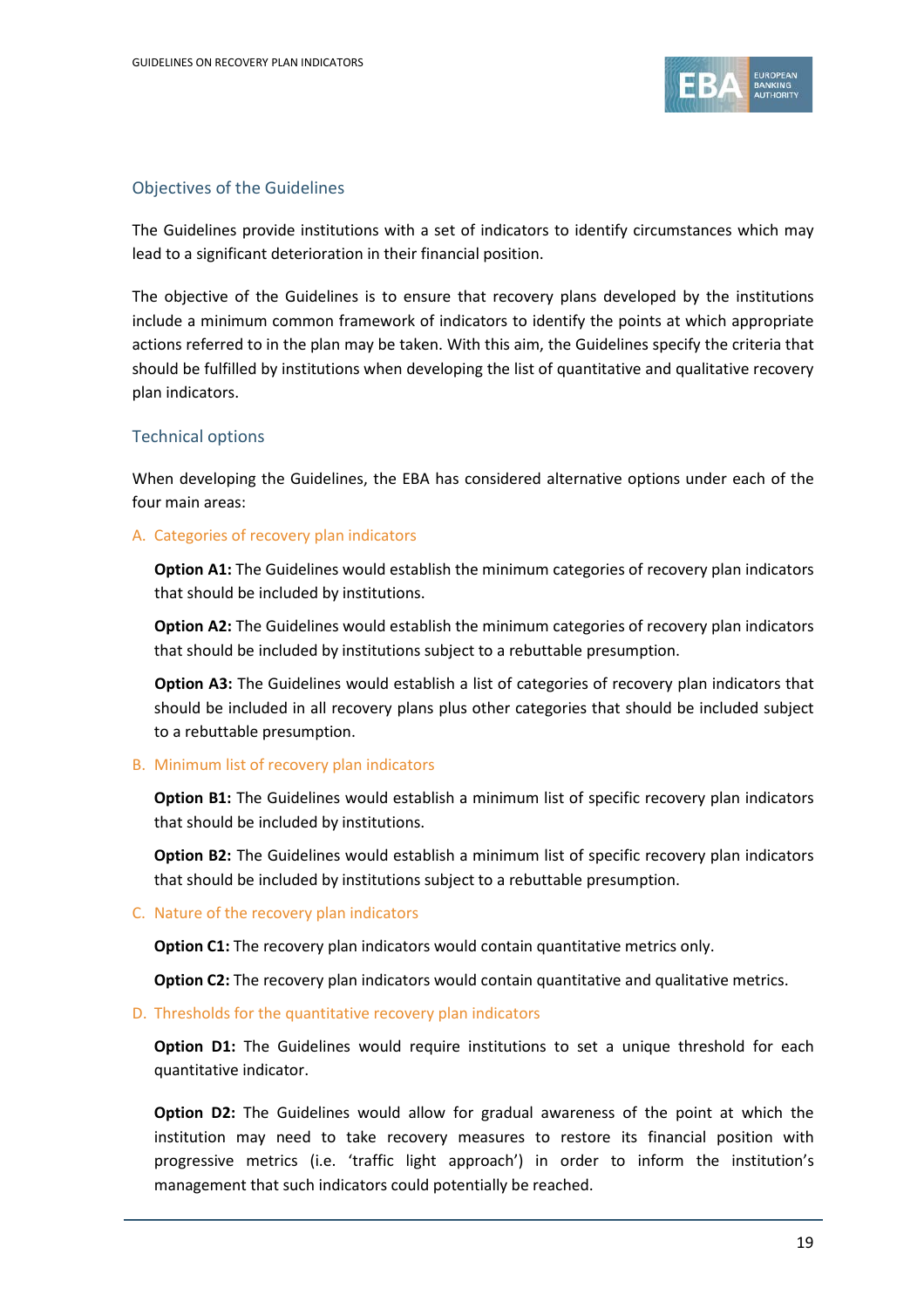

### Assessment of the technical options

|                                                                 | <b>Technical options</b>                                                                                                                                                                                                                                   | Pros                                                                                                                                                                                                                                                                                                                                                                                | Cons                                                                                                                                                                                                                                                                                                                                                                                                           |
|-----------------------------------------------------------------|------------------------------------------------------------------------------------------------------------------------------------------------------------------------------------------------------------------------------------------------------------|-------------------------------------------------------------------------------------------------------------------------------------------------------------------------------------------------------------------------------------------------------------------------------------------------------------------------------------------------------------------------------------|----------------------------------------------------------------------------------------------------------------------------------------------------------------------------------------------------------------------------------------------------------------------------------------------------------------------------------------------------------------------------------------------------------------|
|                                                                 | <b>Option A1: The Guidelines</b><br>would establish the<br>minimum categories of<br>recovery plan indicators<br>that should be included by<br>institutions.                                                                                                | All recovery plans would<br>include the same minimum<br>list of categories of recovery<br>plan indicators (full<br>harmonisation would be<br>reached).                                                                                                                                                                                                                              | Institutions would not have<br>any possibility to adapt their<br>list of categories. This might<br>result in including in the<br>institution's recovery plans<br>indicators from the categories<br>which are not relevant to<br>their business model, size and<br>complexity.                                                                                                                                  |
| А.<br><b>Categories</b><br>οf<br>recovery<br>plan<br>indicators | <b>Option A2: The Guidelines</b><br>would establish the<br>minimum categories of<br>recovery plan indicators<br>that should be included by<br>institutions subject to a<br>rebuttable presumption.                                                         | Under this option, each<br>institution would be able to<br>adapt their own list of<br>categories to their business<br>model, size and complexity.                                                                                                                                                                                                                                   | Not all recovery plans would<br>include the same minimum<br>list of categories of recovery<br>plan indicators and, therefore,<br>full harmonisation would not<br>be reached.                                                                                                                                                                                                                                   |
|                                                                 | <b>Option A3: The Guidelines</b><br>would establish a list of<br>categories of recovery<br>plan indicators that should<br>be included in all recovery<br>plans plus other categories<br>that should be included<br>subject to a rebuttable<br>presumption. | Under this option, all<br>recovery plans would<br>include the same core<br>minimum list of categories<br>of recovery plan indicators<br>and each institution would<br>be able to adapt their list of<br>categories to their business<br>model, size and complexity.                                                                                                                 | The monitoring of these<br>indicators would be done on a<br>case-by-case basis and would,<br>as a consequence, be more<br>time and resource consuming.                                                                                                                                                                                                                                                         |
| В.                                                              | <b>Option B1: The Guidelines</b><br>would establish a<br>minimum list of specific<br>recovery plan indicators<br>that should be included by<br>institutions.                                                                                               | By defining a minimum list<br>of specific indicators that all<br>recovery plans should have,<br>comparison between<br>institutions will be easier<br>and there will be greater<br>harmonisation among<br>recovery plan indicators.                                                                                                                                                  | Given the diversity of banks'<br>business models, this 'one<br>size-fits all' approach would<br>not be adequate to capture<br>accurately potential risks that<br>each institution could face.                                                                                                                                                                                                                  |
| <b>Minimum</b><br>list of<br>recovery<br>plan<br>indicators     | <b>Option B2: The Guidelines</b><br>would establish a<br>minimum list of specific<br>recovery plan indicators<br>that should be included by<br>institutions subject to a<br>rebuttable presumption.                                                        | A rebuttable presumption<br>would ensure a sufficient<br>level of harmonisation but<br>at the same time enable<br>each institution to tailor the<br>list of recovery plan<br>indicators to its individual<br>situation.<br>This constrained flexibility<br>would also allow institutions<br>to avoid incurring on-going<br>costs relating to monitoring<br>indicators which are not | The monitoring of the<br>indicators would be done on a<br>case-by-case basis and would,<br>as a consequence, be more<br>time and resource consuming.<br>Institutions may incur one-off<br>costs of rebutting the<br>presumption that indicators<br>from the minimum list are<br>relevant to them. However,<br>these costs are expected to<br>be marginal as an institution's<br>justification will be provided |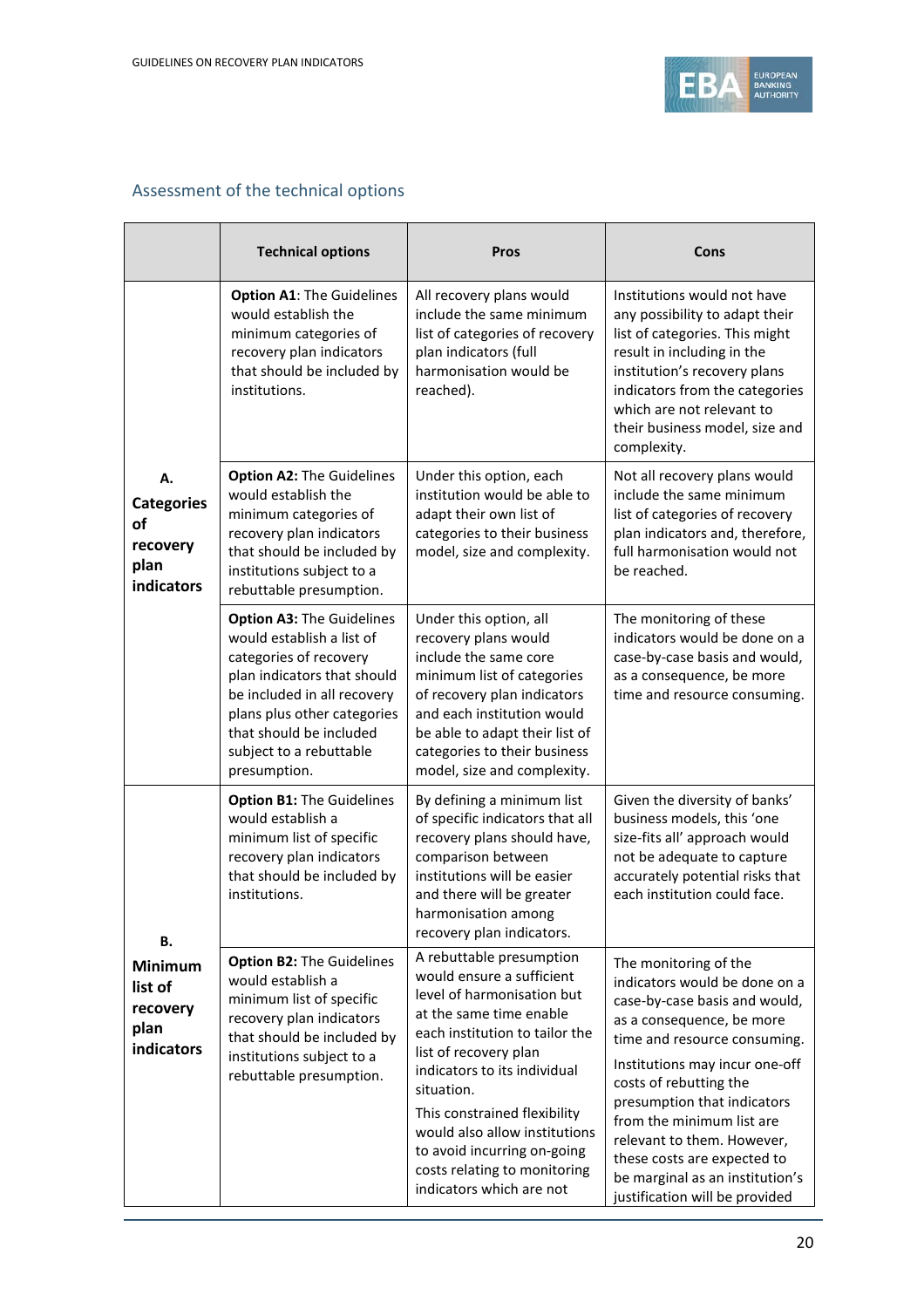

|                                                                                      |                                                                                                                                                                                                                                                                           | relevant to them.<br>Taking into account a big<br>variety of business models,<br>the approach based on<br>rebuttable presumption<br>avoids the need of creating<br>separate minimum lists of<br>indicators for different types<br>of institutions. | during its dialogue with a<br>competent authority<br>regarding the content of the<br>recovery plan.                                                                                                                                                                                                                                                                                                                                    |
|--------------------------------------------------------------------------------------|---------------------------------------------------------------------------------------------------------------------------------------------------------------------------------------------------------------------------------------------------------------------------|----------------------------------------------------------------------------------------------------------------------------------------------------------------------------------------------------------------------------------------------------|----------------------------------------------------------------------------------------------------------------------------------------------------------------------------------------------------------------------------------------------------------------------------------------------------------------------------------------------------------------------------------------------------------------------------------------|
| C.<br>Nature of<br>recovery<br>plan<br>indicators                                    | <b>Option C1: Institutions</b><br>would take into account<br>exclusively quantitative<br>indicators when referring<br>to the point at which<br>there is a significant<br>deterioration in their<br>financial situation.                                                   | Quantitative indicators are a<br>precise way to measure the<br>point at which there is a<br>significant deterioration in<br>the financial situation of an<br>institution.                                                                          | Precision may not necessarily<br>lead to accuracy. The<br>quantitative threshold to<br>trigger an action may give an<br>incorrect signal to the<br>institutions and the<br>competent authorities.<br>Specifically, when a certain<br>threshold has been breached,<br>institutions and the<br>competent authorities may<br>feel obliged to take action<br>even though the action is not<br>optimal given the qualitative<br>assessment. |
|                                                                                      | <b>Option C2: Institutions</b><br>would consider both<br>qualitative and<br>quantitative indicators<br>when referring to the<br>point at which there is a<br>significant deterioration in<br>their financial situation.                                                   | Qualitative indicators allow<br>each institution to better<br>identify the point at which<br>there is a significant<br>deterioration in its financial<br>situation.                                                                                | A certain degree of<br>judgement is added in<br>relation to the point at which<br>the qualitative indicators are<br>breached.                                                                                                                                                                                                                                                                                                          |
| D.<br><b>Thresholds</b><br>for the<br>quantitative<br>recovery<br>plan<br>indicators | <b>Option D1: Institutions</b><br>should establish a unique<br>threshold for each<br>quantitative indicator.<br>The breach of the<br>threshold would give the<br>institution the signal for<br>whether to take the<br>actions referred to in the<br>recovery plan or not. | The practice is simple and<br>precise. The rule would<br>create common standards<br>across jurisdictions.                                                                                                                                          | This approach would not be<br>flexible and it may not be<br>proactive, i.e. the signal may<br>be too late to prepare for<br>action.<br>Only using the unique cut-off<br>point may give insufficient<br>signals, i.e. when the certain<br>unique threshold has been<br>breached; the institutions and<br>the competent authorities<br>may feel obliged to take an<br>action even though the action<br>is not optimal given the          |
|                                                                                      | <b>Option D2: The Guidelines</b><br>would allow for gradual<br>awareness of the point at<br>which the institution may<br>need to take recovery                                                                                                                            | The inclusion of additional<br>thresholds per each<br>quantitative indicator would<br>allow for gradual awareness<br>of the institution before                                                                                                     | qualitative assessment.<br>The establishment of multiple<br>thresholds would add<br>complexity to the calibration<br>process that has to be done                                                                                                                                                                                                                                                                                       |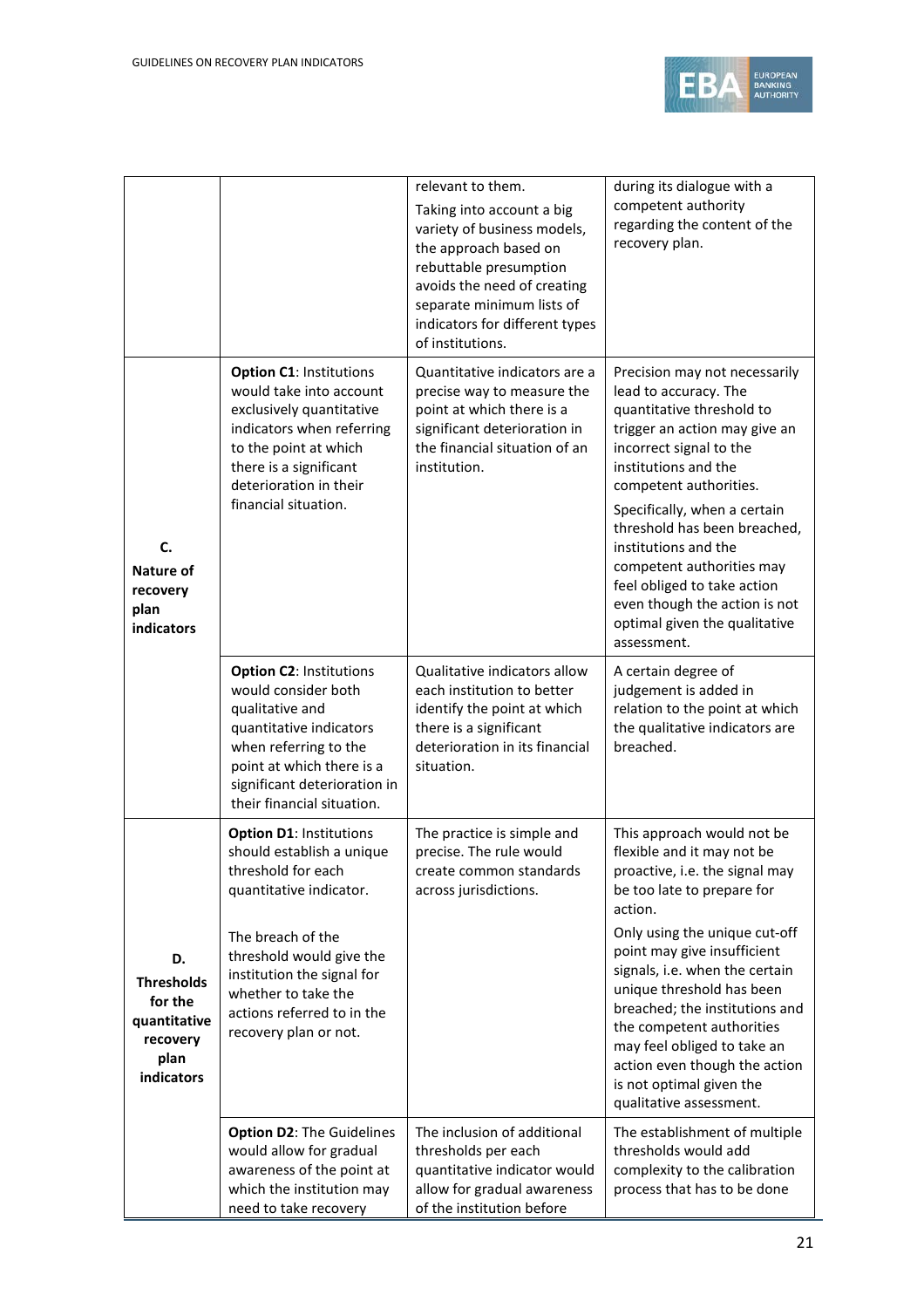

| measures to restore its<br>financial position with<br>progressive metrics (i.e.<br>'traffic light approach') in<br>order to inform the<br>institution's management<br>that such indicators could<br>potentially be reached. | having to consider whether<br>to take the actions referred<br>to in the recovery plan or<br>not. | by each institution. |
|-----------------------------------------------------------------------------------------------------------------------------------------------------------------------------------------------------------------------------|--------------------------------------------------------------------------------------------------|----------------------|
|-----------------------------------------------------------------------------------------------------------------------------------------------------------------------------------------------------------------------------|--------------------------------------------------------------------------------------------------|----------------------|

#### Preferred options

Giving the results of the Impact Assessment, the EBA preferred options for each of the areas taken into consideration are as follows:

A. Categories of recovery plan indicators

**Option A3:** The Guidelines would establish a list of categories of recovery plan indicators that should be included in all recovery plans plus other categories that should be included subject to a rebuttable presumption.

#### B. Minimum list of recovery plan indicators

**Option B2:** The Guidelines would establish a minimum list of specific recovery plan indicators that should be included by institutions subject to a rebuttable presumption.

#### C. Nature of the recovery plan indicators

**Option C2:** The recovery plan indicators would include both quantitative and qualitative recovery plan indicators.

#### D. Thresholds for the quantitative recovery plan indicators

**Option D2:** The Guidelines would allow for gradual awareness of the point at which the institution may need to take recovery measures to restore its financial position with progressive metrics (i.e. 'traffic light approach') in order to inform the institution's management that such indicators could potentially be reached.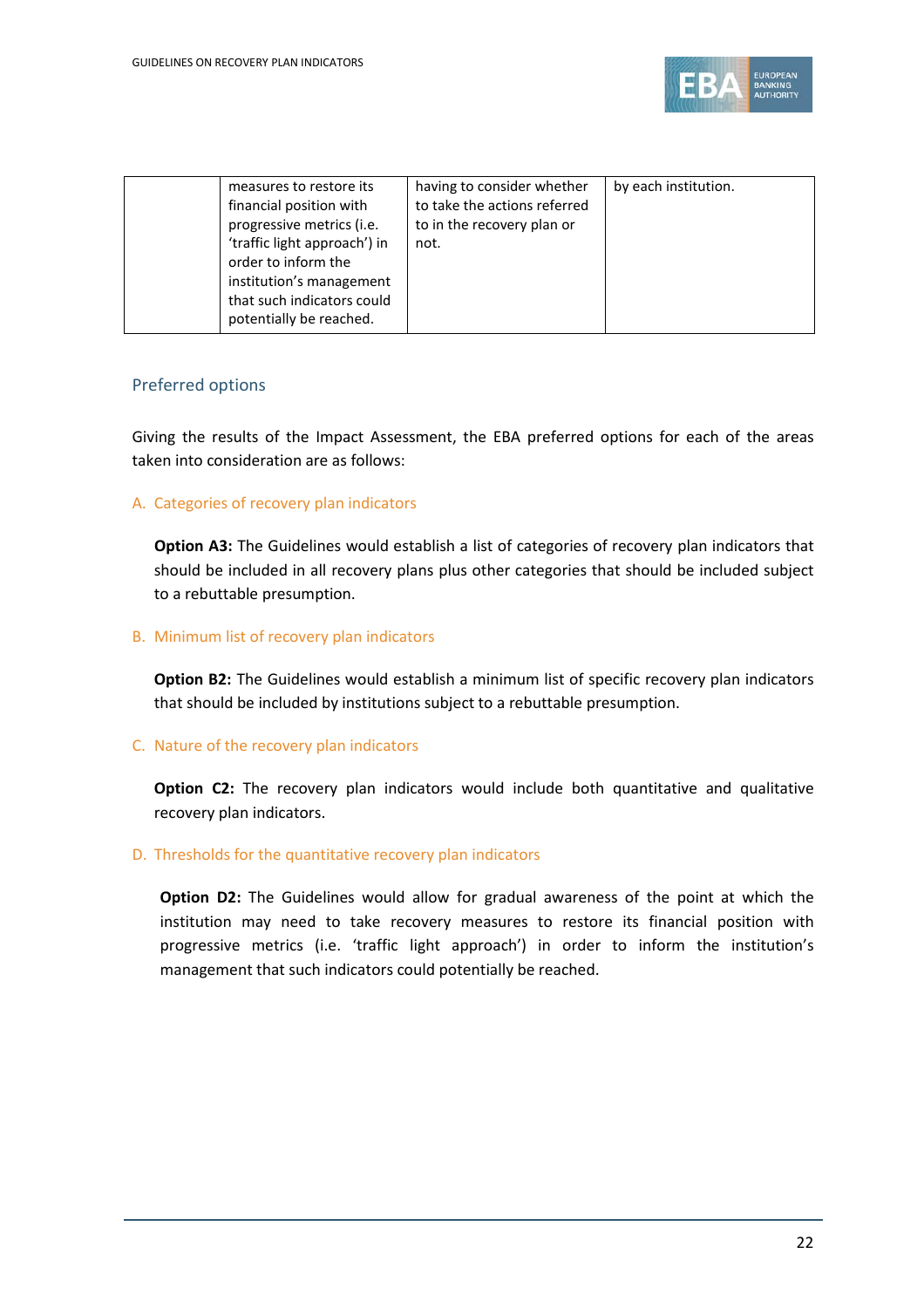

## 4.2 Views of the Banking Stakeholder Group (BSG)

The Banking Stakeholder Group (BSG) broadly supported the approach of a case-by-case analysis of indicators in recovery plans. The BSG emphasised the importance that each recovery plan include a framework of indicators established by the institution according to risks relevant for it and identifying the points at which appropriate actions referred to in the plan may be taken. The indicators had to be agreed by the competent authorities when assessing the recovery plan. According to the BSG, the recovery plan indicator framework needed to respect the principle of proportionality, to reflect the business model, to be closely aligned with the management indicators used by the institution or included in supervisory processes and to be considered as a reference without triggering any automatic answer in terms of recovery action.

The BSG agreed with the possibility of using quantitative and qualitative indicators, but asked for further clarification (e.g. regarding the application of these indicators, the definition of indicators and their frequency for calculation and reporting). The BSG also raised concerns about how the use of the progressive metrics (the 'traffic light approach') in relation to the qualitative indicators would fit with the existing requirements for internal escalation procedures. The suggested categories of indicators were supported by the BSG. With respect to the minimum and additional list of recovery plan indicators the BSG assessed the minimum list as sufficiently extensive; considered some of the additional indicators as unnecessary; and pointed out very significant correlations among some indicators. Moreover, the BSG considered that some of the indicators listed in Annex I of the draft Guidelines should be included in Annex II as illustrative examples. According to the BSG, the thresholds for the indicators should be defined by the institutions. In general, the BSG agreed with the Impact Assessment.

## 4.3 Feedback on the public consultation

The EBA publicly consulted on the draft proposal contained in this paper.

The consultation period started on 26 September 2014 and ended on 2 January 2015. 15 responses were received, of which 11 non-confidential ones were published on the EBA website.

This section presents a summary of the key points and other comments arising from the consultation, the analysis and discussion triggered by these comments and the actions taken to address them if deemed necessary.

In many cases several industry bodies made similar comments or the same body repeated its comments in its response to different questions. In such cases, the comments, and the EBA analysis are included in the section of this paper where the EBA considers them most appropriate.

Changes to the draft Guidelines have been incorporated as a result of the responses received during the public consultation.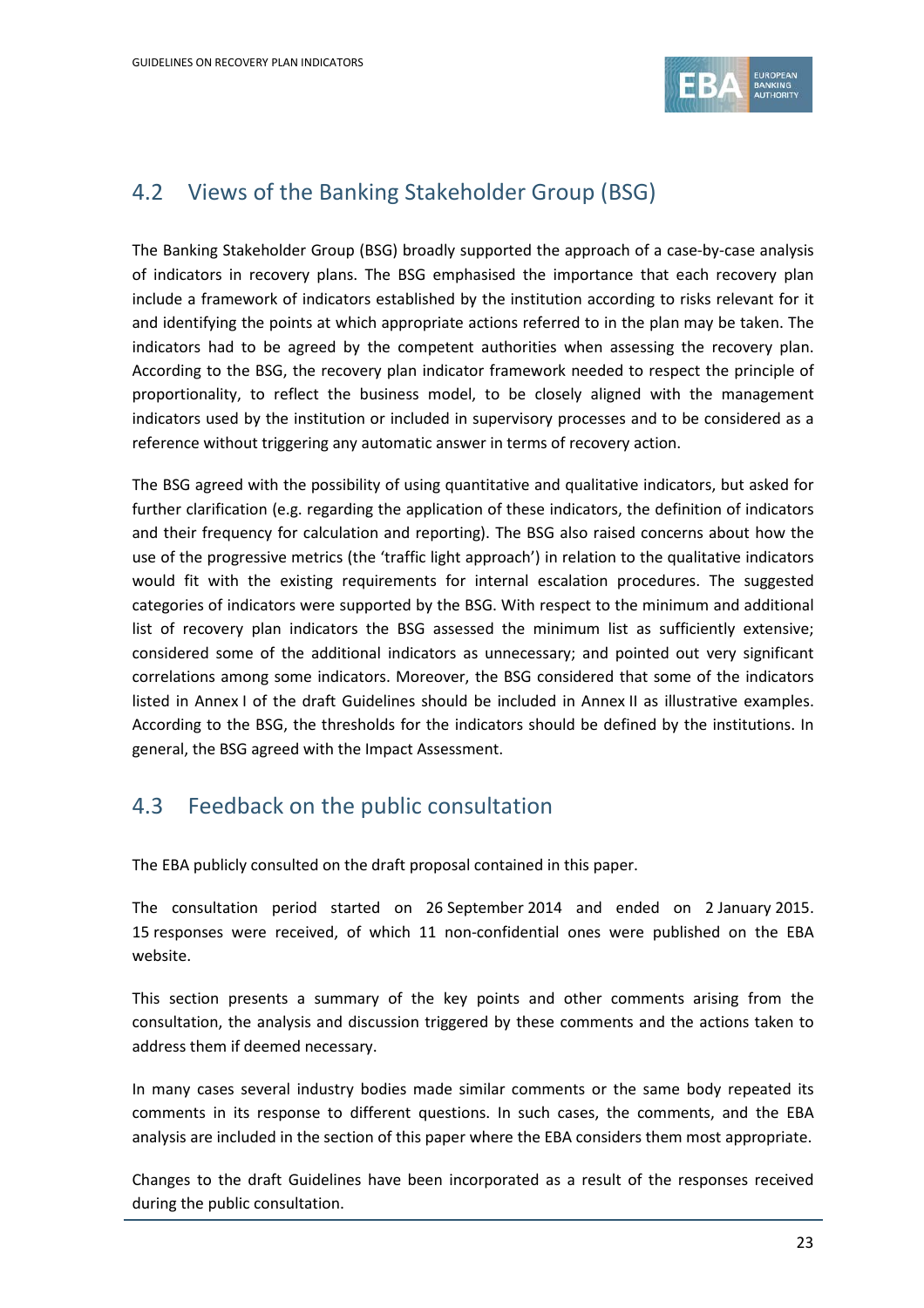

#### **Summary of key issues and the EBA's response**

#### **Categories of indicators**

Many respondents proposed to restrict the list of four mandatory categories of indicators (capital, liquidity, profitability and asset quality) to only capital and liquidity, claiming that they cover the most important factors that describe the health of an institution and its ability to meet regulatory requirements. Moreover, some stakeholders stated that it is not necessary for the recovery plan to include separate profitability and asset quality indicators because ultimately they would be reflected in the capital indicators. The respondents also pointed out that the profitability and asset quality categories cannot be treated in the same way for all institutions and are not applicable or significant to all types of institutions. In addition, some respondents questioned the appropriateness of two categories of recovery plan indicators that are subject to rebuttable presumption (market-based and macroeconomic indicators).

The EBA considers that both profitability and asset quality indicators are the key components of institutions' risk management and measure the viability of their business model. In contrast to capital indicators, they give additional and/or earlier indication of developing problems and are less prone to distortions in calculations. It is also worth recalling that Article 5(c)(ii) of the EBA regulatory technical standards on the content of the recovery plan already specifies that indicators included in the recovery plan should include at least capital, liquidity, profitability and other risk profile indicators. Therefore, the EBA considers that all four categories of indicators proposed in the draft Guidelines should remain mandatory. However, due to the fact that marketbased indicators and macroeconomic indicators may not be available or relevant to individual institutions, these two categories are subject to rebuttable presumption.

#### **Specific recovery plans indicators**

Some respondents claimed that the minimum list of recovery plan indicators proposed in Annex I of the draft Guidelines was too long and recommended moving some or even all of the proposed indicators to Annex II, including the additional list of indicators for illustration purposes. Moreover, a few respondents claimed that institutions already monitor some indicators (especially profitability and asset quality ones) as a part of their every-day risk management and act upon these measures before there is a need to consider taking any recovery options. Therefore, according to these respondents, there is no need to include such indicators in the recovery plans.

Taking into account the comments received from stakeholders, the EBA refined the minimum list of recovery plan indicators (included in Annex II of the final Guidelines) and the additional illustrative list of such indicators (Annex III of the final Guidelines). It should be noted that Article 9(2) of Directive 2014/59/EU requires the EBA to specify the minimum list of recovery plan indicators, so providing merely a list of examples of optional indicators would not fulfil the mandate given to the EBA and would not provide a sufficient level of harmonisation. Furthermore, the fact that institutions already monitor some indicators within their internal risk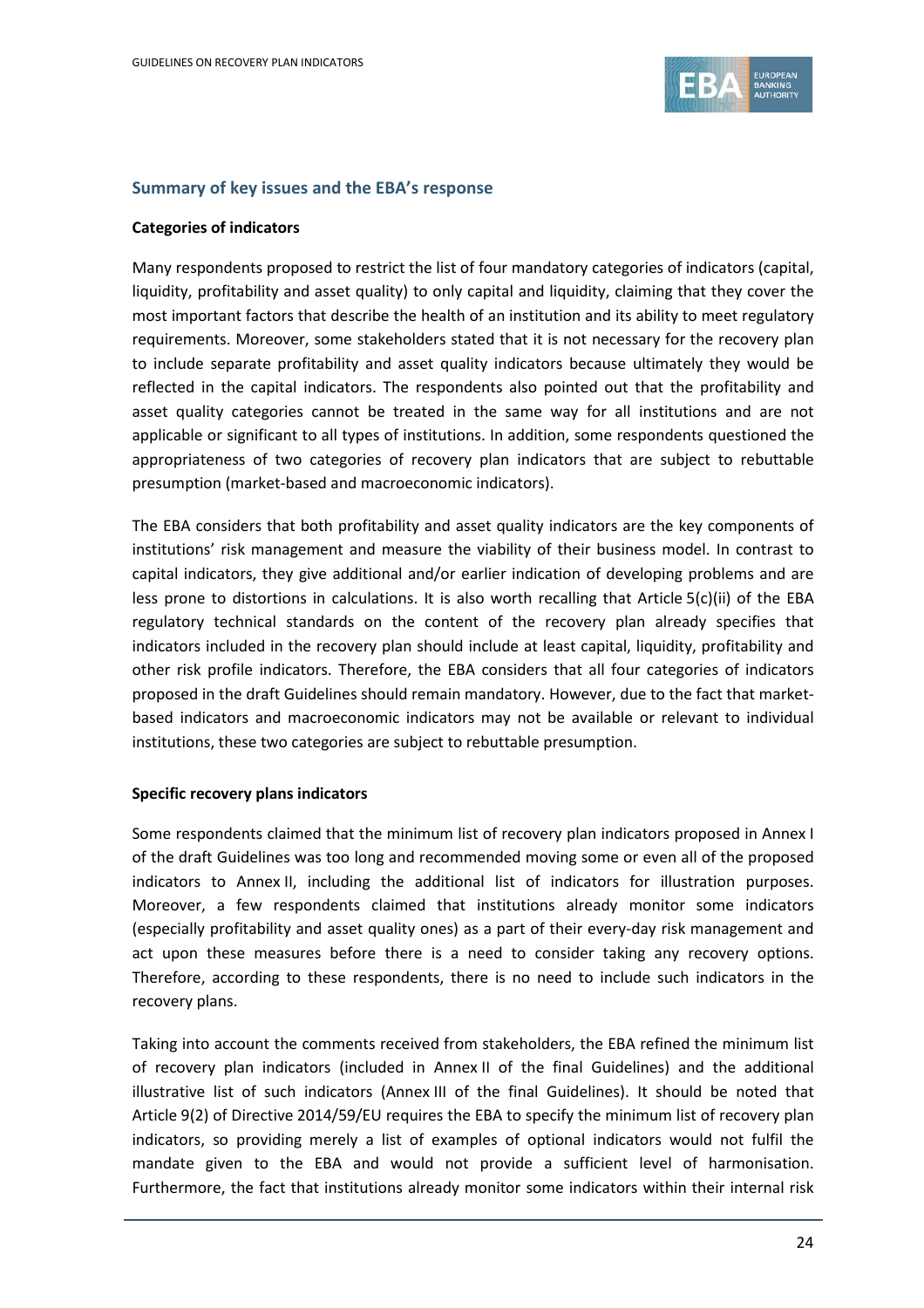

management frameworks does not mean that such indicators should not be included in the recovery plans. On the contrary, it is important to integrate the recovery plan indicators into an existing risk management framework, and by using appropriate calibration, set clear, pre-defined thresholds that would prompt an escalation process in a situation of severe stress. This should mitigate the problems highlighted during the last financial crisis when banking groups were often slow to recognise the onset of serious financial difficulties and to begin the process of taking positive recovery measures.

#### **Rebuttable presumption**

A vast majority of stakeholders welcomed the idea of including in the Guidelines the possibility to adapt the list of recovery plan indicators to the specific characteristics of the institutions instead of using a one-size-fits-all approach. However, it was not clear to some respondents and participants of the public hearing that there are two different rebuttable presumptions proposed in the Guidelines. The first refers to the market-based and macroeconomic categories of indicators. The second refers to all indicators proposed in the minimum list included in Section C of Annex I of the draft Guidelines.

Some drafting changes were introduced to the annexes of the final Guidelines in order to make it clear that the rebuttable presumption can be applied at two different levels (i.e. with regard to the last two categories of indicators, and also to all mandatory indicators included in the minimum list of recovery plan indicators). In particular, Annex I to the draft Guidelines (which included three separate sections A, B and C) was split into Annex I to the final Guidelines (encompassing the previous sections A and B, describing the categories of risk indicators) and Annex II (including the previous section C setting up a minimum list of indicators for recovery plans).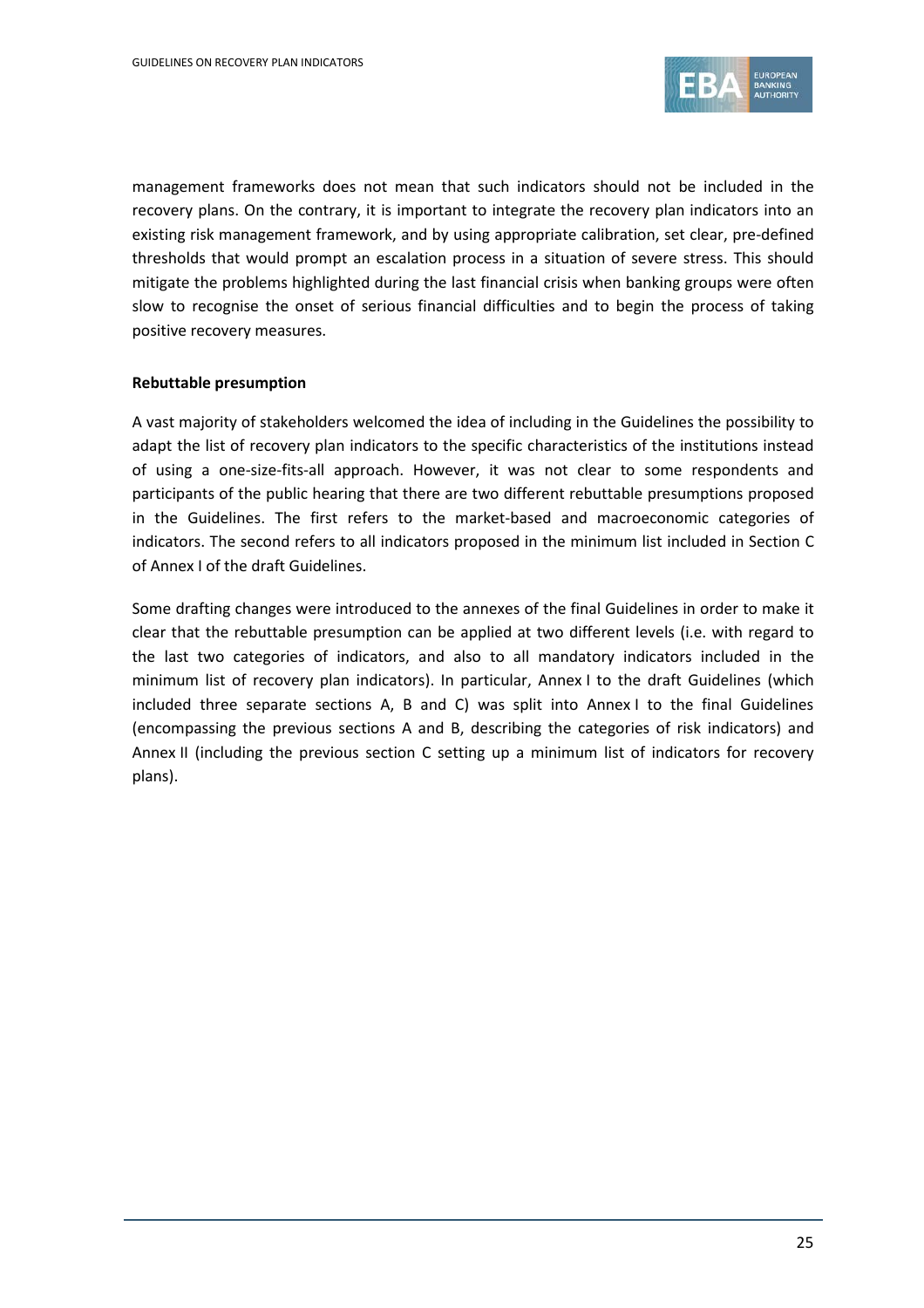

### **Summary of responses to the consultation and the EBA's analysis**

| <b>Comments</b>                                              | <b>Summary of responses received</b>                                                                                                                                                                                                                                                                                                                                                                                                                                                                                                                                                                                                                                                                                                                                        | <b>EBA analysis</b>                                                                                                                                                                                                                                                                                                                                                                                                                                                                                                                                                                                                                                                                                                                                                                                                                                                                                                                                                                                                                                                                                                                                                                      | Amendments to the proposals |  |  |
|--------------------------------------------------------------|-----------------------------------------------------------------------------------------------------------------------------------------------------------------------------------------------------------------------------------------------------------------------------------------------------------------------------------------------------------------------------------------------------------------------------------------------------------------------------------------------------------------------------------------------------------------------------------------------------------------------------------------------------------------------------------------------------------------------------------------------------------------------------|------------------------------------------------------------------------------------------------------------------------------------------------------------------------------------------------------------------------------------------------------------------------------------------------------------------------------------------------------------------------------------------------------------------------------------------------------------------------------------------------------------------------------------------------------------------------------------------------------------------------------------------------------------------------------------------------------------------------------------------------------------------------------------------------------------------------------------------------------------------------------------------------------------------------------------------------------------------------------------------------------------------------------------------------------------------------------------------------------------------------------------------------------------------------------------------|-----------------------------|--|--|
|                                                              | <b>General comments</b>                                                                                                                                                                                                                                                                                                                                                                                                                                                                                                                                                                                                                                                                                                                                                     |                                                                                                                                                                                                                                                                                                                                                                                                                                                                                                                                                                                                                                                                                                                                                                                                                                                                                                                                                                                                                                                                                                                                                                                          |                             |  |  |
| Relevance<br>1.<br>of<br>indicators<br>for an<br>institution | Many respondents supported the approach that the<br>indicators applied should be relevant for an institution<br>because the risks faced by each institution vary significantly<br>depending on its business and funding model, activities,<br>structure size and interconnectedness.<br>According to one respondent, the institutions should try to<br>leverage on their existing and tested frameworks of<br>financial and risk control, in particular their risk appetite<br>framework. This respondent criticised the Guidelines for<br>not catering sufficiently for this kind of flexibility given the<br>proposed burden of proof, i.e. the principles of<br>paragraph 15 should override any rebuttable presumption<br>that a particular indicator must be included. | The Guidelines recognise that the risks that<br>each institution faces vary significantly<br>according to its business and funding<br>model, its activities and structure, its size or<br>its interconnectedness to other institutions<br>or to the financial system in general. The<br>rebuttable presumptions in the Guidelines<br>take into account the institution-specific<br>situation and the relevance of proposed<br>indicators. The Guidelines allow institutions<br>to justify that some categories and/or each<br>of the minimum indicators are not relevant<br>to its legal structure, risk profile, size and/or<br>complexity. In addition, setting the<br>indicators in general terms without<br>providing prescriptive definitions leaves<br>flexibility for tailoring them to the specific<br>profile of the institution.<br>The recovery plan, in order to be effective,<br>must be fully incorporated into each<br>institution's overall risk management<br>framework. The integration of the recovery<br>plan indicators with the institution's overall<br>indicator framework is crucial in order to<br>effective<br>risk<br>and<br>ensure<br>crisis<br>management. | No amendments               |  |  |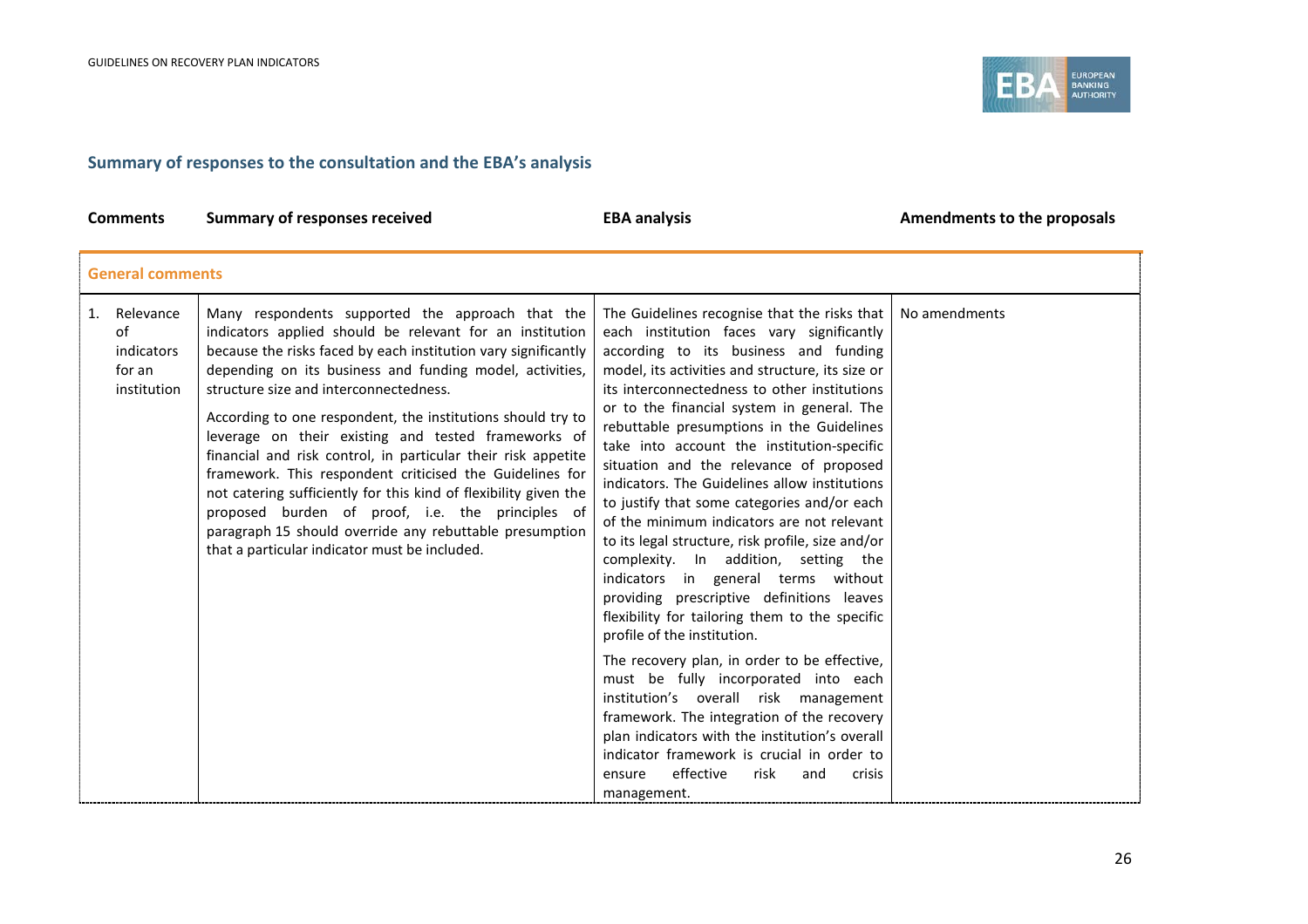

| <b>Comments</b> |                                                   | <b>Summary of responses received</b>                                                                                                                                                                                                                                                                                                                                                                                                                                                                                                                                                                                                                                                                                                                                            | <b>EBA analysis</b>                                                                                                                                                                                                                                                                                                                                                                                                                                                                                                                                                                                                                                                                                                                                                                                                                                                                                     | Amendments to the proposals                                                                                                                                                                                                                                                                                                                                               |
|-----------------|---------------------------------------------------|---------------------------------------------------------------------------------------------------------------------------------------------------------------------------------------------------------------------------------------------------------------------------------------------------------------------------------------------------------------------------------------------------------------------------------------------------------------------------------------------------------------------------------------------------------------------------------------------------------------------------------------------------------------------------------------------------------------------------------------------------------------------------------|---------------------------------------------------------------------------------------------------------------------------------------------------------------------------------------------------------------------------------------------------------------------------------------------------------------------------------------------------------------------------------------------------------------------------------------------------------------------------------------------------------------------------------------------------------------------------------------------------------------------------------------------------------------------------------------------------------------------------------------------------------------------------------------------------------------------------------------------------------------------------------------------------------|---------------------------------------------------------------------------------------------------------------------------------------------------------------------------------------------------------------------------------------------------------------------------------------------------------------------------------------------------------------------------|
| 2.              | Pro-<br>portionality<br>simplified<br>obligations | One respondent remarked that the Guidelines should<br>include a reference to the principle of proportionality and<br>to the simplified obligations regime. Regarding the<br>requirement for a list of indicators, some respondents<br>considered that their rebuttability would not reflect the<br>principle of proportionality in terms of the size and<br>complexity of the institution.                                                                                                                                                                                                                                                                                                                                                                                      | The requested clarifications make sense.                                                                                                                                                                                                                                                                                                                                                                                                                                                                                                                                                                                                                                                                                                                                                                                                                                                                | Paragraph 7 of the Guidelines was<br>changed as follows:<br>With the exception of paragraph 11<br>of Title II, Institutions and the<br>competent<br>authorities, where<br>relevant, should<br>apply<br>these<br>Guidelines<br>consistently<br>with<br>provisions on simplified obligations<br>for certain institutions specified in<br>Article 4 of Directive 2014/59/EU. |
| 3.              | No<br>automatic<br>trigger/<br>action             | Many respondents stressed the importance of no automatic<br>recovery action following any breach of a recovery plan<br>indicator. The breach of recovery plan indicators should<br>only lead to an activation of pre-defined governance<br>processes which may also lead to a decision not to take any<br>recovery measure.<br>According to some respondents, the Guidelines should<br>reflect the possible gradual nature of recovery plan<br>escalation frameworks, i.e. some (qualitative) indicators<br>may only create a need for further analysis and discussion<br>instead of a need to take a decision on recovery measures.<br>One respondent stressed that the governance associated<br>with the indicators is at least as important as the indicators<br>themselves. | According to the Guidelines recovery plan,<br>indicators are defined as 'qualitative and<br>quantitative indicators established by each<br>institution on the basis of the framework<br>laid down in these Guidelines to identify the<br>points at which appropriate actions referred<br>to in the recovery plan may be taken'. In<br>addition, paragraph 4 of the Guidelines<br>stipulates that the recovery plan should<br>contain detailed information on the<br>decision-making process with regard to the<br>activation of the recovery plan as an<br>essential element of the governance<br>structure, based on an escalation process<br>using indicators in accordance with<br>Article 9(1) of Directive 2014/59/EU. It is<br>clearly stated in Article 9(1) mentioned<br>above and confirmed in paragraph 15(c) of<br>the Guidelines that the institution may<br>refrain from taking an action. | No amendments                                                                                                                                                                                                                                                                                                                                                             |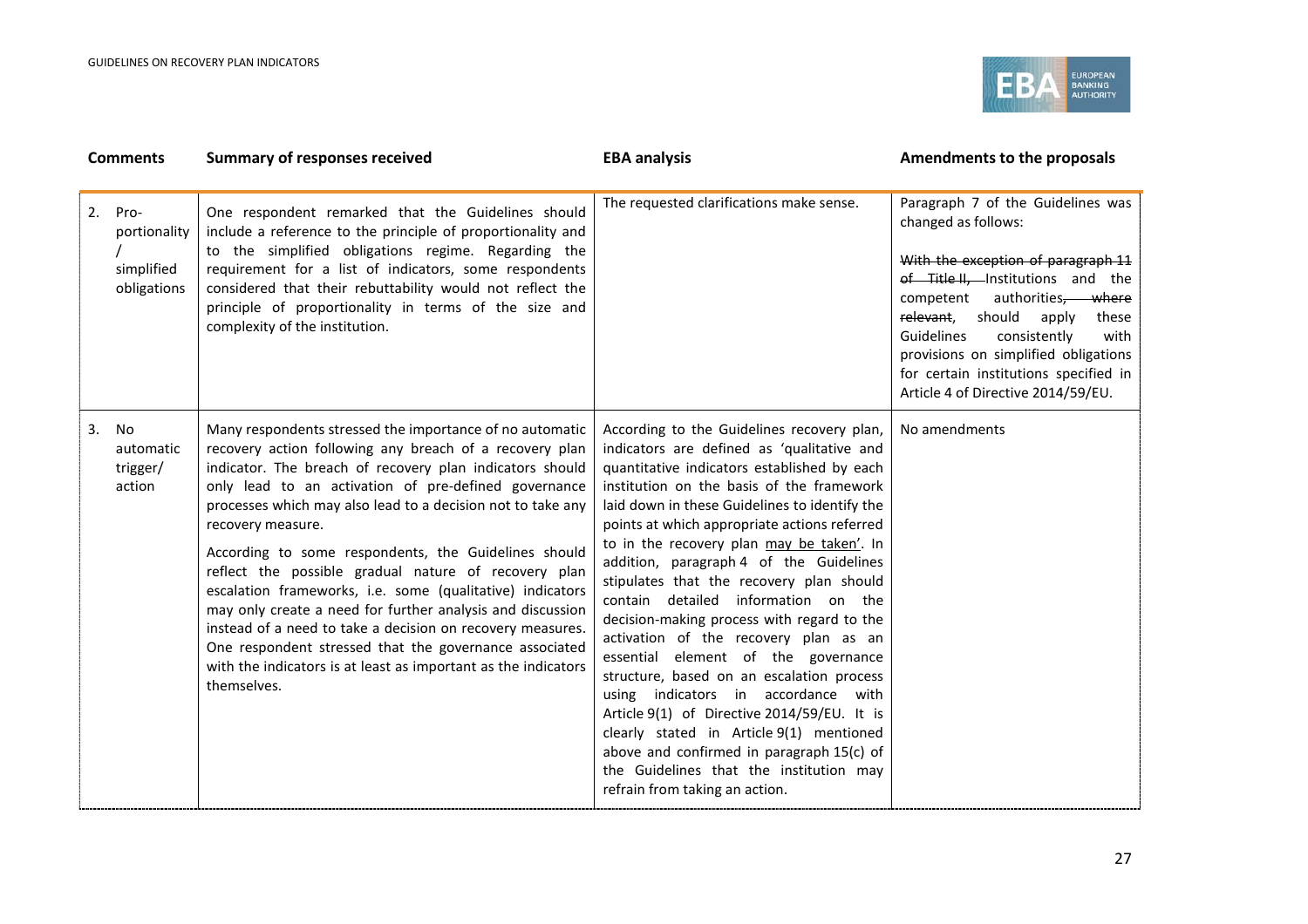

|    | <b>Comments</b>                                    | <b>Summary of responses received</b>                                                                                                                                                                                                                                                                                                                                                                                                                                                                                                                                                                                                       | <b>EBA analysis</b>                                                                                                                                                                                                                                                                                                                                                                                                                                                                                                                                                                                                  | Amendments to the proposals |
|----|----------------------------------------------------|--------------------------------------------------------------------------------------------------------------------------------------------------------------------------------------------------------------------------------------------------------------------------------------------------------------------------------------------------------------------------------------------------------------------------------------------------------------------------------------------------------------------------------------------------------------------------------------------------------------------------------------------|----------------------------------------------------------------------------------------------------------------------------------------------------------------------------------------------------------------------------------------------------------------------------------------------------------------------------------------------------------------------------------------------------------------------------------------------------------------------------------------------------------------------------------------------------------------------------------------------------------------------|-----------------------------|
|    |                                                    |                                                                                                                                                                                                                                                                                                                                                                                                                                                                                                                                                                                                                                            | Directive 2014/59/EU,<br>According<br>to<br>recovery plans shall include appropriate<br>conditions and procedures to ensure a<br>timely implementation of recovery actions.<br>Article 5 of the EBA RTS on the content of<br>recovery plans requires a description of the<br>internal escalation and decision-making<br>process, including the role and function of<br>persons involved in this process, in<br>description<br>particular<br>a<br>of their<br>responsibilities, and the procedures that<br>need to be followed. The Guidelines on<br>recovery plan indicators do not interfere<br>with this approach. |                             |
| 4. | Group<br>treatment                                 | According to one respondent, the Guidelines should also<br>consider whether the recovery plan indicators are to be<br>applied at group or subsidiary level. The respondent also<br>pointed out that some indicators are likely to be of less<br>relevance at subsidiary level for groups that would take<br>recovery actions at group level. One respondent suggested<br>that a decision on monitoring indicators at group or legal<br>entity level should be firm-specific. Another respondent<br>emphasised the need for flexibility and reflection of<br>relevance with respect to the implementation of indicators<br>in subsidiaries. | The recovery plan indicators of a group<br>recovery plan should be applied at group<br>level. However, a competent authority may<br>also request indicators for individual<br>subsidiaries, depending on the structure of<br>the group, taking into account the principle<br>of proportionality.                                                                                                                                                                                                                                                                                                                     | No amendments               |
| 5. | Monitoring<br>and<br>reporting<br>of<br>indicators | The respondents asked for clarity on the frequency of<br>monitoring the indicators and clarification with regard to<br>the frequency for both calculating the ratios and reporting<br>them. One respondent questioned whether it would be<br>helpful to specify how indicators should be calculated or                                                                                                                                                                                                                                                                                                                                     | Indicators in the Guidelines do not<br>purposely specify frequency of monitoring<br>to provide the institution with appropriate<br>flexibility to take into account the specific<br>business and risk profile of the institution.                                                                                                                                                                                                                                                                                                                                                                                    | No amendments               |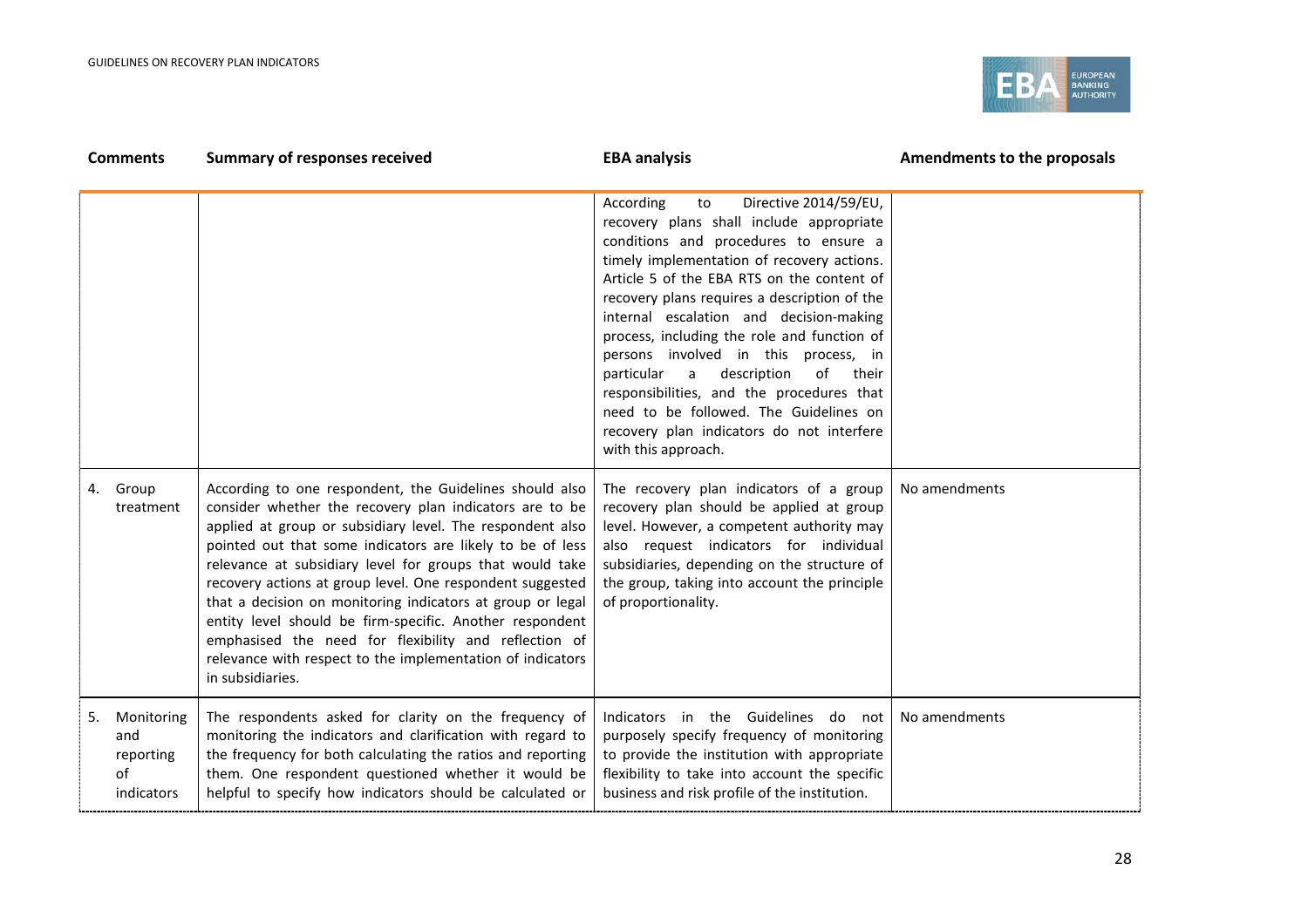

| <b>Comments</b>           | <b>Summary of responses received</b>                                                                                                                                                                                                                                                                                                                                                                                                                                                                                                                                                                                                                                                                                                                                                                                                                          | <b>EBA analysis</b>                                                                                                                                                                                             | Amendments to the proposals                                                                                                                                                                                                                                                                                                                                                                                                                                                                                                                                                                 |
|---------------------------|---------------------------------------------------------------------------------------------------------------------------------------------------------------------------------------------------------------------------------------------------------------------------------------------------------------------------------------------------------------------------------------------------------------------------------------------------------------------------------------------------------------------------------------------------------------------------------------------------------------------------------------------------------------------------------------------------------------------------------------------------------------------------------------------------------------------------------------------------------------|-----------------------------------------------------------------------------------------------------------------------------------------------------------------------------------------------------------------|---------------------------------------------------------------------------------------------------------------------------------------------------------------------------------------------------------------------------------------------------------------------------------------------------------------------------------------------------------------------------------------------------------------------------------------------------------------------------------------------------------------------------------------------------------------------------------------------|
|                           | the frequency of indicators; however greater clarity on<br>whether indicators should be monitored and reported on<br>group or legal entity level should be given.<br>In order to avoid duplication of reporting, respondents<br>recommended coordinating the recovery plan indicators<br>with the reporting requirements that already exist and<br>aligning them with the management indicators used by the<br>institution or with those included in supervisory processes.<br>One respondent argued that the recovery plan indicators<br>should focus on the overall risk and financial situation of a<br>bank rather than on individual risk types or portfolios.<br>Another respondent also found it useful to closely align the<br>recovery plan indicators with the indicators used for the<br>Deposit Guarantee Schemes (DGS) risk-based contributions. | The EBA has not sought to determine the<br>nature or frequency of reporting and<br>considers that this is a matter for the<br>competent authority and its perception of<br>the risk profile of the institution. |                                                                                                                                                                                                                                                                                                                                                                                                                                                                                                                                                                                             |
| 6.<br>Investment<br>firms | One respondent remarked that some categories of<br>indicators or some specific indicators are not relevant to<br>investment firms. The respondent asked for further<br>clarifications.                                                                                                                                                                                                                                                                                                                                                                                                                                                                                                                                                                                                                                                                        | The requested clarifications make sense.                                                                                                                                                                        | Paragraph 8 of the Guidelines was<br>amended as follows:<br>Without<br>prejudice<br>the<br>to<br>paragraph above, the competent<br>authority may partially exclude the<br>application of the mandatory<br>of<br>categories<br>recovery<br>plan<br>indicators set out in paragraph 11 of<br>Title II of these Guidelines if it<br>deems certain<br>categories<br>of<br>recovery plan indicators irrelevant<br>having regard to the business model<br>of investment firms.<br>Similarly, the competent authority<br>should exclude in its supervisory<br>practices the application of certain |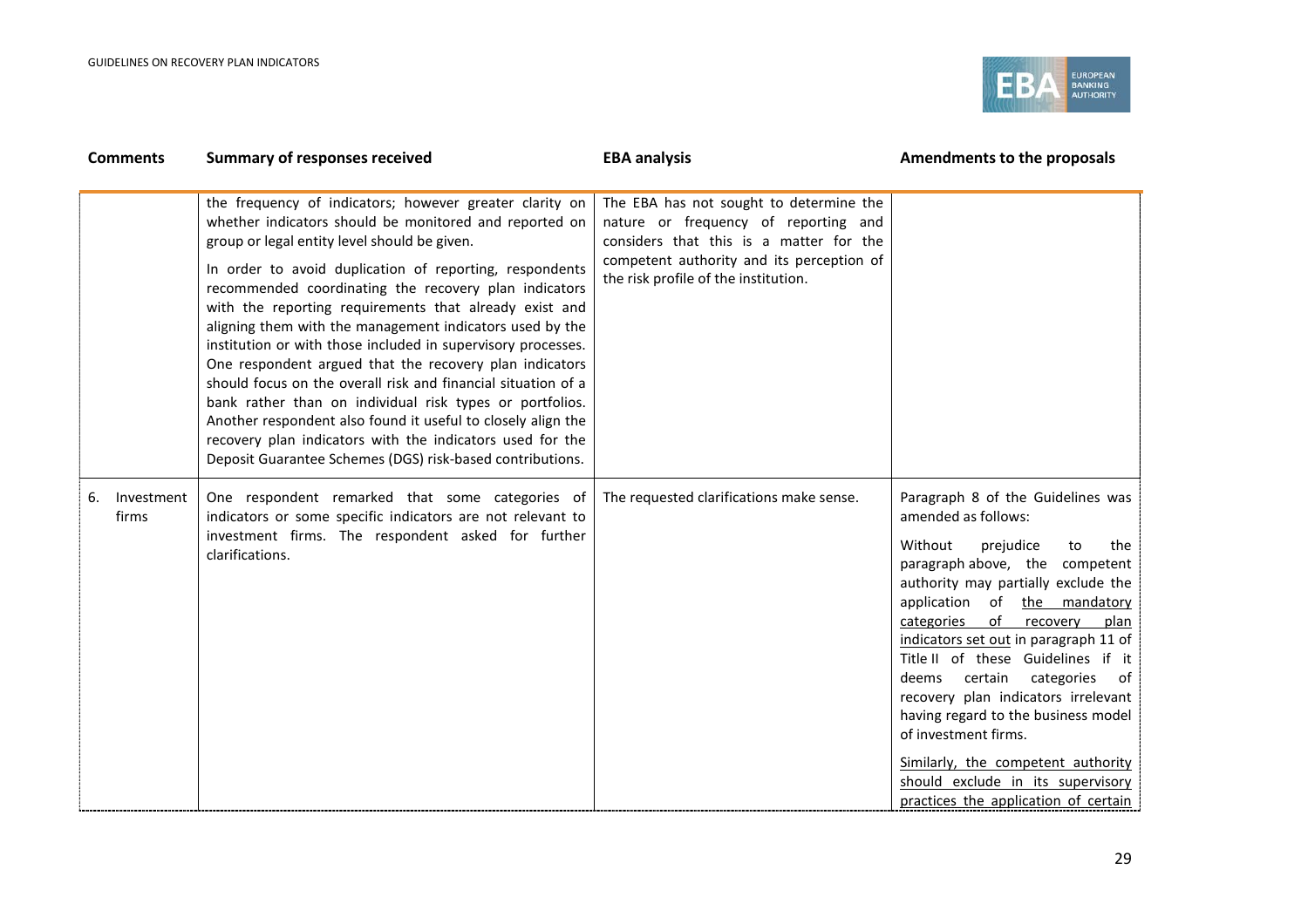

#### **Comments Summary of responses received EBA analysis EBA analysis EBA analysis Amendments to the proposals** categories and indicators that are subject to rebuttable presumption set out in paragraphs 12 and 13 respectively, if it deems that such categories and indicators cannot apply to certain types of investment firms. 7. Combination of factors or indicators Respondents noted that the decision to take recovery measures should be based on a combination of factors which include, but are not limited to, quantitative indicators. According to Article 9(1) of Directive 2014/59/EU, an institution may (a) take action under its recovery plan where the relevant indicator has not been met, but where the management body of the institution considers it to be appropriate in the circumstances; or (b) refrain from taking such an action where the management body of the institution does not consider it to be appropriate in the circumstances of the situation. This approach allows for the flexibility to take different factors into account. The Guidelines do not interfere with this approach. No amendments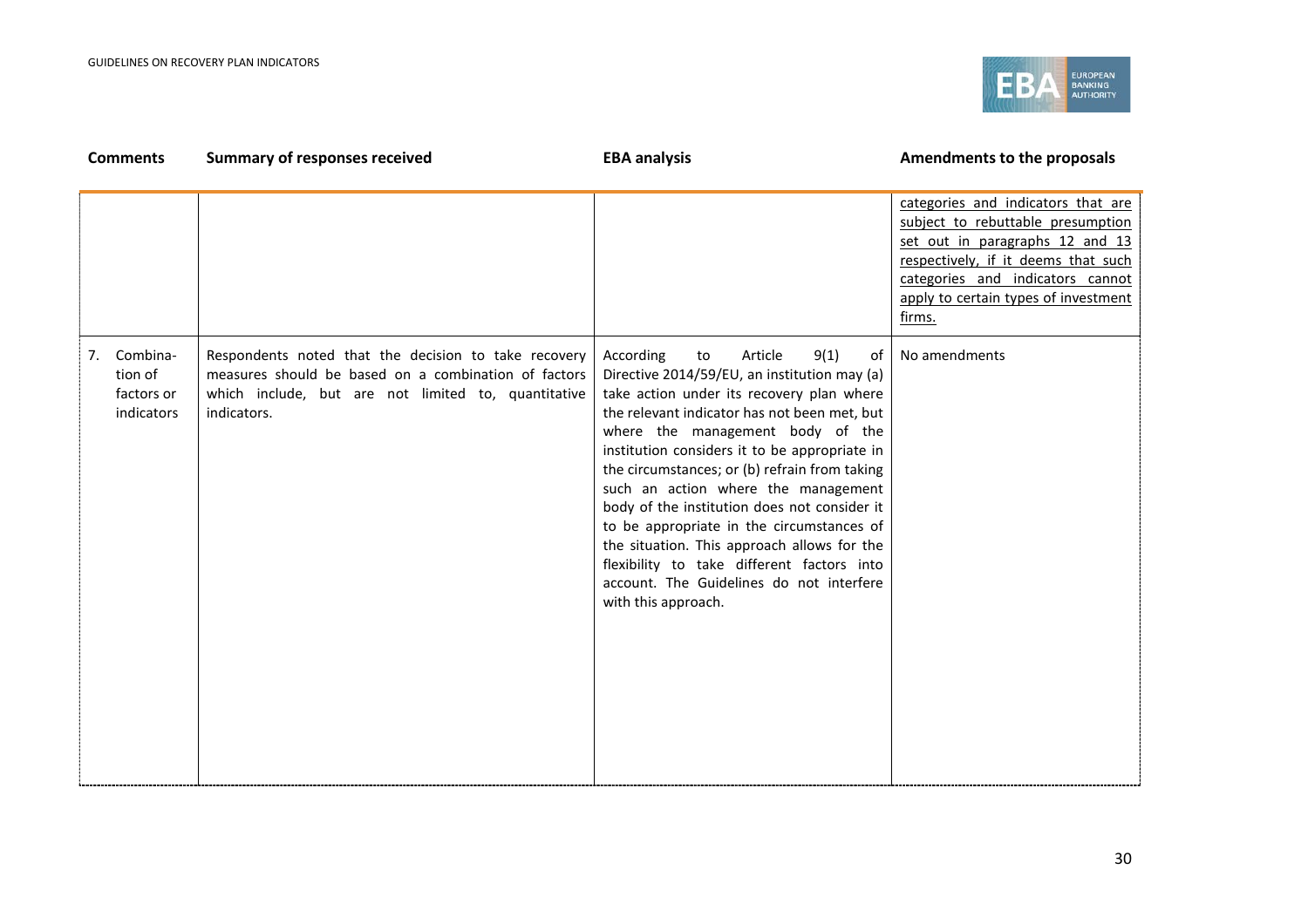

| <b>Comments</b>                                                                                                                                                             | <b>Summary of responses received</b>                                                                                                                                                                                                                                                                                                                                                                                                                                                                                                                                                                                                                                                                                                                                                                                                                                                                                                               | <b>EBA analysis</b>                                                                                                                                                                                                                                                                                                                                                                                                                                                                                                                                                                                                                                                                                                                                                                                    | Amendments to the proposals |  |  |  |
|-----------------------------------------------------------------------------------------------------------------------------------------------------------------------------|----------------------------------------------------------------------------------------------------------------------------------------------------------------------------------------------------------------------------------------------------------------------------------------------------------------------------------------------------------------------------------------------------------------------------------------------------------------------------------------------------------------------------------------------------------------------------------------------------------------------------------------------------------------------------------------------------------------------------------------------------------------------------------------------------------------------------------------------------------------------------------------------------------------------------------------------------|--------------------------------------------------------------------------------------------------------------------------------------------------------------------------------------------------------------------------------------------------------------------------------------------------------------------------------------------------------------------------------------------------------------------------------------------------------------------------------------------------------------------------------------------------------------------------------------------------------------------------------------------------------------------------------------------------------------------------------------------------------------------------------------------------------|-----------------------------|--|--|--|
|                                                                                                                                                                             | <b>Responses to questions in Consultation Paper EBA/CP/2014/28</b>                                                                                                                                                                                                                                                                                                                                                                                                                                                                                                                                                                                                                                                                                                                                                                                                                                                                                 |                                                                                                                                                                                                                                                                                                                                                                                                                                                                                                                                                                                                                                                                                                                                                                                                        |                             |  |  |  |
| Question 1.<br>Do you agree<br>with the<br>inclusion of<br>both<br>quantitative<br>and qualitative<br>indicators for<br>recovery<br>planning<br>purposes?                   | All respondents who provided an answer to this question<br>were supportive of including quantitative and qualitative<br>indicators for the purpose of recovery planning.<br>One respondent asked for further specifications as to when<br>and for which metrics institutions should apply the<br>quantitative or qualitative indicators. Another respondent<br>disagreed that the Guidelines should clarify which minimum<br>indicators are quantitative and which are qualitative.<br>A few respondents considered some indicators as<br>unquantifiable. Others raised concerns over how the<br>proposed 'traffic light approach' would work in relation to<br>qualitative indicators. Another respondent stated that the<br>'traffic light approach' should not be required for all early<br>warning indicators. One respondent noted that the 'traffic<br>light approach' would not be appropriate for all types of<br>quantitative indicators. | In general, the EBA abstains from providing<br>prescriptive definitions of indicators in<br>order to leave room for a firm-specific<br>treatment and alignment with its existing<br>risk-management frameworks of indicators.<br>paragraph 16 of the<br>According<br>to<br>Guidelines, while setting the quantitative<br>recovery plan indicators, the institution<br>should consider using progressive metrics<br>('traffic light approach') in order to inform<br>the institution's management that such<br>indicators could potentially be reached. The<br>Guidelines only refer to considering a<br>'traffic light approach' for quantitative<br>recovery plan indicators and do not contain<br>a strict obligation to do so. Therefore, the<br>EBA does not see a need for further<br>amendments. | No amendments               |  |  |  |
| <b>Question 2.</b><br>Do you<br>consider that<br>there are other<br>categories of<br>indicators apart<br>from those<br>reflected in the<br>draft Guidelines<br>which should | One respondent suggested including an additional category,<br>'operational indicators', covering, for example, internal or<br>external loss events.<br>The majority of respondents did not propose further<br>categories but preferred to restrict the mandatory<br>categories to capital and liquidity, because indicators from<br>these two categories constitute the most important factors<br>which describe the health of an institution. They also<br>claimed that all other categories should be treated as                                                                                                                                                                                                                                                                                                                                                                                                                                 | The EBA agrees with the consideration of<br>operational loss events which could lead to<br>an analysis as to whether recovery options<br>are needed, for example a failure of the<br>IT systems or terrorist attacks in key<br>financial locations. The draft Guidelines<br>already included an indicator 'significant<br>losses' which scope can be extended (please<br>see the amendments suggested with regard                                                                                                                                                                                                                                                                                                                                                                                      | No amendments               |  |  |  |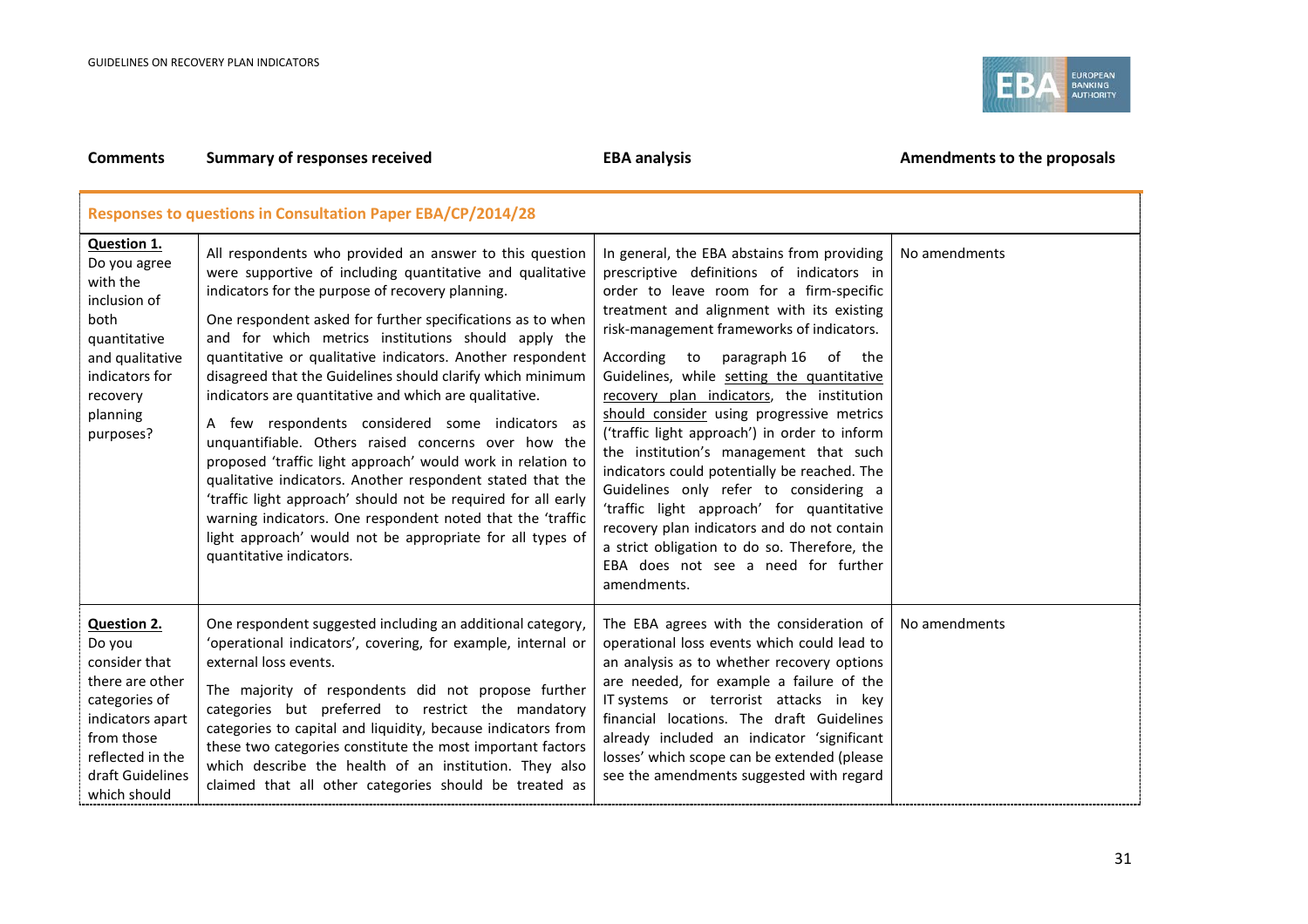

| <b>Comments</b>                                     | <b>Summary of responses received</b>                                                                                                                                                                                                                                                                                                                                                                                                                                                                                                                                                                                                                                                                                                                                                                                                                                                                                                                                                                                                                                                                                                                                                                                                                                                                                                                                                                                                                                                                                                                   | <b>EBA analysis</b>                                                                                                                                                                                                                                                                                                                                                                                                                                                                                                                                                                                                                                                                                                                                                                                                                                                                                                                                                                                                                                                                                                                                                                                                                                                                                                                                                                       | Amendments to the proposals |
|-----------------------------------------------------|--------------------------------------------------------------------------------------------------------------------------------------------------------------------------------------------------------------------------------------------------------------------------------------------------------------------------------------------------------------------------------------------------------------------------------------------------------------------------------------------------------------------------------------------------------------------------------------------------------------------------------------------------------------------------------------------------------------------------------------------------------------------------------------------------------------------------------------------------------------------------------------------------------------------------------------------------------------------------------------------------------------------------------------------------------------------------------------------------------------------------------------------------------------------------------------------------------------------------------------------------------------------------------------------------------------------------------------------------------------------------------------------------------------------------------------------------------------------------------------------------------------------------------------------------------|-------------------------------------------------------------------------------------------------------------------------------------------------------------------------------------------------------------------------------------------------------------------------------------------------------------------------------------------------------------------------------------------------------------------------------------------------------------------------------------------------------------------------------------------------------------------------------------------------------------------------------------------------------------------------------------------------------------------------------------------------------------------------------------------------------------------------------------------------------------------------------------------------------------------------------------------------------------------------------------------------------------------------------------------------------------------------------------------------------------------------------------------------------------------------------------------------------------------------------------------------------------------------------------------------------------------------------------------------------------------------------------------|-----------------------------|
| be included in                                      | additional, illustrative or optional categories.                                                                                                                                                                                                                                                                                                                                                                                                                                                                                                                                                                                                                                                                                                                                                                                                                                                                                                                                                                                                                                                                                                                                                                                                                                                                                                                                                                                                                                                                                                       | to Question 3).                                                                                                                                                                                                                                                                                                                                                                                                                                                                                                                                                                                                                                                                                                                                                                                                                                                                                                                                                                                                                                                                                                                                                                                                                                                                                                                                                                           |                             |
| the minimum<br>list of recovery<br>plan indicators? | The respondents also argued that an advantage of deleting<br>the rebuttable presumption approach would be that<br>indicators could be optimally tailored to the institution's<br>risk profile and risk management processes. In particular,<br>the selected indicators could be agreed with the competent<br>authority during the annual recovery plan process, and<br>firms and supervisors could shift their focus away from<br>discussion of rebuttable presumptions to focus on the<br>assessment of recovery options, which is equally, if not a<br>more important aspect of recovery planning.<br>Profitability and asset quality indicators<br>A few respondents argued that:<br>Consistency with other prudential regulation should be<br>ensured. Both categories are ultimately reflected in the<br>capital indicator (profitability through the effect of<br>retained earnings and asset quality through<br>impairments).<br>The categories 'profitability' and 'asset quality' cannot<br>be treated in the same way for all institutions. They are<br>not applicable or significant to all types of institutions.<br>Market-based and macroeconomic indicators<br>respondents<br>disagreed with the<br>Some<br>use of<br>macroeconomic indicators as recovery plan indicators,<br>stating that they do not reflect a firm's actual position. They<br>argued that an impact of macroeconomic factors on the<br>institution would be captured by capital or liquidity ratios<br>or other institution-specific indicators. One respondent was | Article 9(2) of Directive 2014/59/EU obliges<br>EBA to issue Guidelines to specify the<br>minimum list of qualitative and quantitative<br>recovery plan indicators. According to<br>Article 5(c)(ii) of the draft RTS on the<br>content of recovery plans, plans have to<br>include a detailed description of the<br>indicators,<br>reflecting<br>possible<br>vulnerabilities, weaknesses or threats to, as<br>a minimum, the capital position, liquidity<br>situation, profitability and risk profile of the<br>entity or entities covered in the recovery<br>plan. The current approach used in the<br>Guidelines recognises the specificities of<br>each institution in terms of its business and<br>funding model, its activities and structure,<br>size or interconnectedness to other<br>institutions or to the financial system in<br>general. In particular, the rebuttable<br>presumption for all indicators mentioned in<br>Annex II of the final Guidelines takes into<br>account the relevance of the recovery plan<br>indicators with respect to the legal<br>risk<br>profile,<br>structure,<br>size<br>and/or<br>complexity of the institution. In addition,<br>mentioning<br>the<br>indicators<br>without<br>prescriptive definitions leaves room for<br>interpretation and firm-specific treatment.<br>Regarding investment firms, see the<br>amendments mentioned above. |                             |
|                                                     | against the qualification of market-based indicators as                                                                                                                                                                                                                                                                                                                                                                                                                                                                                                                                                                                                                                                                                                                                                                                                                                                                                                                                                                                                                                                                                                                                                                                                                                                                                                                                                                                                                                                                                                |                                                                                                                                                                                                                                                                                                                                                                                                                                                                                                                                                                                                                                                                                                                                                                                                                                                                                                                                                                                                                                                                                                                                                                                                                                                                                                                                                                                           |                             |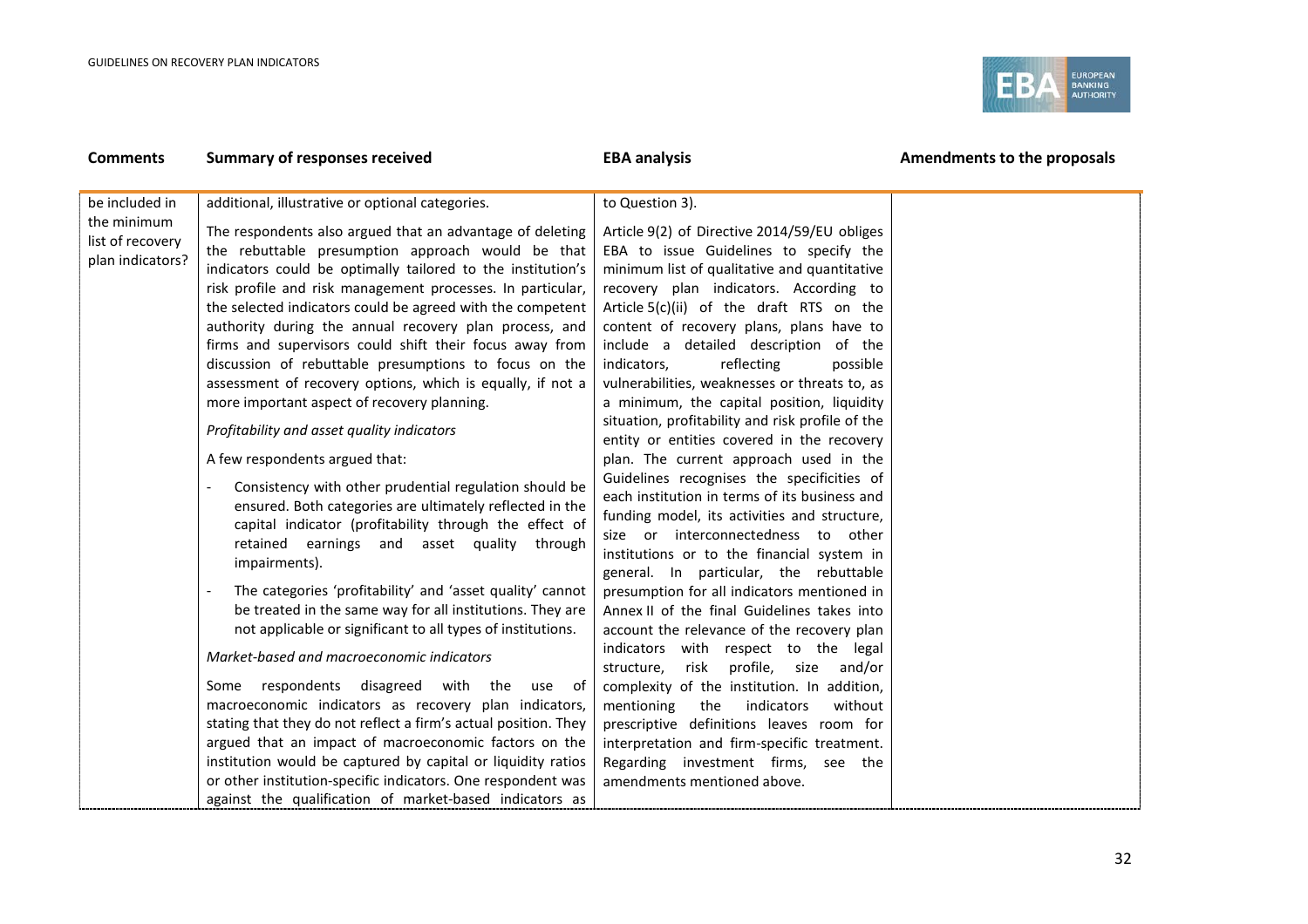

| <b>Comments</b>                                                                                                                                                                               | <b>Summary of responses received</b>                                                                                                                                                                                                                                                                                                                                                                                                                                                                                                                                                                                                                                                                | <b>EBA analysis</b>                                                                                                                                                                                                                                                                                                                                                                                                                                                                                                                                                                                                                                                                                                                                                                                    | Amendments to the proposals                                  |
|-----------------------------------------------------------------------------------------------------------------------------------------------------------------------------------------------|-----------------------------------------------------------------------------------------------------------------------------------------------------------------------------------------------------------------------------------------------------------------------------------------------------------------------------------------------------------------------------------------------------------------------------------------------------------------------------------------------------------------------------------------------------------------------------------------------------------------------------------------------------------------------------------------------------|--------------------------------------------------------------------------------------------------------------------------------------------------------------------------------------------------------------------------------------------------------------------------------------------------------------------------------------------------------------------------------------------------------------------------------------------------------------------------------------------------------------------------------------------------------------------------------------------------------------------------------------------------------------------------------------------------------------------------------------------------------------------------------------------------------|--------------------------------------------------------------|
|                                                                                                                                                                                               | recovery plan indicators because these indicators would<br>often be influenced by factors which would not reflect the<br>idiosyncratic situation of an individual institution.<br>The respondents raised concerns that market-based and<br>macroeconomic indicators (in particular stock and CDS<br>prices were mentioned) alone are frequently insufficient to<br>steer concrete actions as these indicators often gave<br>imprecise indication of or weak correlations with the<br>institution's financial and liquidity position. Rather than<br>using CDS spreads as an indicator, the impact of this would<br>be better captured by liquidity indicators such as cost of<br>wholesale funding. | The possibility to provide a justification for<br>abstaining<br>from<br>market-based<br>and<br>macroeconomic indicators (the rebuttable<br>presumption) in the Guidelines takes into<br>account the specifics of these categories of<br>indicators.<br>It is considered that both profitability and<br>asset quality indicators are important. They<br>constitute key components of risk<br>management in banks and, depending on<br>the circumstances, they could<br>give<br>additional and/or earlier indication of<br>developing<br>problems<br>than<br>capital<br>indicators.<br>In addition, profitability and asset quality<br>indicators are also very useful in measuring<br>the viability of an institution's business<br>model, not merely its ability to fulfil<br>regulatory requirements. |                                                              |
| <b>Question 3.</b><br>Do you agree<br>with the list of<br>specific<br>recovery plan<br>indicators<br>included in<br>Annex I, Section<br>C, or would you<br>propose to add<br>other indicators | Some respondents made the following general comments<br>relating to the recovery plan indicators proposed in the<br>draft Guidelines:<br>the number of mandatory indicators is too large and<br>not all indicators are meaningful for all institutions;<br>the approach of defining the minimum list of recovery<br>plan indicators is inappropriate because it does not<br>take into account special characteristics of various<br>different risk profiles, risk<br>(e.g.<br>institutions<br>management frameworks and internal escalation                                                                                                                                                         | Article 9(2)<br>of<br>Directive 2014/59/EU<br>requires the EBA to issue Guidelines<br>specifying the minimum list or qualitative<br>and quantitative recovery plan indicators.<br>Taking into account the EBA mandate laid<br>down in<br>Article 9(2)<br>of<br>Directive<br>2014/59/EU<br>and the<br>provisions<br>of<br>Article 5(c)(ii) of the RTS on the content of<br>recovery plans, the EBA will not change the<br>current approach of including in the<br>Guidelines two separate annexes including                                                                                                                                                                                                                                                                                             | See the amendments<br>regarding<br>various indicators below. |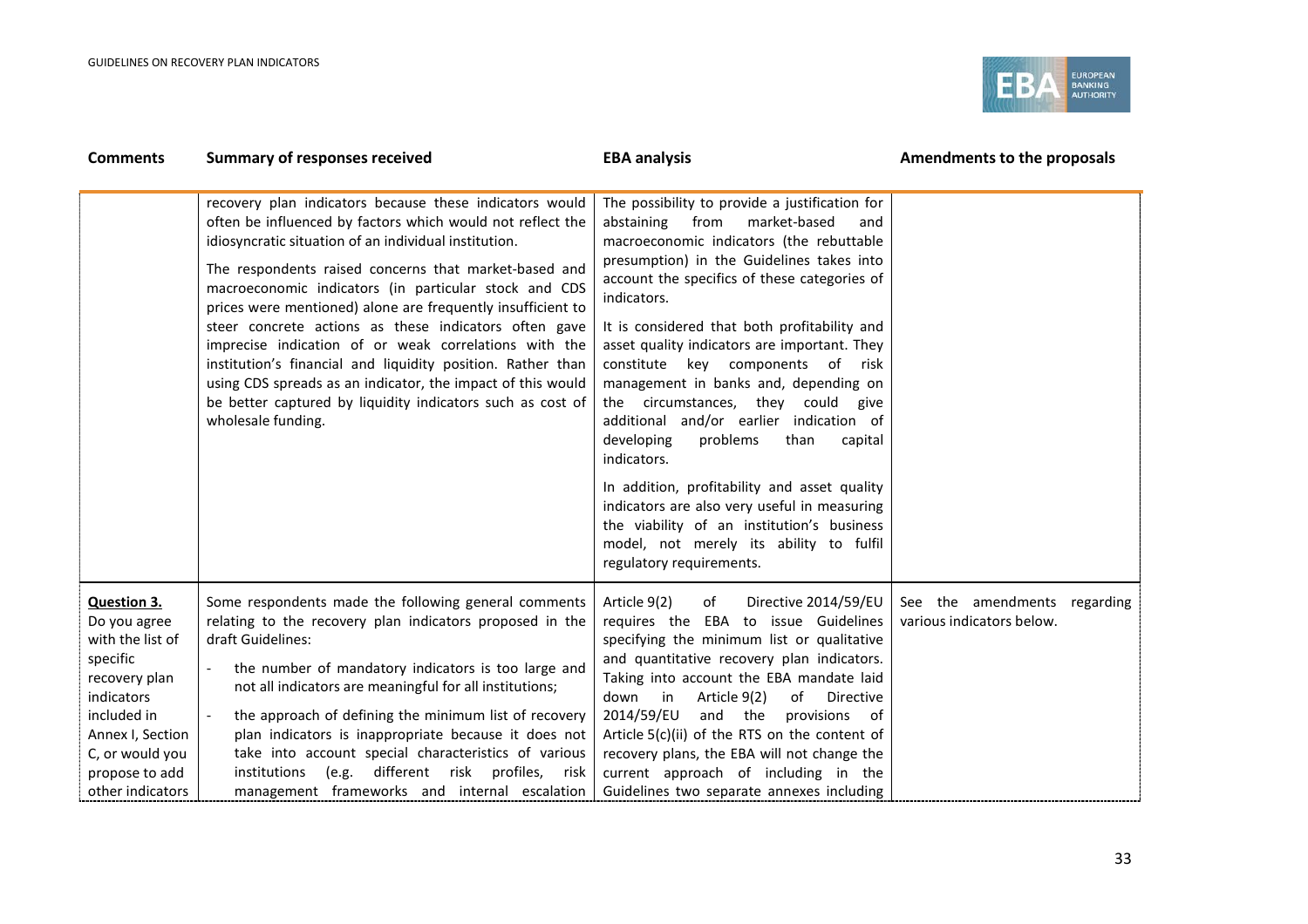

| <b>Comments</b>  | <b>Summary of responses received</b>                                                                                                                                                                                                                                                                                                                                                                                                                                                                                                                                                                                                                                                                                                                                                                                                                                                                                                                                                                                                                                                  | <b>EBA analysis</b>                                                                                                                                                                                                                                                                                                                                                                                                                                                                                                                                                                                                                                                                                                     | Amendments to the proposals                                  |
|------------------|---------------------------------------------------------------------------------------------------------------------------------------------------------------------------------------------------------------------------------------------------------------------------------------------------------------------------------------------------------------------------------------------------------------------------------------------------------------------------------------------------------------------------------------------------------------------------------------------------------------------------------------------------------------------------------------------------------------------------------------------------------------------------------------------------------------------------------------------------------------------------------------------------------------------------------------------------------------------------------------------------------------------------------------------------------------------------------------|-------------------------------------------------------------------------------------------------------------------------------------------------------------------------------------------------------------------------------------------------------------------------------------------------------------------------------------------------------------------------------------------------------------------------------------------------------------------------------------------------------------------------------------------------------------------------------------------------------------------------------------------------------------------------------------------------------------------------|--------------------------------------------------------------|
| to this section? | procedures); therefore, it would be better to move all<br>indicators listed in Section C of Annex I (the minimum<br>list) into Annex II which includes only examples of<br>indicators which should be taken into consideration by<br>the institutions when selecting indicators for their<br>recovery plans together with their competent<br>authorities;<br>only a limited number of indicators should remain in<br>the minimum list in Annex I of the draft Guidelines, and<br>the other indicators should be moved to Annex II;<br>some indicators constitute early warning or day-to-day<br>risk management indicators rather than recovery plan<br>indicators;<br>at a minimum, the principles of paragraph 15 of the<br>Guidelines should be of general application and<br>override any rebuttable presumption that a particular<br>indicator must be included in a recovery plan;<br>some indicators are highly correlated or repetitive;<br>only indicators which the institution can actively and<br>efficiently steer (control) should be included in the<br>recovery plan. | both the minimum list of recovery<br>indicators and a list of additional examples.<br>It should be noted that all indicators in<br>Annex II are subject to a rebuttable<br>presumption, whereas the indicators in<br>Annex III constitute<br>only<br>illustrative<br>examples. Therefore, the EBA believes that<br>the possibility for a firm-specific treatment<br>is ensured in the Guidelines.<br>The differentiation between currently used<br>risk management indicators and recovery<br>plan indicators is very important for the<br>calibration of indicators (especially when<br>using a 'traffic light approach'). In addition,<br>recovery plan indicators should also include<br>forward-looking indicators. |                                                              |
|                  | A few respondents asked for definitions for some<br>indicators. One respondent claimed that an absence of<br>common definitions of the metrics could undermine the<br>level-playing field and the credibility of the new recovery<br>framework. Another stakeholder remarked that a lack of<br>precise definitions would be justified if the EBA's intention<br>was to leave room for interpretation and firm-specific<br>treatment. One respondent did not believe it would be                                                                                                                                                                                                                                                                                                                                                                                                                                                                                                                                                                                                       | In general, the EBA's intention is to avoid<br>prescriptive description of indicators in<br>order to leave room for a firm-specific<br>treatment and allow alignment with<br>indicators monitored by institutions within<br>risk<br>management frameworks.<br>their<br>However, for a few indicators, some<br>clarification of definitions or formulas was                                                                                                                                                                                                                                                                                                                                                              | See the amendments<br>regarding<br>various indicators below. |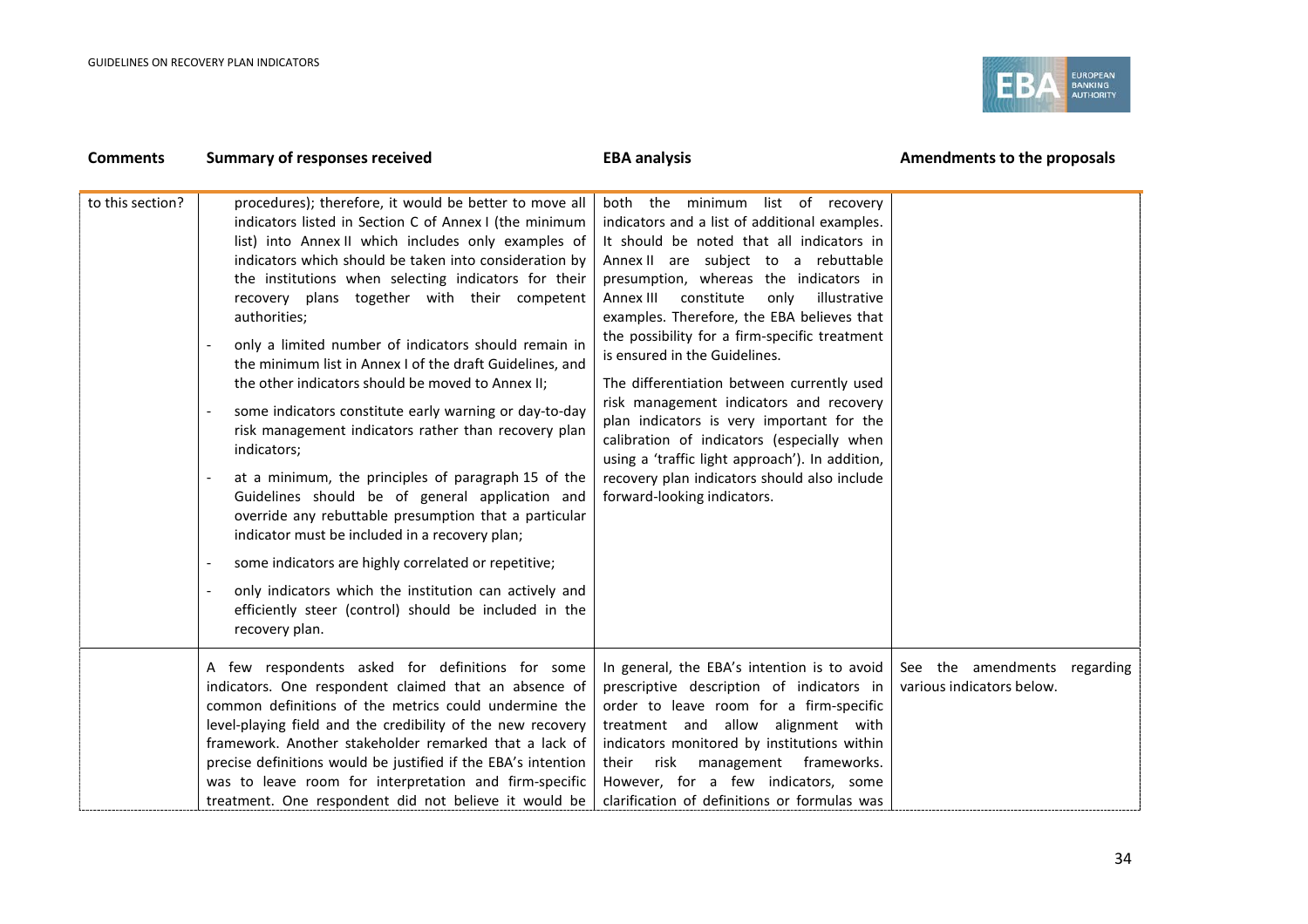

| <b>Comments</b> | <b>Summary of responses received</b>                                                                                                                                                                                                                                                                                                                                                                                                                                                                                                             | <b>EBA analysis</b>                                                                                                                                                                                                                                                                                                                   | Amendments to the proposals                                                                                                                                                            |
|-----------------|--------------------------------------------------------------------------------------------------------------------------------------------------------------------------------------------------------------------------------------------------------------------------------------------------------------------------------------------------------------------------------------------------------------------------------------------------------------------------------------------------------------------------------------------------|---------------------------------------------------------------------------------------------------------------------------------------------------------------------------------------------------------------------------------------------------------------------------------------------------------------------------------------|----------------------------------------------------------------------------------------------------------------------------------------------------------------------------------------|
|                 | helpful to specify how indicators should be calculated or<br>the frequency of calculating them.                                                                                                                                                                                                                                                                                                                                                                                                                                                  | added, in order to eliminate any confusion<br>in applying them.                                                                                                                                                                                                                                                                       |                                                                                                                                                                                        |
|                 |                                                                                                                                                                                                                                                                                                                                                                                                                                                                                                                                                  | The competent authorities will assess to<br>what extent the requirements of the<br>Guidelines are met by institutions and will<br>examine what indicators are the most<br>relevant for different institutions in the<br>context of their business model, size and<br>complexity, regulatory requirements and<br>other considerations. |                                                                                                                                                                                        |
|                 | A few respondents made specific comments regarding<br>indicators on the minimum list proposed in the draft<br>Guidelines or on provisions included in Titles III-VIII. One<br>stakeholder (in a confidential response)<br>provided<br>comments on every indicator included in the Guidelines and<br>also suggested other indicators. The summary of comments<br>received is provided below.                                                                                                                                                      |                                                                                                                                                                                                                                                                                                                                       | See the amendments<br>regarding<br>various indicators below.                                                                                                                           |
|                 | Capital indicators<br>Concerns about the additional indicator 'Requests<br>from counterparties for early redemption of<br>liabilities'.<br>One respondent disagreed with paragraph 23 of the<br>Guidelines and preferred an approach which would be<br>the other way round, i.e. the indicators used in the<br>internal capital adequacy assessment process (ICAAP)<br>procedures should be included in the recovery plan.<br>One respondent claimed that it is not always relevant<br>to set capital indicators at a sufficient distance from a | Indicators used in ICAAP procedures could<br>be a useful reference but will need to be<br>supplemented in view of the specific<br>purposes of recovery planning.                                                                                                                                                                      | No amendments to paragraph 23 of<br>the Guidelines.<br>In Annex III, the additional indicator<br>'Requests from counterparties for<br>early redemption of liabilities' was<br>removed. |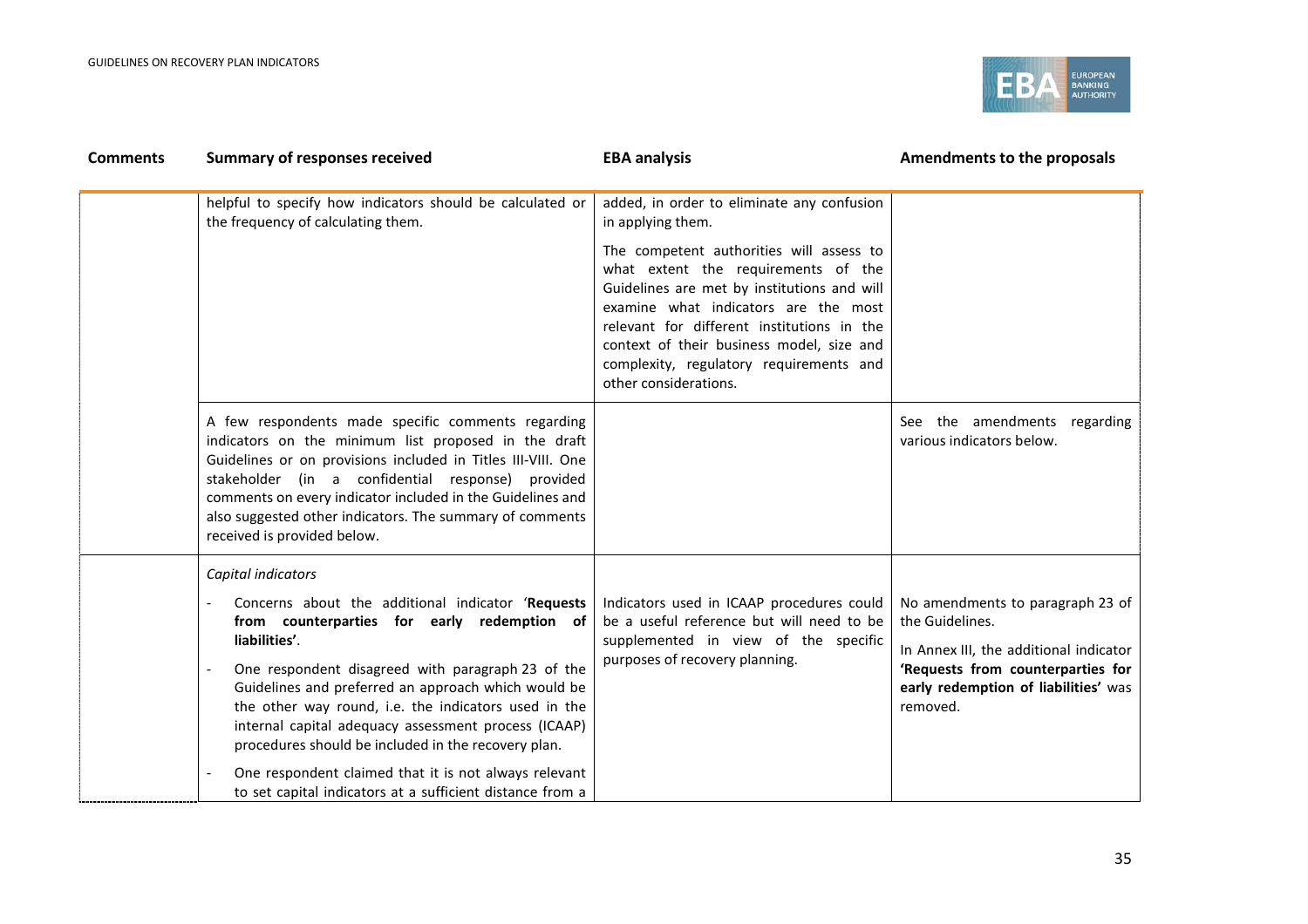

| <b>Comments</b> | <b>Summary of responses received</b>                                                                                                                                                                                                                                                                                                                                                                                                                                | <b>EBA analysis</b>                                                                                                                                                                                                                                                                                                                                                                                                                                                                                                                                                                                                                                                                                                                                                                                                                                                                                                                                                                       | Amendments to the proposals                                                                                                                                                                                                                                                                                                                                                                                                                                                                                      |
|-----------------|---------------------------------------------------------------------------------------------------------------------------------------------------------------------------------------------------------------------------------------------------------------------------------------------------------------------------------------------------------------------------------------------------------------------------------------------------------------------|-------------------------------------------------------------------------------------------------------------------------------------------------------------------------------------------------------------------------------------------------------------------------------------------------------------------------------------------------------------------------------------------------------------------------------------------------------------------------------------------------------------------------------------------------------------------------------------------------------------------------------------------------------------------------------------------------------------------------------------------------------------------------------------------------------------------------------------------------------------------------------------------------------------------------------------------------------------------------------------------|------------------------------------------------------------------------------------------------------------------------------------------------------------------------------------------------------------------------------------------------------------------------------------------------------------------------------------------------------------------------------------------------------------------------------------------------------------------------------------------------------------------|
|                 | breach of the minimum capital requirements, e.g. in<br>the case of a one-off loss capital may drop, but as long<br>as it remains above regulatory requirements the<br>situation would not require taking recovery measures.                                                                                                                                                                                                                                         |                                                                                                                                                                                                                                                                                                                                                                                                                                                                                                                                                                                                                                                                                                                                                                                                                                                                                                                                                                                           |                                                                                                                                                                                                                                                                                                                                                                                                                                                                                                                  |
|                 | Liquidity indicators<br>Another respondent asked whether the indicator 'Cost<br>of wholesale funding' refers to the present cost of<br>wholesale issuance rather than the cost linked to the<br>stock amount of wholesale funding.<br>It was suggested that some liquidity indicators be<br>replaced<br>with<br>other<br>indicators<br>which<br>are<br>recommended by the Basel Committee and to include<br>'MREL' in the minimum list of recovery plan indicators. | The costs of wholesale funding should refer<br>to the present cost of funding (new<br>issuance). However, no further clarification<br>is necessary in the Guidelines.<br>The suggestion makes sense.<br>The EBA acknowledges that MREL (i.e. the<br>minimum requirement for own funds and<br>eligible liabilities set for the institutions<br>Directive 2014/59/EU)<br>pursuant<br>to<br>constitutes a new important regulatory<br>requirement. Nevertheless, it is currently<br>premature to include MREL in the<br>mandatory list of recovery plan indicators<br>specified in the Guidelines because,<br>especially in the initial phase following<br>Directive 2014/59/EU<br>implementation,<br>institutions may face problems with the<br>appropriate calibration of such indicator for<br>the purposes of recovery planning. The<br>MREL could be introduced to the Guidelines<br>on recovery plan indicators at a later stage<br>when this regulatory product would be<br>reviewed. | In Annex II (minimum list of<br>indicators) the indicator(s):<br>'Net Stable Funding Ratio' was<br>added<br>mentioned in the Consultation<br>Paper (CP) in Annex I, Section C<br>in points $2(b)$ and $2(c)$ were<br>deleted<br>In Annex III the additional<br>indicator(s):<br>'Average tenure of wholesale<br>funding' was added<br>'Contractual maturity<br>mismatch' was added<br>'Available unencumbered<br>assets' was added<br>mentioned in Annex II of the CP<br>in points 2(b) and 2(c) were<br>deleted |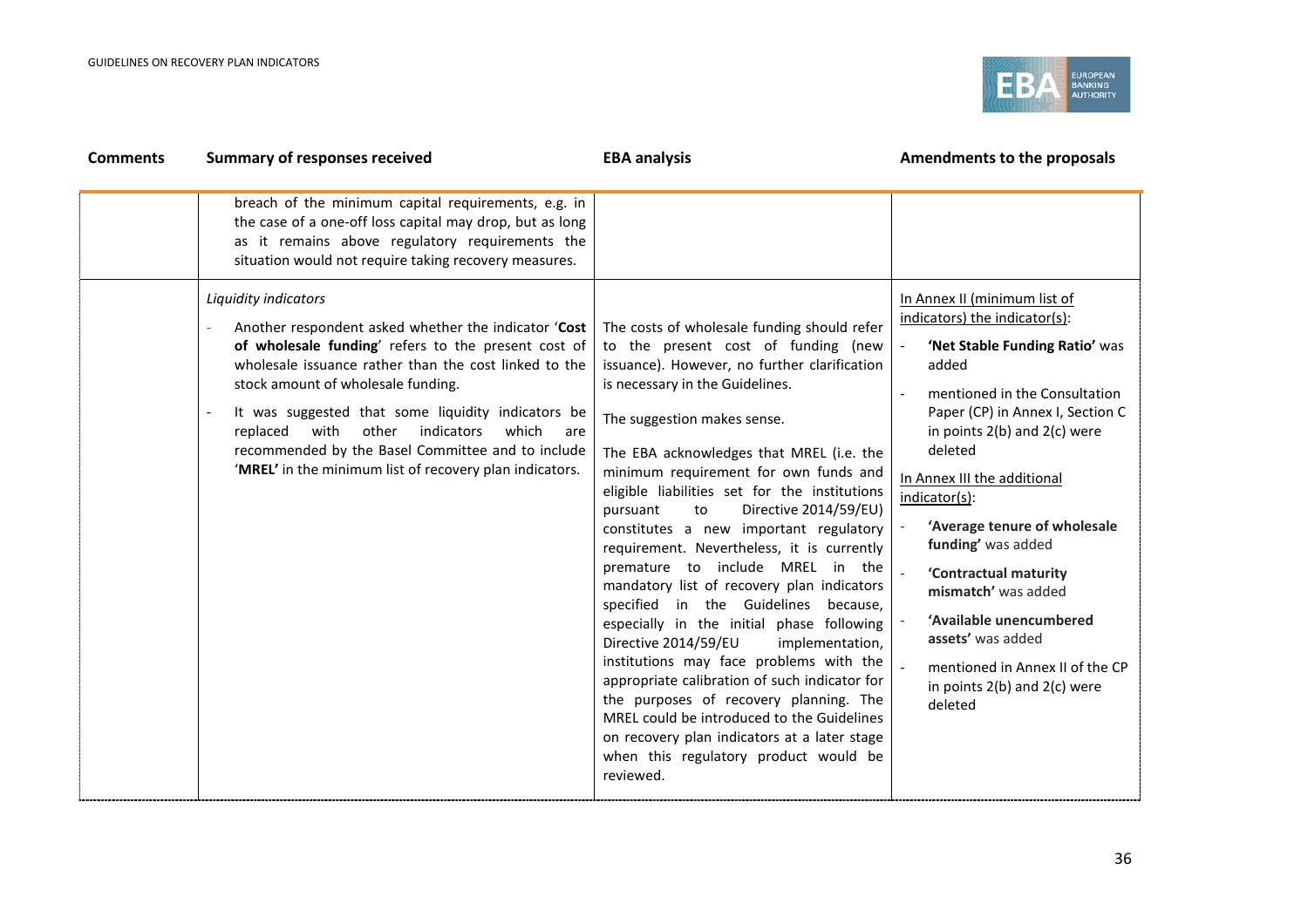

| <b>Comments</b> | <b>Summary of responses received</b>                                                                                                                                                                                                                                                                                                                                                                                                                                                                                                                                                             | <b>EBA analysis</b>                                                                           | Amendments to the proposals                                                                                                                                                                                                                                                                                                                                                                                                                                                                                                                                                                                                                                                                     |
|-----------------|--------------------------------------------------------------------------------------------------------------------------------------------------------------------------------------------------------------------------------------------------------------------------------------------------------------------------------------------------------------------------------------------------------------------------------------------------------------------------------------------------------------------------------------------------------------------------------------------------|-----------------------------------------------------------------------------------------------|-------------------------------------------------------------------------------------------------------------------------------------------------------------------------------------------------------------------------------------------------------------------------------------------------------------------------------------------------------------------------------------------------------------------------------------------------------------------------------------------------------------------------------------------------------------------------------------------------------------------------------------------------------------------------------------------------|
|                 | Profitability indicators<br>'Significant<br><b>The</b><br>due<br>losses<br>to<br>administrative/regulatory fine or adverse court ruling'<br>indicator should be replaced by 'Operational risk<br>losses' or 'Significant losses'.<br>Concerns that the 'Return on Assets' indicator may not<br>be relevant to investment firms or centralised<br>settlement depositaries (CSDs).<br>The profitability indicators based on deviation from<br>budgets should be removed because they would be<br>difficult to calibrate and would not be symptomatic of<br>issues requiring an escalation process. | The suggestions make sense and will be<br>reflected in the revised text of the<br>Guidelines. | In Annex II the indicator 'Significant<br>losses due to administrative<br>/regulatory fine or adverse court<br>ruling' was replaced by 'Significant<br>operational losses'.<br>Instead of including 'Roth return on<br>assets' (RoA) and 'Return on equity'<br>(RoE), institutions will be able to<br>select only one indicator.<br>Paragraph 33 of the Guidelines was<br>deleted due to concerns expressed<br>with regard to this forward-looking<br>measure.<br>In Annex III the additional<br>indicator(s):<br>'Cost-income ratio' was further<br>clarified<br>'Net interest margin' was<br>added<br>mentioned in Annex II of the CP<br>in points $3(a)$ , $3(c)$ and $3(d)$<br>were deleted |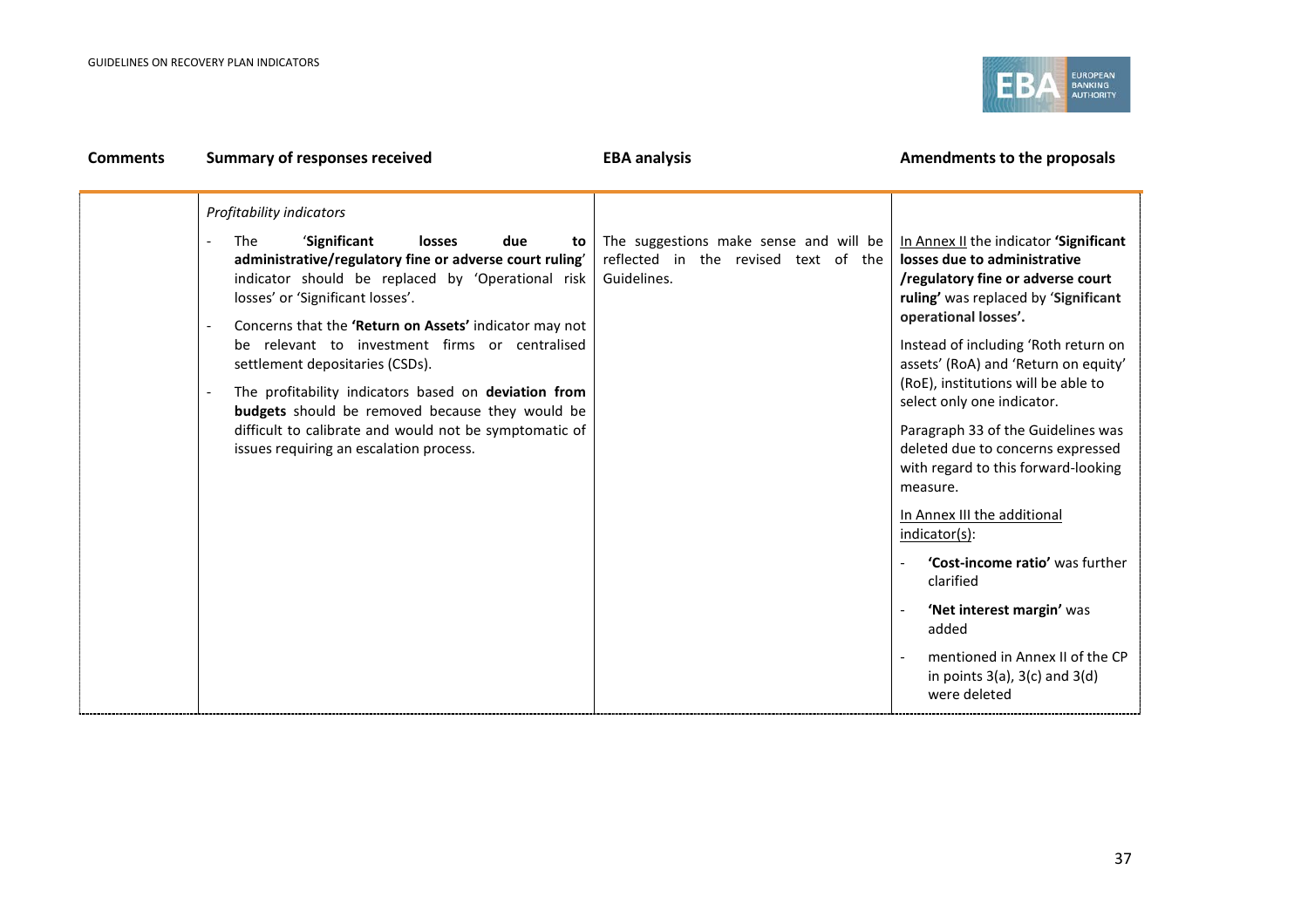

| <b>Comments</b> | <b>Summary of responses received</b>                                                                                                                                                                                                                                                                                                                                                                                                                                                                                 | <b>EBA analysis</b>                                                                                                                                                         | Amendments to the proposals                                                                                                                                                                                                                                                                                                                                                                                                                                                                                                                  |
|-----------------|----------------------------------------------------------------------------------------------------------------------------------------------------------------------------------------------------------------------------------------------------------------------------------------------------------------------------------------------------------------------------------------------------------------------------------------------------------------------------------------------------------------------|-----------------------------------------------------------------------------------------------------------------------------------------------------------------------------|----------------------------------------------------------------------------------------------------------------------------------------------------------------------------------------------------------------------------------------------------------------------------------------------------------------------------------------------------------------------------------------------------------------------------------------------------------------------------------------------------------------------------------------------|
|                 | Asset quality indicators<br>One respondent requested clarification on whether the<br>indicator 'Impaired and past due loans/Total loans'<br>referred to one or two separate ratios.<br>For the indicator 'Non-performing<br>loans by<br>sector',<br>respondents<br>requested<br>counterparty<br>clarification with respect to the counterparty sector.<br>Stakeholders also expressed their concerns about other<br>asset quality indicators included in the draft Guidelines<br>and they proposed alternative ones. | Both indicators were clarified and moved<br>from Annex II (the minimum list) to<br>Annex III (additional examples).                                                         | In Annex II the indicator:<br>'Growth rate of gross<br>non-performing loans' replaced<br>the ratio 'Impaired and past<br>due loans / Total loans'<br>Clarifications were added to<br>Annex III with regard to the<br>following additional indicators:<br>'(Gross non-performing<br>loans)/Total loans'<br>'Non-performing loans by<br>significant geographic and<br>sector concentration'<br>In Annex III the additional<br>indicators:<br>mentioned in Annex II of the CP<br>in points $4(a)$ , $4(b)$ and $4(c)$<br>were further specified |
|                 | Market-based and macroeconomic indicators<br>The indicators 'CDS spread' and 'Stock price variation'<br>would not be widely applicable.<br>One respondent did not consider the 'Default of a peer<br>institution' to be a suitable recovery indicator as the<br>relevant issue would be the effect of this default on the<br>institution. Another respondent asked for further                                                                                                                                       | The rebuttable presumption will allow the<br>exclusion of market-based indicators which<br>are not relevant for particular institutions.<br>The comment was taken on board. | In Annex II (minimum list of<br>indicators):<br>the market-based indicator<br>'Default of a peer institution'<br>was deleted.<br>the macroeconomic indicator                                                                                                                                                                                                                                                                                                                                                                                 |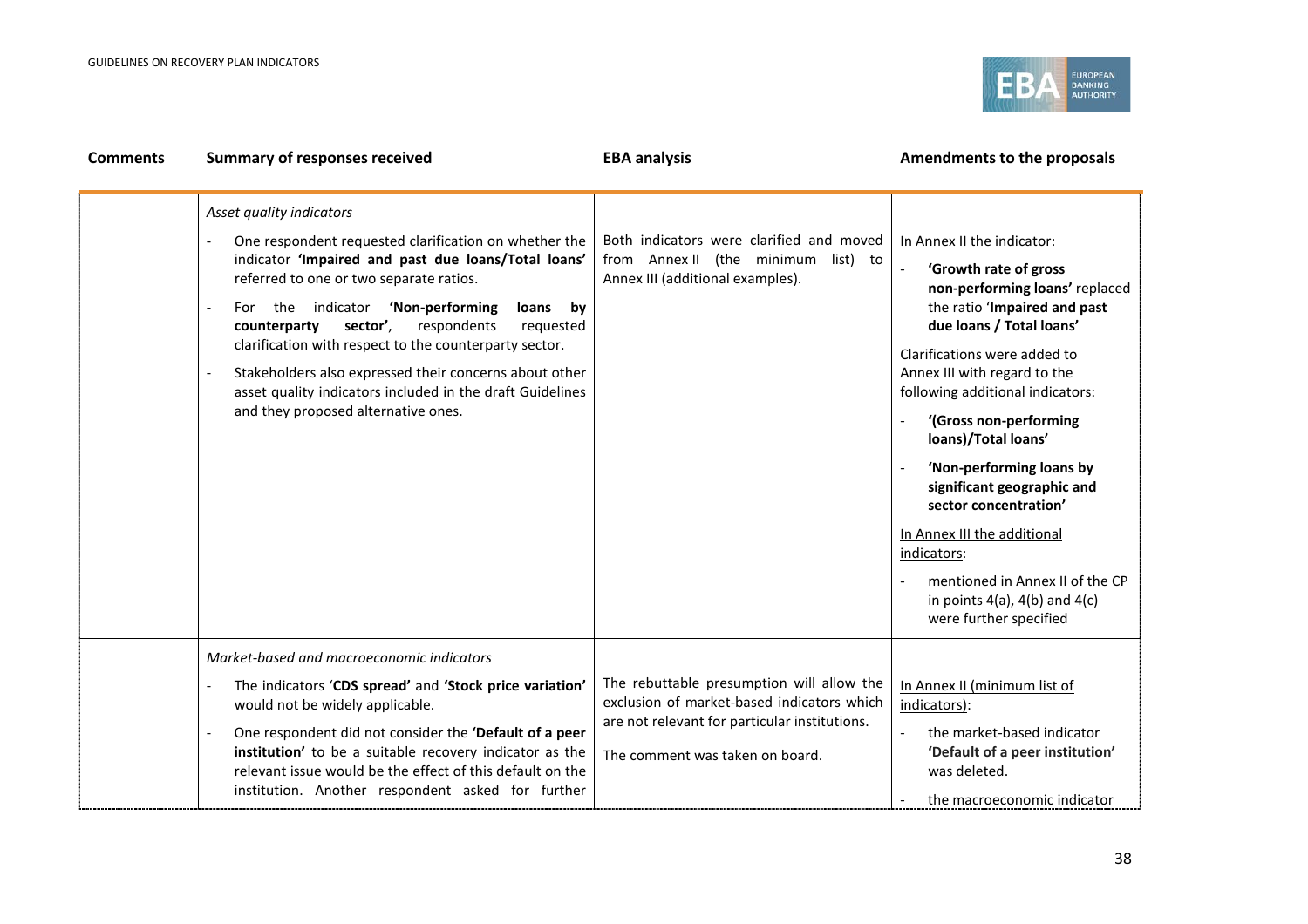

| <b>Comments</b>                                                                                                                                                                                                                                                             | <b>Summary of responses received</b>                                                                                                                                                                                                                                                                                                                                                                                                                                                                                                                                                                                                                                          | <b>EBA analysis</b>                                                                                                        | Amendments to the proposals                                                                                                                                                                                                                                                                                                                                                      |
|-----------------------------------------------------------------------------------------------------------------------------------------------------------------------------------------------------------------------------------------------------------------------------|-------------------------------------------------------------------------------------------------------------------------------------------------------------------------------------------------------------------------------------------------------------------------------------------------------------------------------------------------------------------------------------------------------------------------------------------------------------------------------------------------------------------------------------------------------------------------------------------------------------------------------------------------------------------------------|----------------------------------------------------------------------------------------------------------------------------|----------------------------------------------------------------------------------------------------------------------------------------------------------------------------------------------------------------------------------------------------------------------------------------------------------------------------------------------------------------------------------|
|                                                                                                                                                                                                                                                                             | clarification.                                                                                                                                                                                                                                                                                                                                                                                                                                                                                                                                                                                                                                                                |                                                                                                                            | 'Rating downgrades of<br>sovereigns' was moved to<br>Annex III (additional indicators)<br>and merged with indicator 6(a)<br>In Annex III (additional indicators):<br>the market-based indicators<br>mentioned in Annex II of the CP<br>in points $5(b)$ and $5(c)$ were<br>merged<br>the macroeconomic indicator<br>mentioned in Annex II of the CP<br>in point 6(b) was deleted |
| <b>Question 4.</b><br>Do you<br>consider that<br>these<br>Guidelines<br>should<br>establish the<br>threshold for<br>each<br>quantitative<br>recovery plan<br>indicator to<br>define the point<br>at which the<br>institution may<br>need to take<br>recovery<br>measures to | All respondents who provided an answer to this question<br>advised against setting out in the Guidelines any thresholds<br>for quantitative indicators. Most of the respondents argued<br>that the thresholds have to be defined by the institutions<br>which are best-qualified to set them, taking into account<br>their individual characteristics, in particular their business<br>model, risk management, risk appetite framework,<br>organisational structure, risk profile and specific<br>vulnerabilities. One respondent remarked that it could be<br>difficult to quantify some of the indicators, in particular in<br>the context of the 'traffic light approach'. | The EBA agrees that a one-size-fits-all<br>approach would not reflect the specific<br>characteristics of each institution. | No amendments                                                                                                                                                                                                                                                                                                                                                                    |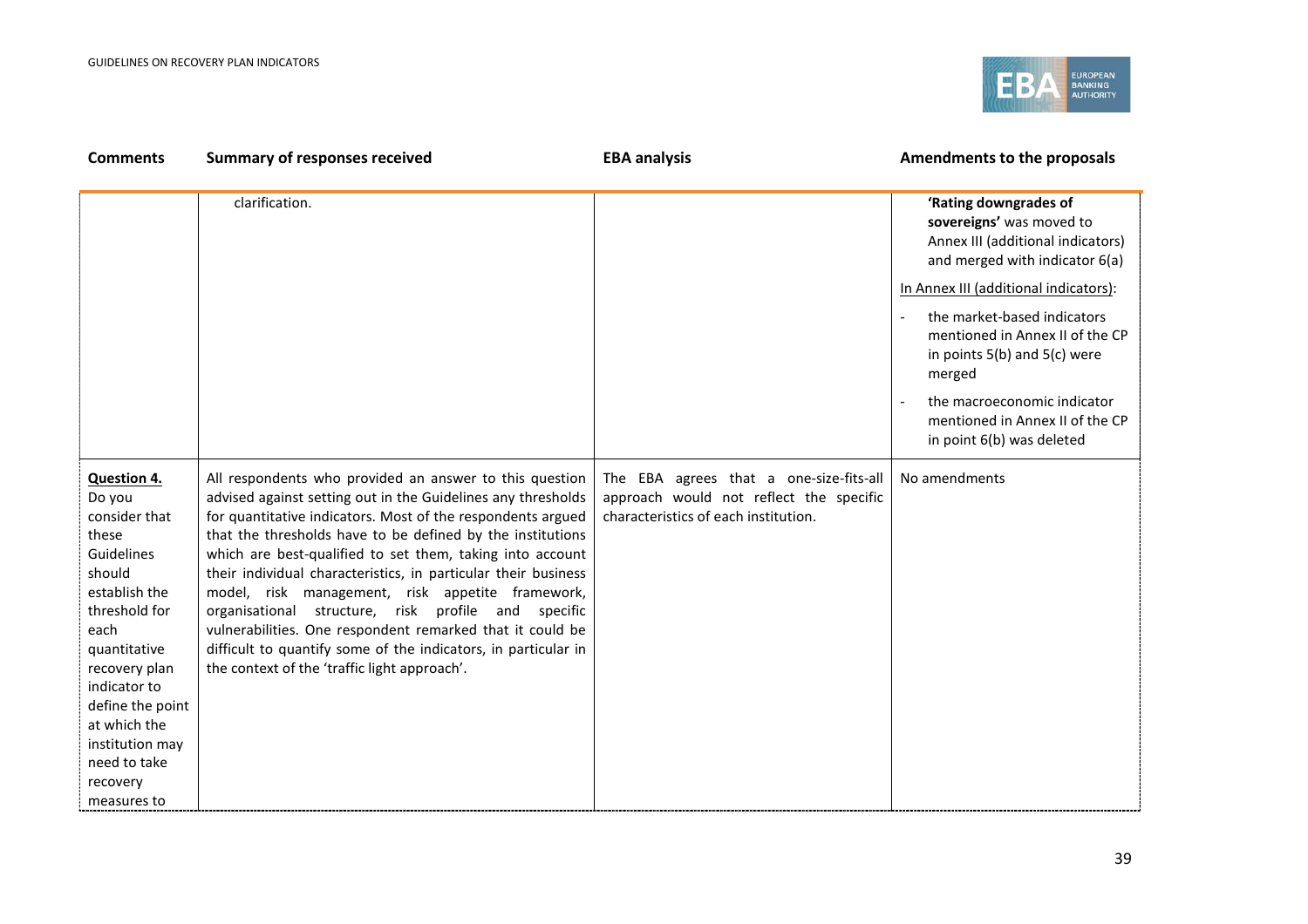

#### **Comments Summary of responses received EBA analysis EBA analysis EBA analysis Amendments to the proposals** restore its financial position? **Question 5.** Do you agree with our analysis of the impact of the proposals in this Consultation Paper? If not, can you provide any evidence or data that would explain why you disagree or might further inform our analysis of the likely impacts of the proposals? According to one respondent, the Impact Assessment analysis could be improved by taking into account the following two points: - the cost of the rebuttable presumption process is not factored into the EBA's analysis; the possibility to limit the 'obligatory' list to the lowest common denominator to all institutions, irrespective of their type, and the creation of obligatory lists per type of institution has not been considered. The ongoing costs of monitoring irrelevant indicators can be compared with the potential one-off costs of rebutting the presumption of indicators' relevance. Taking into account a large variety of business models and potential problems in making a clear-cut categorisation of institutions, the EBA considers that the approach based on rebuttable presumption is better than creating separate minimum lists of indicators for different types of institutions. The assessment of the advantages and disadvantages of option B2 (minimum list of recovery plan indicators) in the Impact Assessment has been updated to reflect the comments received from stakeholders. One respondent stated that the range of options for categories and the minimum list of indicators was not complete; furthermore, the following options should be considered: Option A4: The Guidelines should require mandatory use of the capital and liquidity categories and state further illustrative categories which should be considered by a firm, depending on its specific risk profile; Option B3: The Guidelines should provide a list of illustrative indicators that should be applied by a firm based on its specific risk profile. The EBA considers that a similar approach has already been proposed in the draft Guidelines by introducing a distinction between four minimum categories (that should be applicable to all institutions) and two categories which are subject to the rebuttable presumption (that may not be relevant to some institutions, depending on their characteristics and risk profile). The suggested option B3 is against the mandate of these Guidelines as specified in Article 9(2) of Directive 2014/59/EU which requires the EBA to specify the 'minimum list of qualitative and quantitative No amendments

#### 40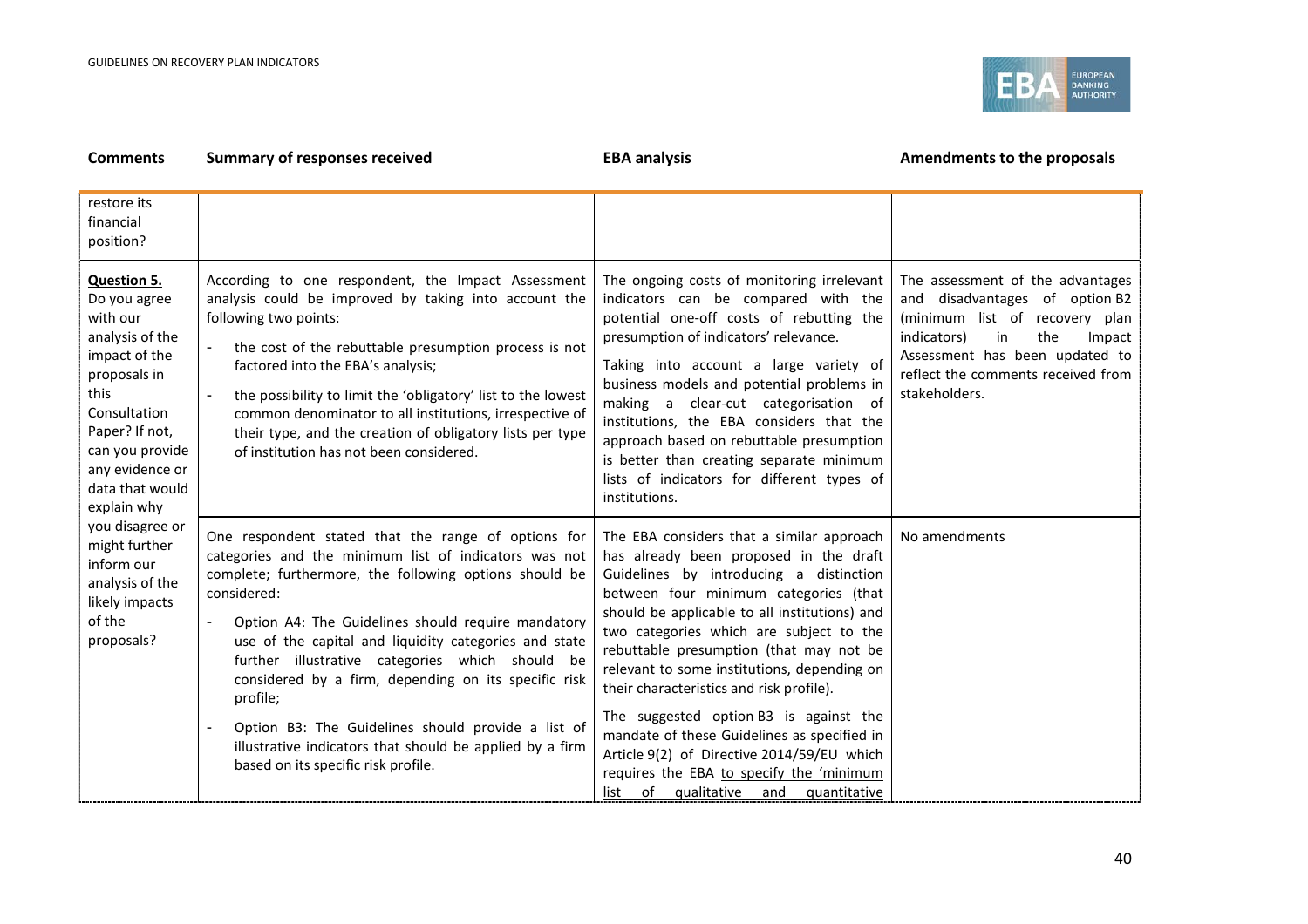

| <b>Comments</b> | <b>Summary of responses received</b>                                                                                                                                                                | <b>EBA analysis</b>                                                                                                                                                                                                                                                                                                                                                                                                            | Amendments to the proposals |
|-----------------|-----------------------------------------------------------------------------------------------------------------------------------------------------------------------------------------------------|--------------------------------------------------------------------------------------------------------------------------------------------------------------------------------------------------------------------------------------------------------------------------------------------------------------------------------------------------------------------------------------------------------------------------------|-----------------------------|
|                 |                                                                                                                                                                                                     | indicators'. By providing only a list of<br>illustrative examples of recovery plan<br>indicators, the EBA would not fulfil its<br>regulatory mandate given in the Level 1<br>text.                                                                                                                                                                                                                                             |                             |
|                 | Two respondents stated that option D2 from the Impact<br>Assessment (regarding the 'traffic light approach') would<br>not take into consideration circumstances in which a<br>sudden stress occurs. | The 'traffic light approach' allows for the<br>identification of risks at an early stage;<br>however it does not imply that the highest<br>level (calibrated for a recovery phase)<br>cannot be directly breached in situations of<br>a sudden stress. The gradual awareness of a<br>risk, via an internal risk management<br>framework, does not constitute a<br>prerequisite for the implementation of<br>recovery measures. | No amendments               |